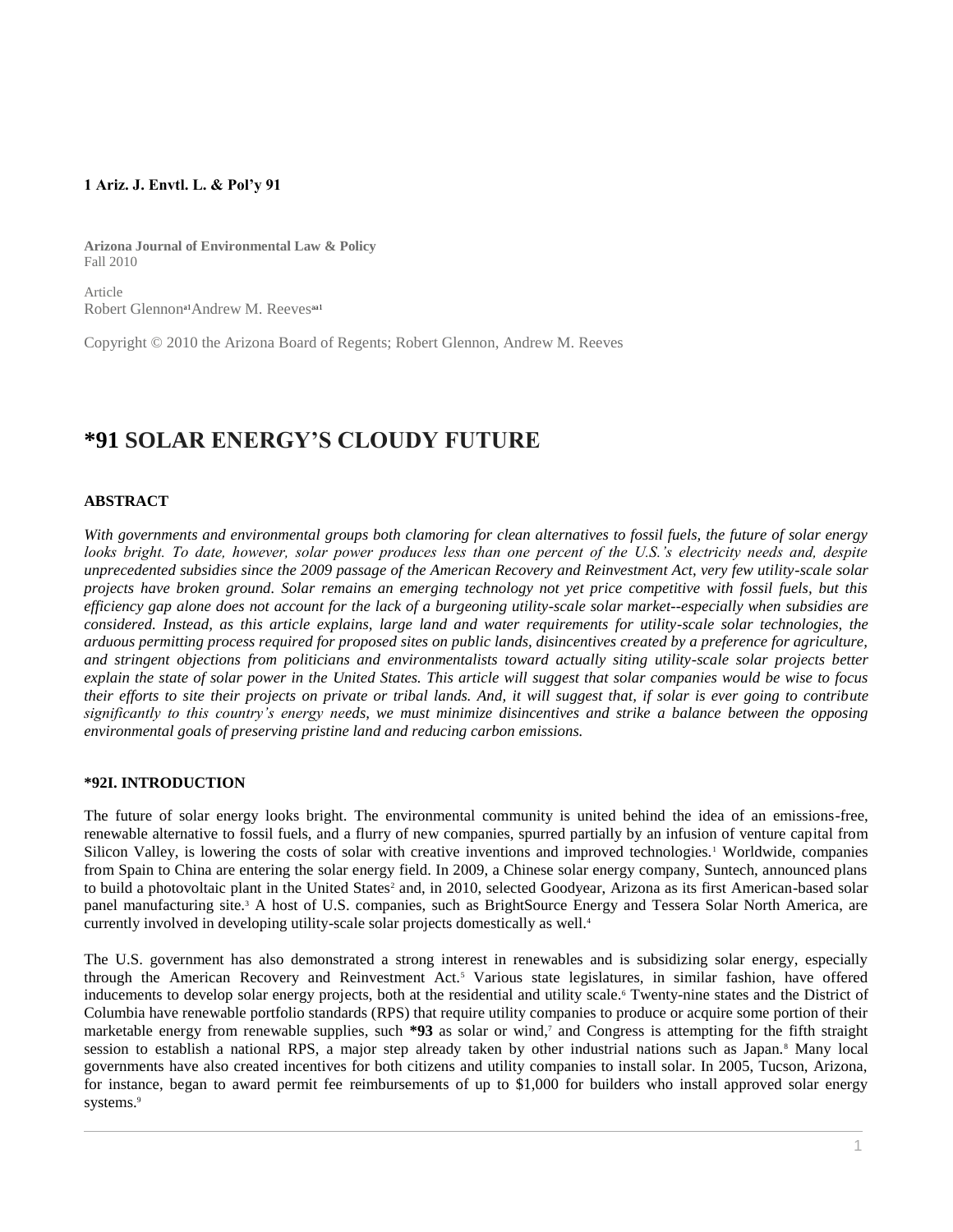Additionally, the U.S. Department of Defense (DOD) has shown a substantial interest in producing its own renewable supplies for various military installations, including Nellis Air Force Base in Nevada, Luke Air Force Base near Phoenix, and Davis-Monthan Air Force Base in Tucson, Arizona. At Nellis, DOD activated a 72,000 panel photovoltaic array in 2007 that is expected to provide 25 percent of its power needs<sup>10</sup> and Luke Air Force Base recently announced plans for a 17 megawatt solar plant.<sup>11</sup> In the coming year, Davis-Monthan expects to add 14.5 megawatts of solar capacity to the 9.3 megawatts it has already installed making it the largest solar-generating base in the DOD.<sup>12</sup>

Perhaps equally important in the current recession, solar power is creating jobs. In the area of photovoltaics (PV) alone, growth has been unprecedented. While the number of companies involved with traditional forms of power generation--from nuclear to coal--has remained relatively constant, the number of new companies dealing primarily in PV grew by 347 percent from 1999 to 2008 while providing job increases of nearly 560 percent.<sup>13</sup> In a single year, from 2007 to 2008, the number of companies involved with PV grew from 136 to 206, a growth of more than 50 percent.<sup>14</sup> All in all, in 2008, 89 large-scale solar thermal or **\*94** photovoltaic generation facilities were operational in the United States<sup>15</sup> producing approximately 864 thousand megawatt hours of electricity.<sup>16</sup> By the end of 2010, the Obama Administration expects that another 38 facilities will be running, adding another 613 megawatts<sup>17</sup> of clean, renewable energy to the nation's electrical power supply<sup>18</sup> while also providing an increase in lucrative "green collar" jobs.<sup>19</sup>

Thus, the solar power industry is uniquely positioned to help the United States reach its energy and economic goals and avoid the worst effects of climate change and global warming. But there are storm clouds on the horizon. As a matter of fundamental economics, solar power remains an emerging technology that is not competitive with fossil fuels. And while the *idea* of solar energy is appealing to every environmental organization, the *reality* of siting specific projects has turned out to be a contentious issue. The land mass required for utility-scale solar power installations is enormous.<sup>20</sup> The plants are usually located far from urban areas, requiring upgrade or replacement of existing transmission lines--another contentious issue.<sup>21</sup> And finally, there is the problem of water, which is intricately connected with the demand for energy.<sup>22</sup>

In 2006, the U.S. Department of Energy predicted that the country's demand for energy will grow by 53 percent over the next twenty-five years.<sup>23</sup> The National Energy Policy Development Group calculated in 2001 that the country will need 393,000 megawatts of new electrical power capacity<sup>24</sup> by 2020.<sup>25</sup> That amount of power would require that we build \*95 more than one power plant per week for the next twenty-five years.<sup>26</sup> Yet, since 2007, Georgia, Idaho, Arizona, and Montana have denied permits for new power plants because there was not enough water to run them.<sup>27</sup>

The United States' energy policy has almost totally ignored the water demands associated with various kinds of energy production. The energy industry consumes substantial quantities of water and the water industry, in turn, needs substantial quantities of energy. The roughly 60,000 water systems and 15,000 wastewater systems in the United States use about three percent of the nation's electricity to deliver and treat water and wastewater.<sup>28</sup> And global climate change is expected to put strains not only on the availability of fresh water but also on the amount of energy generated by our hydroelectric facilities.<sup>29</sup> Our thirst for energy to power our cell phones, light our homes, feed our Internet inquiries, and run our automobiles seems unlimited.<sup>30</sup> But our water supply is not.<sup>31</sup>

This article will first explain, in Part II, the water and land uses associated with various types of solar energy production, and compare the pros and cons of photovoltaic versus concentrated solar power. It will then address the economics of the industry in Part III, focusing special attention on the importance of government subsidies and RPS plans to assess the viability of a predominantly solar future. This future depends, in part, on the recently released rental rates for public land usage determined by the Bureau of Land Management (BLM). In Part IV, the article will discuss the arduous permitting process for siting solar plants on public lands while assessing the shortcomings of the BLM's Programmatic Environmental Impact Statement (PEIS). Part V will address the various environmental and political objections that have arisen in relation to siting solar projects, and will argue that some projects on public lands should be built, especially on lands with a history of use, such as by off-road vehicles, that has compromised those lands as high-quality habitat. Finally, by looking beyond public lands, Part VI will suggest as an alternative, the desirability of solar companies focusing their development efforts on private and tribal lands. **\*96** The reallocation of both land and water from existing low-value farms to new solar production facilities offers a viable political, environmental, and economic alternative to siting projects on federal lands.

Ultimately, the article will attempt to show that--though the clouds on solar energy's horizon are dark and ominous--the future of solar power can be a bright one. It will take a major reorientation of federal incentives, an increasing commitment to the research and development of improved solar technologies, and a willingness of local citizens and environmental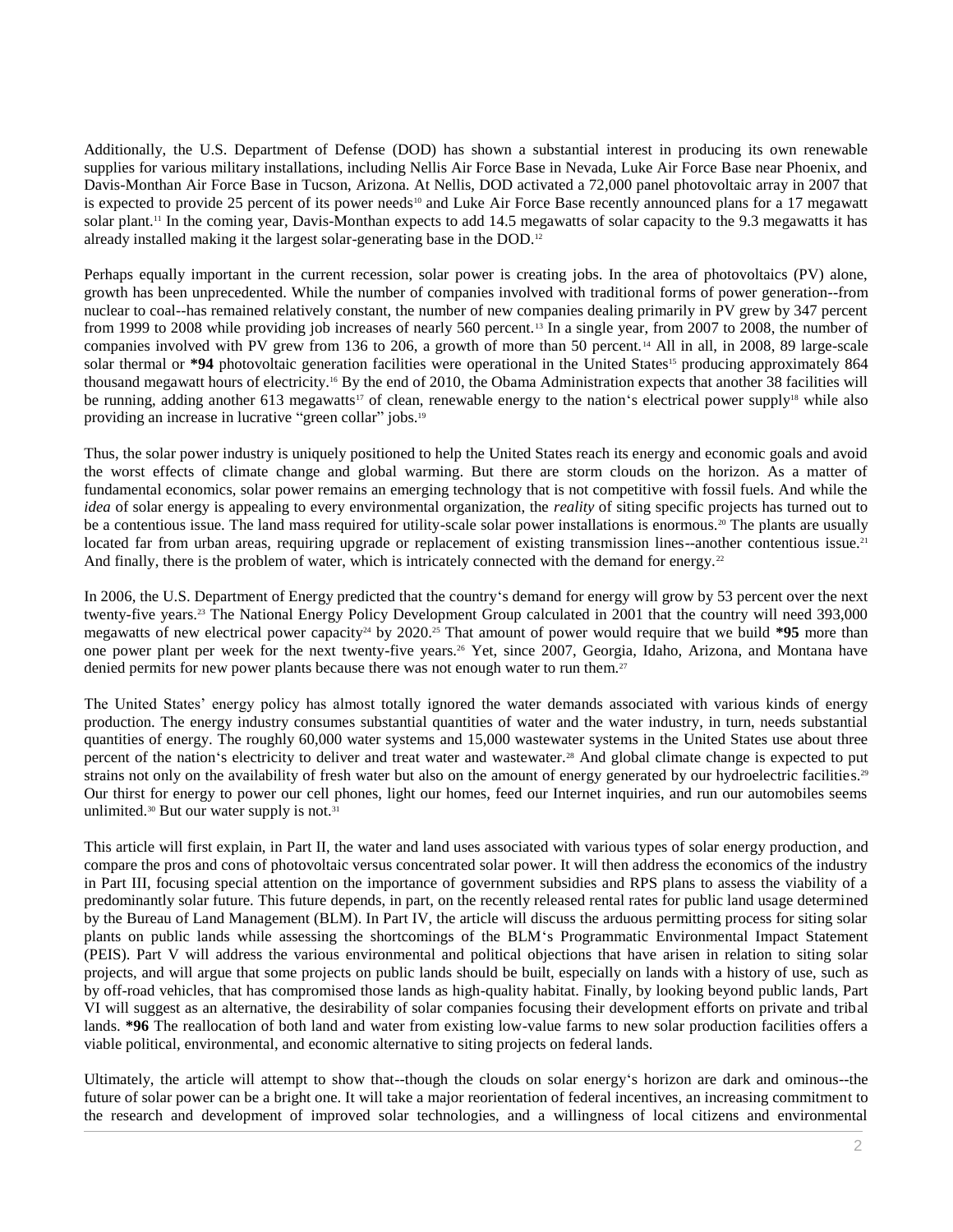organizations to accept a significant number of solar projects on both private and public lands near their communities. If solar is ever to become more than a marginal force in this country's commitment to greener energy production, we must provide enhanced financial incentives to solar companies, utilities, and consumers; we must ensure that our environmental permitting system provides a deliberate, transparent process that does not erect endless and innumerable obstacles to actually siting renewable power projects; and we must recognize that solar energy has amazing potential to help us address climate change if, and only if, we address the money, land, and water issues associated with solar power.

# **II. SOLAR POWER TECHNOLOGIES, WATER CONSUMPTION, AND LAND FOOTPRINTS**

It seems sensible to locate utility-scale solar facilities in the American Southwest, which obviously enjoys an abundance of sunshine. But some solar technologies use enormous quantities of water, a scarce resource in deserts. And all utility-scale solar projects, no matter their fundamental technologies, require large tracts of land.

# *A. Water Use for Various Solar Technologies*

There are two basic kinds of solar power systems: photovoltaic cells (PV) and concentrating solar power (CSP). The first type, PV, converts solar radiation directly into electrical current.<sup>32</sup> On the upside, photovoltaic systems require a minimal amount of water (essentially to wash periodically the solar panels and operating equipment) and can be built in stages--a major incentive for private companies requiring short-term profitability.<sup>33</sup> Additionally, PV systems need not be built to utility scale. With continued improvement in "smart metering" and "smart grid" technology, private residents will continue to benefit from installing these solar panels while the owners of warehouses and urban commercial buildings may be able to install larger PV arrays on their rooftops to offset operational costs and create revenue by selling energy back to the grid.<sup>34</sup> On the downside, however, PV **\*97** systems present a major intermittency problem as PV cells are currently incapable of storing the energy they produce.<sup>35</sup> Thus, when the sun is absent, either from uncooperative weather or darkness, PV cells are largely ineffectual.

The second type of utility-scale solar technology is CSP. A major advantage to CSP plants is their ability to address the intermittency problem that is such a liability for PV systems. Using thermal storage, hybridization with natural gas, or molten salts, CSP facilities can dispatch power to the grid even after the sun has set.<sup>36</sup> CSP plants employ four different approaches: solar trough; linear Fresnel; power tower; and dish/engine.<sup>37</sup> The first three use a steam cycle whereby an energy source is used to generate enough heat to boil water, to create exhaust steam, to spin a turbine that generates electricity.<sup>38</sup> These three CSP technologies operate like coal, natural gas, or nuclear plants with one exception--the CSP technologies use the sun's heat instead of coal, nuclear fuel, or natural gas to boil water and begin the generation process.<sup>39</sup>

All power plants involving a steam cycle use water to create steam. This water is highly purified and continuously recycled.<sup>40</sup> The steam cycle begins when a heat source (here, concentrated sunlight) is applied, turning water into steam. The steam then turns the turbines, generating electricity.<sup>41</sup> After leaving the turbines, the steam is passed through a **\*98** condenser where it is cooled and condensed into liquid water.<sup>42</sup> This liquid water is then returned back to the heat source to begin the steam cycle once again.<sup>43</sup>

Because the water in the steam cycle is continuously recycled, the amount of water consumed by the steam cycle itself is quite small. On the other hand, substantial quantities of water are generally used in the cooling cycle.<sup>44</sup> In most cooling cycles, cooling water is passed through the condenser where it picks up heat from the hot steam. The ultra-pure steam does not mix with the cooling water.<sup>45</sup> Rather, as the hot steam comes into contact with cool tubes of cooling water inside the condenser, the heat from the steam is transferred to the cooling water.<sup>46</sup> This heat transfer warms up the cooling water as it simultaneously cools and condenses the steam.<sup>47</sup> Appendix 1 shows diagrams of water-cooled solar power plants.

In an "open-loop" cooling system, cooling water is passed through the condenser only once before being returned to the environment.<sup>48</sup> Large quantities of cooling water are removed from a river or other large body of water in an open-loop system. However, nearly all of that water is quickly returned, albeit at a higher temperature.<sup>49</sup>

In a "closed-loop" cooling system, the cooling water is not returned to the environment but is recycled after passing through the condenser. Although the cooling water is recycled, significant quantities are lost with each turn of the cycle. This occurs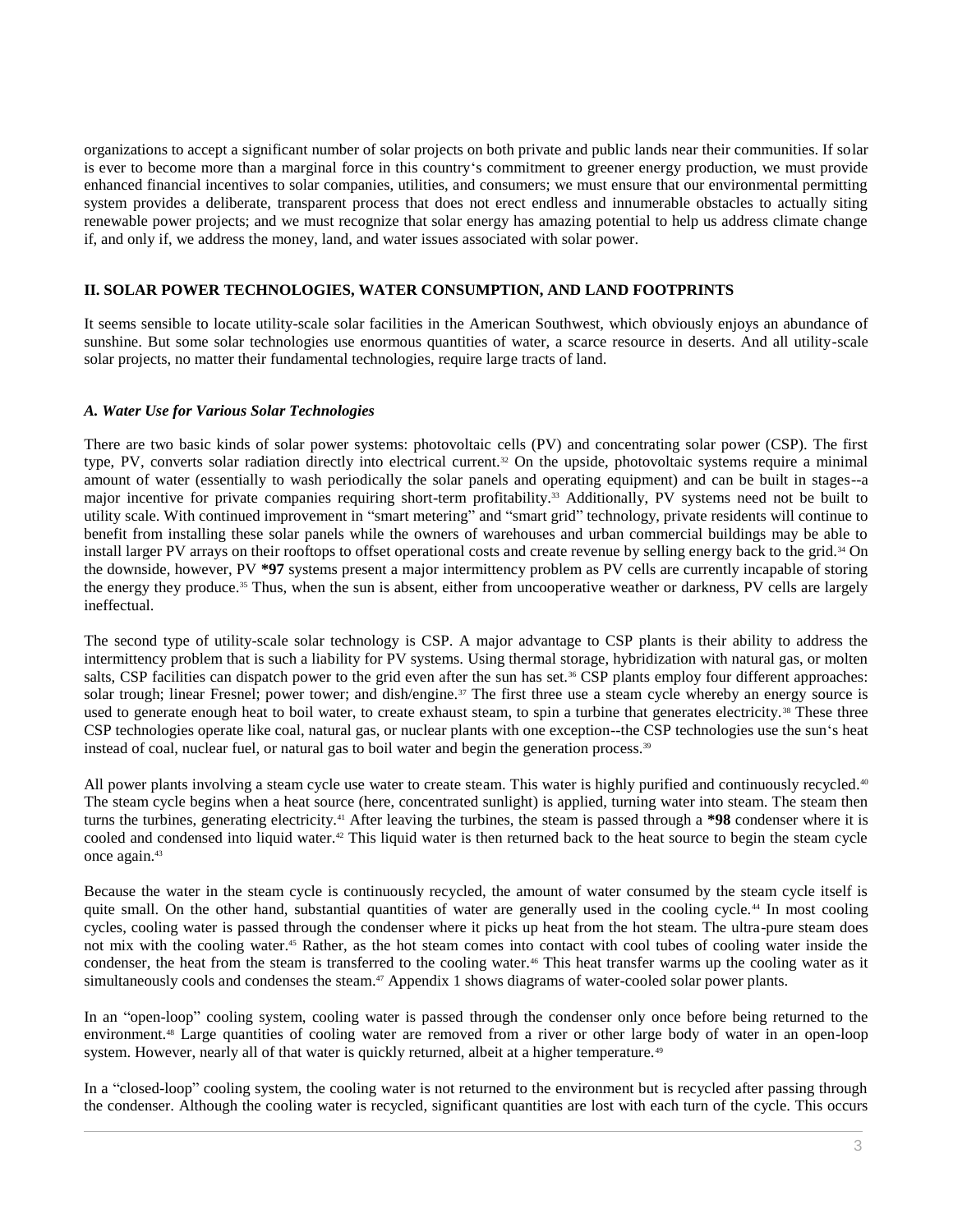for two reasons. First, before the cooling water can be reused, it must itself be cooled. In drier climates, this cooling generally occurs in large cooling towers,<sup>50</sup> where a significant portion of the water is intentionally evaporated to chill the water.<sup>51</sup> Much as the human body is cooled by sweat that evaporates from the skin, some of the cooling water must evaporate in order to cool the water that remains. A second reason why cooling water is lost in a closed-loop system has to do with the fact when water evaporates it leaves behind natural salts.<sup>52</sup> Left unchecked, these salts would reach concentrations so high that they would damage the equipment. In order to prevent such a problem from occurring, a portion of the cooling **\*99** water must be discharged from the cooling cycle (called "blowdown") and replaced with fresh water.<sup>53</sup>

A third cooling system is air or "dry-cooling" which does not use any cooling water. Here, steam cools by transferring its heat through the walls of the condenser directly to the surrounding air.<sup>54</sup> The process is similar to a car's radiator which transfers heat to the air under the hood or (when the driver turns on the radiator) to the air in the passenger compartment of the vehicle. Although effective when ambient air temperatures are low (such as in the winter), air/dry-cooling is less efficient in the hot summer months —– especially in desert areas where temperatures frequently exceed 120 degrees.<sup>55</sup> One power plant using air/dry-cooling technology was found to produce five percent less energy over the course of a year, thereby increasing the electricity cost seven to nine percent over a water-cooled plant.<sup>56</sup> Appendix 2 shows a diagram of a dry cooled solar power plant.

One problem associated with closed-loop, wet-cooled CSP plants is water consumption. Table 1 summarizes the "Water Use Intensity"--the number of gallons of water required at the power generation facility to produce one megawatt hour of electricity--for various power producing technologies.

| TABLE 1: WATER USE AND CONSUMPTION AT POWER PLANTS BY VARIOUS SOURCES OF ELECTRIC POWER GENERATION <sup>57</sup> |                           |                               |                    |                                |
|------------------------------------------------------------------------------------------------------------------|---------------------------|-------------------------------|--------------------|--------------------------------|
| PLANT TYPE                                                                                                       | <b>COOLING PROCESS</b>    | WATER USE INTENSITY (GAL/MWH) |                    |                                |
|                                                                                                                  |                           | <b>STEAM CONDENSING</b>       |                    | <b>OTHER USES<sup>58</sup></b> |
|                                                                                                                  |                           | <b>WITHDRAWAL</b>             | <b>CONSUMPTION</b> |                                |
| <b>Fossil</b> / biomass                                                                                          | Open-loop                 | 20,000-50,000                 | ~100               | $~1$ - 30                      |
|                                                                                                                  | Closed-loop <sup>59</sup> | 300-600                       | 300-480            |                                |
|                                                                                                                  | Air/Dry                   | $\mathbf{0}$                  | $\overline{0}$     |                                |
| <b>Nuclear</b>                                                                                                   | Open-loop                 | 25,000-60,000                 | ~100               | $~1$ - 30                      |
|                                                                                                                  | Closed-loop               | 500-1,100                     | 400-720            |                                |
|                                                                                                                  | Air/Dry                   | $\mathbf{0}$                  | $\mathbf{0}$       |                                |
| <b>Natural Gas Combined Cycle</b>                                                                                | Open-loop                 | 7,500-20,000                  | 100                | $7 - 10$                       |
|                                                                                                                  | Closed-loop               | ~230                          | ${\sim}180$        |                                |
|                                                                                                                  | Air/Dry                   | $\mathbf{0}$                  | $\mathbf{0}$       |                                |
| <b>Coal Integrated Gasification Combined-Cycle</b>                                                               | Closed-loop               | ~250                          | ~200               | 130-140                        |
| <b>Geothermal Steam</b>                                                                                          | Closed-loop               | ~2000                         | ~1400              | Not Available                  |
| <b>Concentrating Solar Power: Trough</b>                                                                         | Closed-loop               | 760-920                       | 760-920            | $\,8\,$                        |
|                                                                                                                  | Air/Dry <sup>60</sup>     | $\mathbf{0}$                  | $\overline{0}$     | 78                             |
| <b>Concentrating Solar Power: Tower</b>                                                                          | Closed-loop               | $~10-750$                     | ~100               | $\,$ 8 $\,$                    |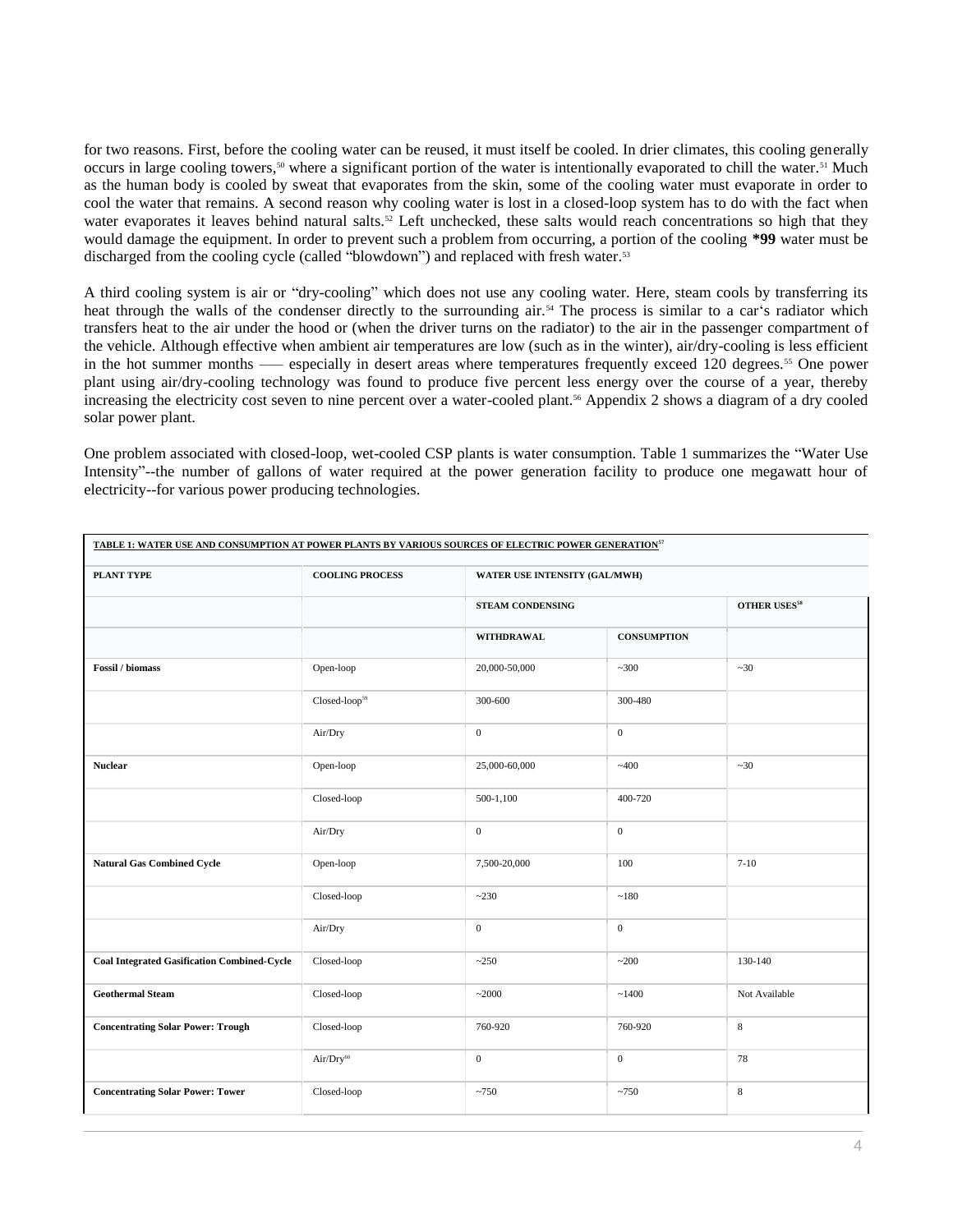| Air/Dry | 90 |
|---------|----|
|---------|----|

**\*101** Two paradoxes emerge from this data. First, if water scarcity resulting from consumption is a major concern, why not utilize open-loop technology as, across the board, it *consumes* less water than closed-loop systems? In short, despite consuming less actual water, the other environmental hazards of open-loop systems are considerable.<sup>62</sup> Because, in a standard open-loop system the power plant is located near a river or other large body of water, the water reintroduced into the source is returned at a much higher temperature than when it was originally extracted. This temperature differential can wreak havoc on the ecosystems connected to the water supply.<sup>63</sup>

The second paradox involves closed-loop systems. If CSP plants use closed-loop thermal technologies similar to traditional coal, natural gas, and nuclear plants, why is it that (with the exception of geothermal steam) they consume, on average, 300 percent more water? The answer is that solar plants are less efficient at electricity production, and therefore require more water for steam production used in generating electricity through turbine electricity production.<sup>64</sup> Thus, utilizing data from Table 1, it can be seen that, while a closed-loop nuclear and closed-loop CSP tower system may each withdraw 500 gallons of water to be used for energy-production, the nuclear plant--able to achieve steam production at a much more efficient rate--will likely *consume* about 350 gallons of the water while the CSP plant will consume all of it.<sup>65</sup> Simultaneously, the 500 gallons will be used more efficiently in the nuclear plant and will be able to produce one-megawatt hour of electricity.<sup>66</sup> With the CSP tower, however, the 500 gallons will likely only produce about two-thirds of a megawatt hour of electricity.<sup>67</sup>

Apart from the possibility of utilizing air/dry-cooling technology, a hybrid system that has both wet-cooling and air/dry-cooling capabilities is possible. Though more expensive, hybrid systems are attractive because, when ambient air temperatures are lower, air/dry-cooling can effectively be utilized and, in the summer, when high temperatures make air/dry-cooling less effective, wet-cooling can be employed.<sup>68</sup> Still, as a consequence of the **\*102** added cost of maintaining a dual system, the overwhelming preference for utilities is wet-cooling.<sup>69</sup>

In Arizona, for instance, the U.S. Bureau of Land Management has received thirty-two requests for solar plants to be located on federal land and twenty-eight of these plants intend to employ some form of CSP technology--many of which are likely to be wet-cooled.<sup>70</sup> With mounting pressure from environmental groups, politicians, and concerned citizens, however, it seems likely that some of these projects will change their plans to embrace dry- or hybrid-cooling technology.<sup>71</sup> Further, in California, the California Energy Commission (CEC) is opposed to the use of fresh water for power plant cooling<sup>72</sup> and the Nevada State Engineer in a 2002 ruling stated:

[T]he State Engineer does not believe it is prudent to use substantial quantities of newly appropriated ground water for water-cooled power plants in one of the driest places in the nation, particularly with the uncertainty as to what quantity of water is available from the resource, if any ....<sup>73</sup>

A fourth CSP technology has been developed by Stirling Energy Systems, which uses parabolic-shaped dish reflectors to focus sunlight on a generating unit that produces electricity directly without requiring cooling water.<sup>74</sup> The first commercial-scale Stirling dish system, developed by Tessera Solar North for a project in Peoria, Arizona, came on-line in December 2009.<sup>75</sup> But the disadvantage is that the technology has thus far not allowed for thermal storage, which makes it of less use to utilities that need consistent, uninterruptable power. Still, as with PV systems and CSP technologies utilizing air/dry-cooling, the Stirling **\*103** system requires significantly less water than wet-cooling systems and can be used if economic and performance penalties can be reduced or tolerated.

# *B. Land Use for Various Solar Technologies*

In addition to water consumption issues, the land use impacts of solar energy are considerable. Sandia National Laboratories, a government-owned, contractor-operated (GOCO) facility run by the Lockheed Martin Corporation, has produced an estimate of the land requirements for various kinds of electrical power generation. According to their data, to produce 1,000 megawatts of power, a coal plant requires 640-1,280 acres of land, as does a nuclear plant; a natural gas combined-cycle plant requires at least 640 acres; but a concentrating solar thermal plant would require approximately 6,000 acres. <sup>76</sup> Wind power requirements would be even higher, a staggering 46,000 acres per 1,000 megawatts.<sup>77</sup> Table 2 provides estimates of the land requirements for various types of technologies.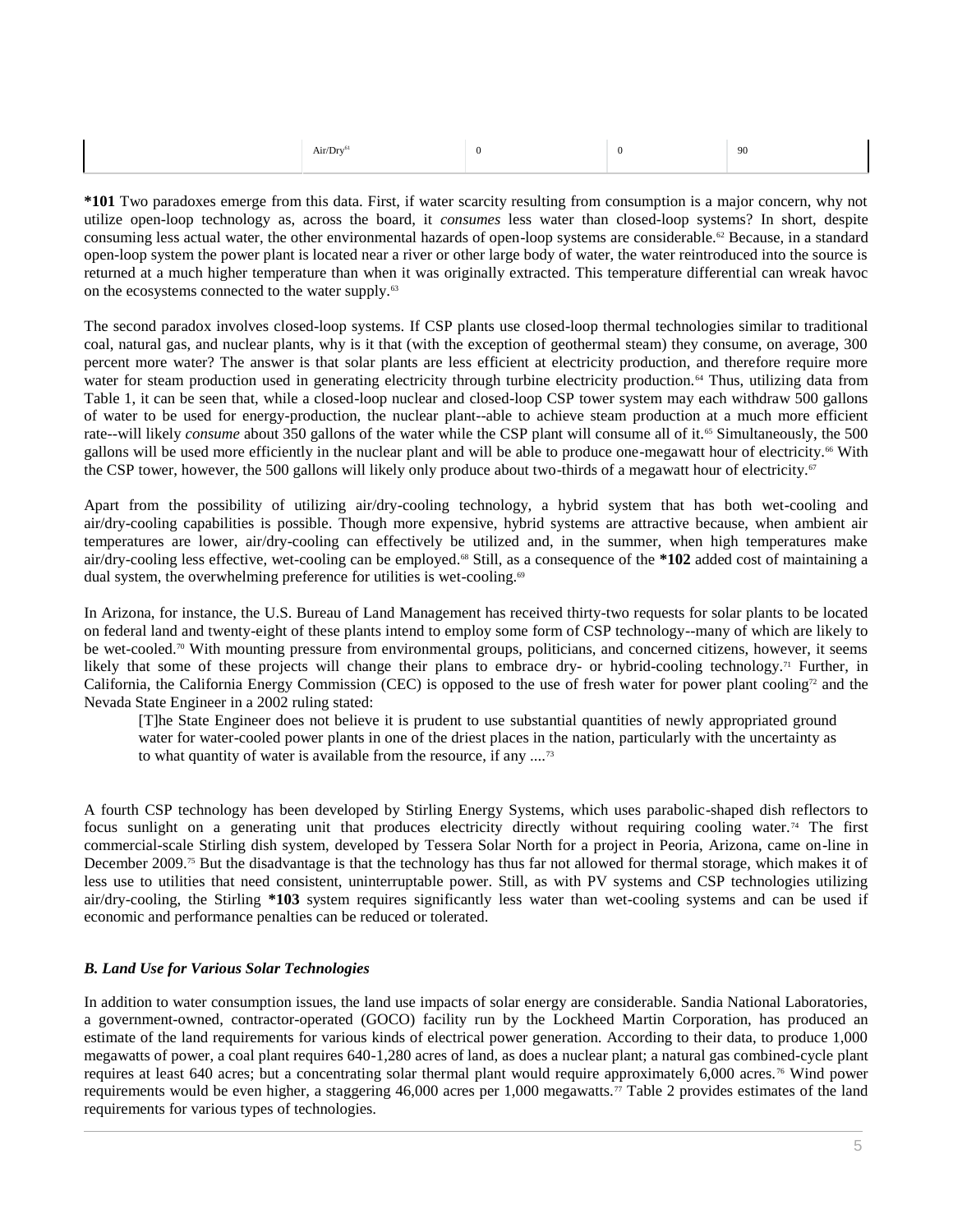| PLANT TYPE                                       | PLANT SIZE (MW) | <b>LAND AREA (ACRES)</b> | <b>UNUSABLE LAND SIZE</b>          |
|--------------------------------------------------|-----------------|--------------------------|------------------------------------|
| Coal/biomass or gasification w/<br>steam turbine | 500-1000        | 640                      | 640                                |
| <b>Nuclear Steam</b>                             | 500-1000        | 640                      | 640                                |
| <b>Natural Gas Combined-Cycle</b>                | 200-500         | 320                      | 320                                |
| <b>Geothermal Steam</b>                          | 200-500         | 320                      | 320                                |
| <b>Concentrating Solar</b>                       | 500             | 3000                     | Varies by Technology <sup>79</sup> |
|                                                  | 1000            | ~10000                   | Varies by Technology               |
| Wind                                             | 500             | 23000                    | 640 acres                          |
|                                                  | 1000            | 46000                    | 1280 acres                         |
| Photovoltaic <sup>80</sup>                       | 1000            | 12160                    | Varies by Technology <sup>81</sup> |

# **TABLE 2: LAND REQUIREMENTS FOR VARIOUS SOURCES OF ELECTRIC POWER GENERATION<sup>78</sup>**

**\*104** If the applications BLM has received for solar projects in Arizona are any indication, however, the land situation is much, much worse. The twenty-eight CSP applications that have not significantly begun the environmental impact statement (EIS) process have requested 425,873 acres of public land.<sup>82</sup> These companies have estimated an aggregate generating capacity of 18,575 megawatts.<sup>83</sup> Assuming the applicants have not woefully overestimated the amount of land they require, Arizona's new CSP systems would require **\*105** approximately 22,927 acres for every 1000 megawatts of power produced<sup>84</sup>--nearly four times the amount suggested by Sandia Labs. Tucson Electric Power's rule of thumb for PV requires eight acres of land per megawatt of power produced, putting the PV figure for 1000 megawatts at 8,000 acres.<sup>85</sup> Either way, the landmass footprints necessary for utility-scale solar power are staggering.<sup>86</sup>

Still, as one solar company pointed out in a June 2010 report, it is now possible to build solar fields without concrete foundations and extremely limited grading and leveling of land, allowing for vegetation in solar fields to co-exist with mirrors.<sup>87</sup> In the future, such technological advances may be needed in order to overcome the large land requirements for solar energy production.<sup>88</sup>

# **III. THE ECONOMICS OF SOLAR PRODUCTION**

Production of PV has been growing rapidly in recent years.<sup>89</sup> Indeed, it is the world's fastest-growing energy technology.<sup>90</sup> With increasing demand, the costs for installing such systems have dropped.<sup>91</sup> Yet the unfortunate reality is that most PV systems are not economically viable at utility scale when compared with other low-cost fuel options. It costs Tucson Electric Power Company (TEP), for instance, 3  $\frac{1}{2}$  to 4  $\frac{1}{2}$  cents per kilowatt-hour for energy produced in its coal-fired plants; PV systems cost 16 to 18 <sup>1</sup>/<sub>2</sub> cents per kilowatt- \*106 hour.<sup>92</sup> Arizona Public Service (APS), Arizona's largest utility company, purchases power from the Palo Verde Nuclear Generating Station at a cost of 1.65 cents per kilowatt hour.<sup>93</sup> In contrast, under APS's recently completed purchase agreement with the nearby Solana Generation Station, a PV facility still under construction, APS will buy 53 megawatts of power yearly for a decade--at a cost of approximately 14 cents per kilowatt hour.<sup>94</sup>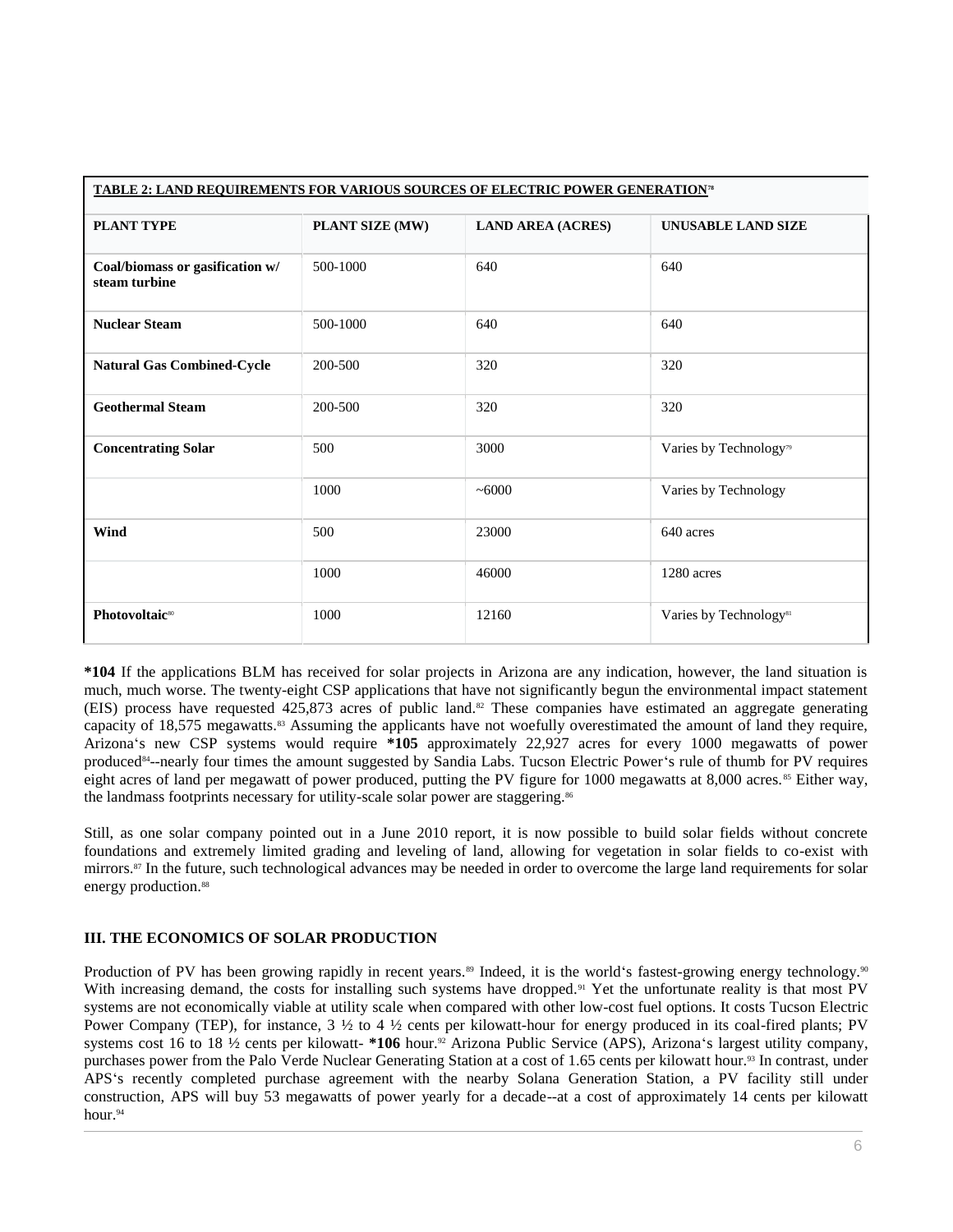CSP systems are potentially economically viable but, at this point, concrete data concerning costs remain unavailable as utility-scale CSP projects are still in the preproduction stages. Nathaniel Bullard, a solar analyst at Bloomberg New Energy Finance, has calculated that the cost of electricity at BrightSource's Ivanpah project, a massive CSP plant being constructed in the Southern California desert, will be "lower than photovoltaic power and about the same as natural gas. Of course no one knows for sure until the plant is built."<sup>95</sup> Thus, in all likelihood, without significant subsidies in the coming years--before technological advances can drive the cost discrepancies between solar and other forms of power down further--even CSP plants will prove difficult to make profitable.<sup>96</sup>

Nevertheless, thanks to the implementation of a number of renewable portfolio standards (RPS), a certain degree of state-level subsidization is taking place. State RPSs impose a government mandate that utilities generate or acquire a certain percentage of renewable power regardless of increased energy procurement costs to utility providers.<sup>97</sup> In most states, RPS goals can be achieved by any combination of solar, wind, biomass, landfill gas, ocean, geothermal, municipal solid waste, or hydroelectric, hydrogen, or fuel cell technologies.<sup>98</sup> California is the most aggressive of the American states in pushing for high renewable portfolio standards.<sup>99</sup> Utilities in California must generate, per legislation, 20 \*107 percent of their electrical supply from renewable sources in  $2010.^{100}$  By executive order, one-third of the state's electricity must come from renewables by year 2020--a major challenge for utility companies and a boon for solar energy producers.<sup>101</sup> Table 3 lists the RPS standards for Western states. Though other states' standards are less ambitious than California's, all states listed in this table have made a strong commitment to renewable energy.

| TABLE 3: RPS STANDARDS FOR WESTERN STATES <sup>102</sup> |               |             |                                                        |
|----------------------------------------------------------|---------------|-------------|--------------------------------------------------------|
| <b>STATE</b>                                             | <b>AMOUNT</b> | <b>YEAR</b> | <b>ORGANIZATION ADMINISTERING RPS</b>                  |
| <b>Arizona</b>                                           | 15%           | 2025        | Arizona Corporation Commission                         |
| California                                               | 33%           | 2020        | California Air Resources Board <sup>103</sup>          |
| Colorado                                                 | 30%           | 2020        | Colorado Public Utilities Commission <sup>104</sup>    |
| Montana                                                  | 15%           | 2015        | Montana Public Service Commission                      |
| <b>New Mexico</b>                                        | 20%           | 2020        | New Mexico Public Regulation Commission <sup>105</sup> |
| <b>Nevada</b>                                            | 25%           | 2025        | Public Utilities Commission of Nevada                  |
| Oregon                                                   | 25%           | 2025        | Oregon Energy Office <sup>106</sup>                    |
| Washington                                               | 15%           | 2020        | Washington Secretary of State                          |

In the case of TEP, Arizona's RPS is plainly one of the reasons why TEP has been so aggressive in developing green alternatives to its coal-fired plants. In its 2010 Renewable Energy Standard and Tariff (REST) Implementation Plan, for example, TEP sought approval to purchase power from FRV Tucson Solar's proposed twenty megawatt PV solar **\*108** plant and Renewable Fuel, LLC's proposed five megawatt CSP facility.<sup>107</sup> In addition, TEP is seeking to expand its PV facility in Springerville, Arizona by 1.8 megawatts in 2010 and to begin work on a 1.6 megawatt single-axis solar tracker located at Tucson International Airport.<sup>108</sup>

As exciting as these developments are for residents who support green technology, there are significant concerns with the likely cost of aggressive RPS plans. While solar companies certainly benefit from the pressing mandate for renewable energy, utility companies are left with the increased bill. Currently, consumers pay a small portion of this cost, approximately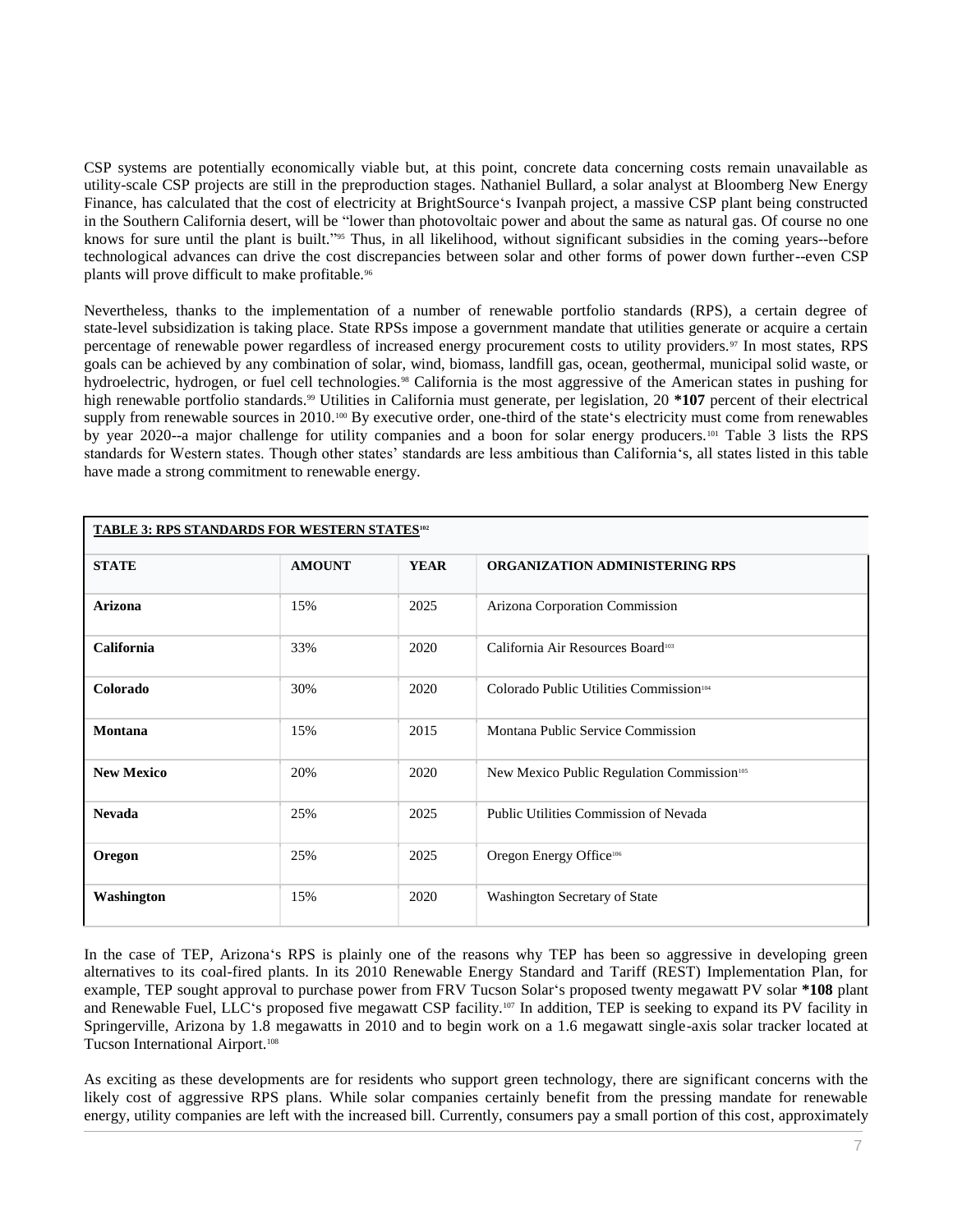three dollars a month in the case of TEP, and major federal tax breaks for building solar plants help account for the rest. <sup>109</sup> As end-date RPS goals approach, however, more of the additional costs will be passed to consumers, a contentious issue if there was ever one. As the *New York Times* recently reported:

Even as many politicians, environmentalists and consumers want renewable energy and reduced dependence on fossil fuels, a growing number of projects are being canceled or delayed because governments are unwilling to add even small amounts to consumers' electricity bills.<sup>110</sup>

In addition to RPS plans, federal tax and treasury payment incentives have helped reduce the cost of solar energy as the federal government has introduced a number of programs in the last decade aimed at increasing the production of renewable energy.<sup>111</sup> In 2009, the American Recovery and Reinvestment Act granted a thirty percent tax credit for the installation of renewable systems.<sup>112</sup> However, new systems built after 2012 will be ineligible for this credit, and continuing incentives for pre-existing systems (e.g. credits for providing excess power to municipal grids) are set to expire in 2016.<sup>113</sup> A strong correlation between new solar projects and major tax incentives is intuitive, but the actual data are confounding. According to the U.S. Energy Information Administration, in 2009 and 2010, **\*109** 38 solar projects began construction.<sup>114</sup> In the next two years, from 2011 to 2012, another eight projects are expected to begin.<sup>115</sup> In 2013, though, the Administration reports that *not a single new utility-scale solar project is slotted to begin*.<sup>116</sup> There are many projects on the drawing board as solar companies have entered numerous purchase power agreements with utilities but, as explained below, it remains unclear how many of the proposed plants will ever be built. Thus, uncertainty about future subsidies has created disincentives for new companies to enter the solar arena.

In June 2010, the Bureau of Land Management (BLM), stewards of much of the United States' public land, provided its own disincentive toward a cleaner energy future when it issued prospective rental rates for the use of BLM lands--areas that, theoretically, could be the most cost-effective for solar companies to utilize.<sup>117</sup> Based on regulations published by the National Agricultural Statistics Service (NASS), rental fees will involve both a base-rent, determined by right-of-way acreage, and a megawatt capacity fee, based on the type of project (PV, CSP, etc.).<sup>118</sup> The fees will vary county-by-county and, somewhat puzzlingly, are derived from the perceived agricultural value of proposed sites.<sup>119</sup> In Pima County, Arizona, for instance, where relatively little large-scale agriculture occurs, the base-rental fee for 2010 will be \$15.70 per acre.<sup>120</sup> A few hours away in Yuma, Arizona, however, where a number of massive, Colorado River-irrigated industrial farms are located, the base-rental fee will be approximately twenty times as high, at \$313.88 per acre.<sup>121</sup> BLM apparently chose to tie its rental rates to agriculture due to an assumption that solar plants will preclude any other use of the plant's site.<sup>122</sup>

As a further disincentive built into the announced rental fees, BLM has opted to charge different megawatt capacity fees for different types of solar projects. These will be: \$5,256 per megawatt for photovoltaic (PV) solar projects; \$6,570 per megawatt for **\*110** concentrated solar power projects without storage capacity (parabolic trough, power tower and solar dish/engine); and \$7,884 per megawatt for concentrated solar power projects with storage capacity of three hours or more. <sup>123</sup> The logic? According to BLM, "[t]he MW capacity fee captures the increased industrial use value of the authorization, above the limited rural/agricultural land value captured by the base rent." <sup>124</sup> Or, in other words, BLM will allow private developers to use federal land that, without private capital, innovation, and ingenuity would generate no revenues to BLM on the condition that BLM receive a large percentage of the increased worth of the land. Using different rates for the various types of projects reflects a belief that PV projects are less efficient than CSP projects and, as a result, they are deemed less valuable (their "capacity factor" is 20 percent, in the BLM's estimation, while CSP's is between 25-30 percent).<sup>125</sup> To developers, though, the message is clear: largescale PV projects, thanks to their inherent inefficiencies, will cost less in rent.

BLM's approach makes sense as a way to ensure an adequate return to the federal government and thus to protect the interests of taxpayers. However, from the perspective of encouraging solar projects on federal lands, which is what Congress mandated in the 2005 Energy Policy Act,<sup>126</sup> the rental standards are a deterrent to locating solar facilities on federal lands. Additionally, Section 1701(a)(9) of the Federal Land Policy Management Act--the Act generally controlling public land use in the United States--provides that "the United States receive fair market value of the use of the public lands and their resources ..." <sup>127</sup> Thus, from a legal perspective, charging differing rates for what is arguably the same "use of the public lands," generating solar power, is suspect.<sup>128</sup>

For a better understanding of BLM rental rates, it is helpful to apply them to one of the projects in Arizona that has been "fast-tracked" by BLM for development. The Sonoran Solar Energy Project will be located in Maricopa County and will require approximately 3,700 acres of land. According to the rental rates above, the acreage fee will be \$696,858 a year. <sup>129</sup> In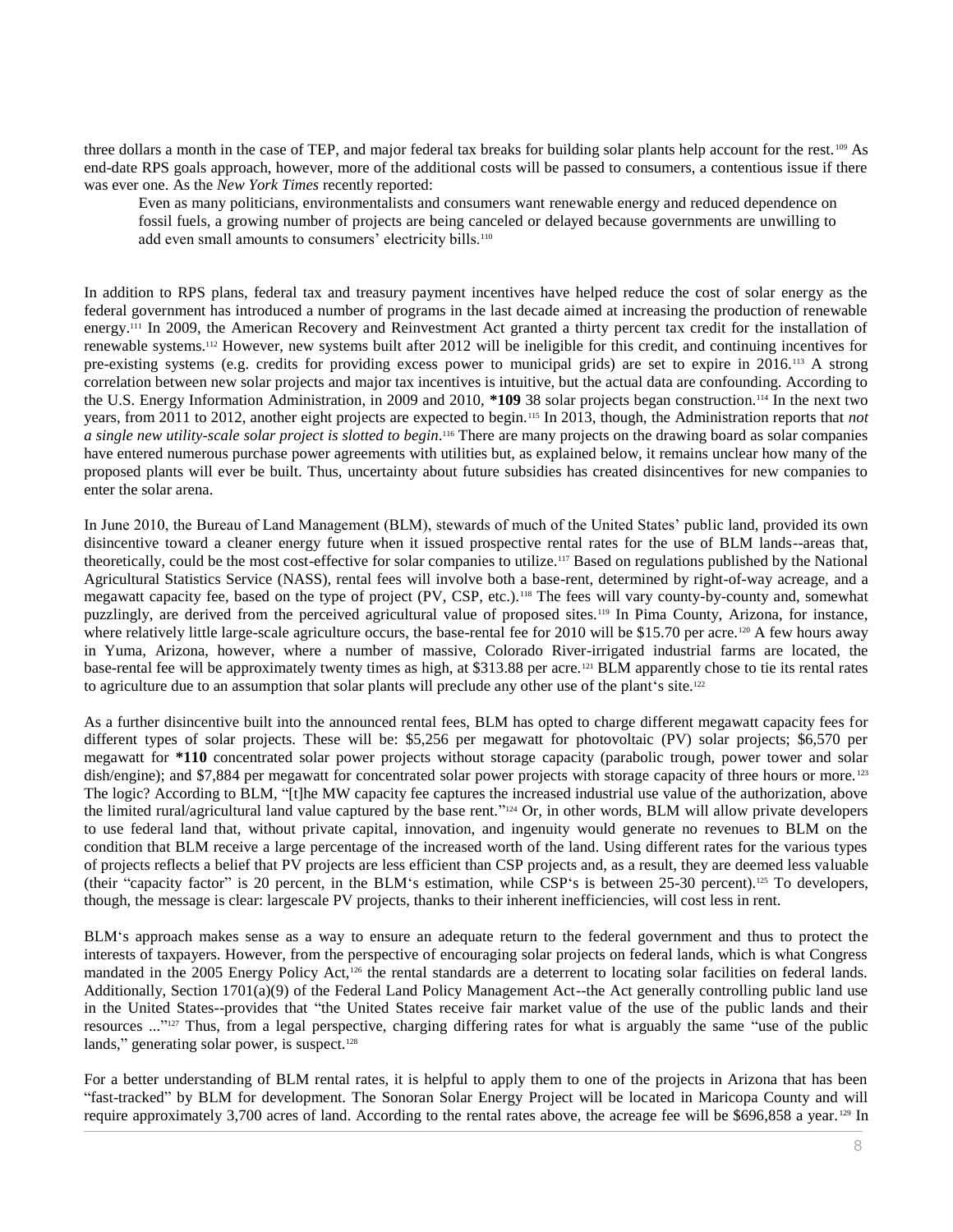addition, the Project--a CSP system involving a parabolic trough with thermal storage capacity--is expected to have a capacity of 375 megawatts. As a result, the megawatt capacity fee will be \$2,956,500.<sup>130</sup> Thus, once fully operational, BLM fees alone will cost the **\*111** Sonoran developers more than \$3.5 million per year.<sup>131</sup> An alfalfa farmer, on the other hand, would pay less than \$700,000 for rights to the same land! Obviously, the incentive structure here is problematic. If solar is ever going be a viable energy alternative, BLM is going to have to stop disincentivizing it and remove its own land valuation calculations from those appropriate for the agricultural industry or, at the least, treat farmers and solar power operators the same and abandon megawatt capacity fees.<sup>132</sup>

Solar companies, quite simply, face future difficulties without further subsidies and the removal of disincentives. Otherwise, our solar industry may well disappear, a situation that, until recently, seemed incomprehensible. Recent developments in Spain offer clues as to how such a relative doomsday scenario might occur. In June 2010, solar industry executives, after meeting with Deputy of Industry Minister Pedro Marin, announced that the government would refuse to honor prices set in a 2007 law that guaranteed fixed subsidies to companies that produce clean energy for twenty-five years.<sup>133</sup> This move will essentially cut the revenue of most of the country's PV plants by thirty percent.<sup>134</sup> In addition, the government has announced its intentions to significantly reduce future subsidies on solar projects that have yet to be built, virtually guaranteeing that solar projects will no longer be a viable part of the Spanish economy.<sup>135</sup> Industry executives, having invested more than \$22 billion in solar projects in the last three years, are understandably irate. As Tomas Diaz, director of external relations at the Photovoltaic Industry Association in Madrid, put it: "It's incomprehensible that the government is doing this. We feel cheated."<sup>136</sup> Diaz estimated that the decision would induce bankruptcy proceedings for most of Spain's 600 PV operators.<sup>137</sup>

# **IV. THE PERMITTING PROCESS**

In the Energy Policy Act of 2005,<sup>138</sup> Congress instructed the Department of Interior and Department of Energy to collaborate in order to place at least 10,000 megawatts of non-hydroelectric renewable energy on federal land.<sup>139</sup> The act has set off a frantic land-grab as solar and wind energy companies have rushed to obtain permits for projects in Arizona, **\*112** California, Colorado, Nevada, New Mexico and Utah.<sup>140</sup> In Arizona alone, BLM has received thirty-two solar energy applications that would encompass approximately 466,565 acres of public land.<sup>141</sup> Nothing in the act, however, has changed the arduous permitting process that companies must navigate in order to break ground on public land.<sup>142</sup> Currently, 585 megawatts of utility-scale solar power are operational--all of which are on private land.<sup>143</sup> At the end of the 2009 fiscal year, oil, gas, and geothermal companies had received 31,133 leases for 27,800,932 acres of BLM-managed land--with 1,927 new leases issued in 2009--while solar had received zero permits.<sup>144</sup> Though fourteen utility-scale solar projects **\*113** were within striking distance of receiving BLM permits in 2010, only eight had been permitted as of November 2010.<sup>145</sup>

The permitting process is both time and cost intensive; one commentator has noted that preparing a single Environmental Impact Statement (EIS) can cost millions of dollars and take up to twelve years.<sup>146</sup> Additionally, a coalition of government agencies, including the National Park Service and the Fish and Wildlife Service, and environmental organizations, including the National Resources Defense Council, have urged that solar plants be located on disturbed lands, or lands that have already had significant use and where prior activities have ceased.<sup>147</sup> Abandoned mines, developed oil and gas fields, fallowed agricultural lands, brownfields,<sup>148</sup> former landfills, and inactive gravel pits illustrate the kinds of lands that would be desirable to use for solar projects. In response to the concerns of environmental groups worried about land impact and businesses fretting over the cost and length of the permitting process, BLM has:

• Removed from consideration sensitive lands, such as wilderness areas and other lands with high conservation values;<sup>149</sup>

• Identified twenty-four Solar Energy Study Areas, where it seems most sensible to consider locating solar power plants;<sup>150</sup>

• Embarked on a solar Programmatic Environmental Impact Statement (PEIS), aimed at addressing broad issues of policy in connection with all applications for solar plants on federal lands. It is then hoped that, in the future, the PEIS will enable developers to undergo a less time-consuming permit process as they will already have a model to work from.151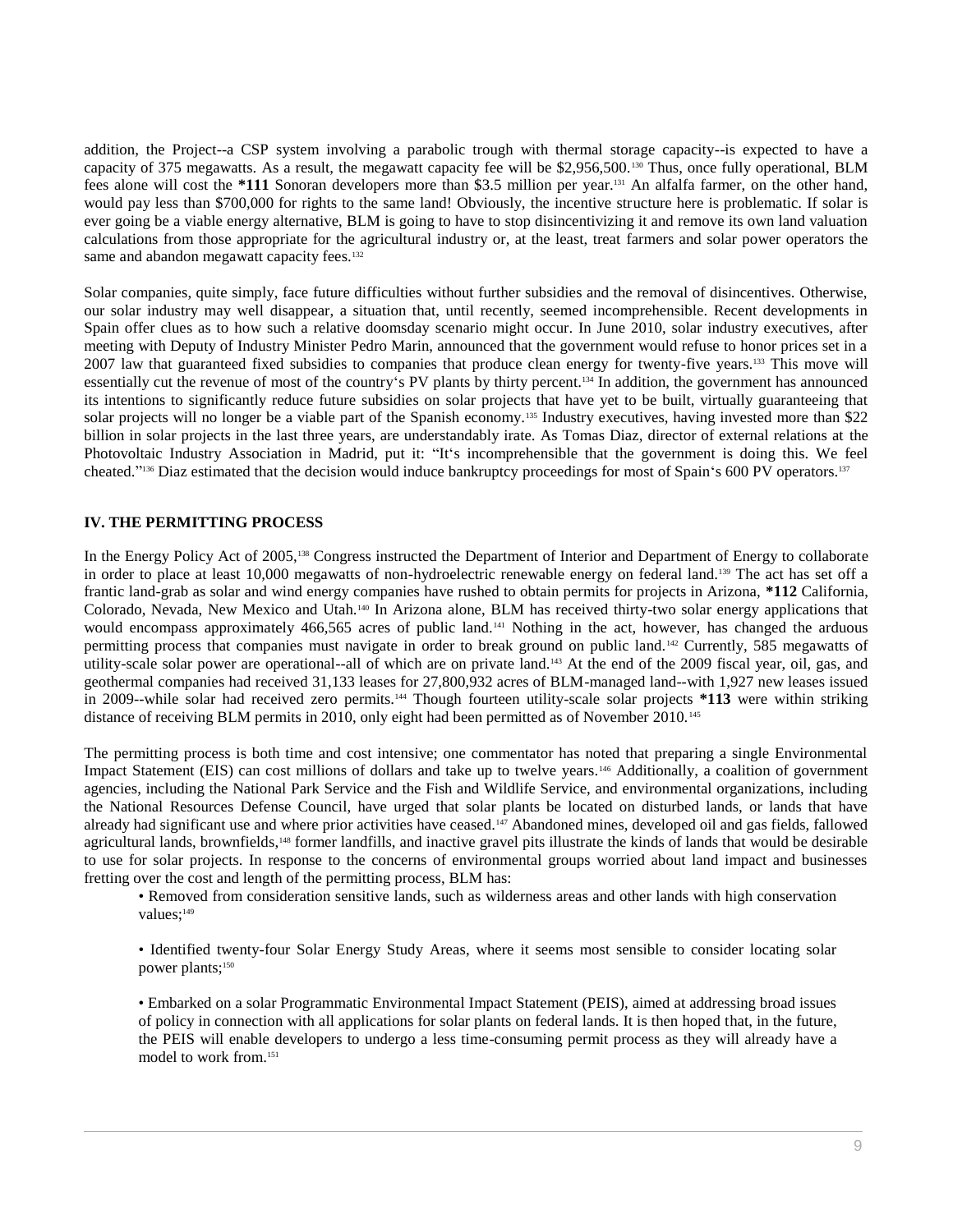Consistent with these actions, BLM's Restoration Design Energy Project is attempting to identify disturbed or previously developed sites in Arizona.<sup>152</sup> In concept, this **\*114** is a great idea. In execution, the reality is somewhat different. After two years of trying to identify such lands, BLM has come up with fifty-nine potential "wastelands" totaling 156,366 acres.<sup>153</sup> This sounds impressive, but in fact, only 25,360 acres of land on these proposed sites are managed by the BLM--just a tiny fraction of the 466,565 acres of land associated with the thirty-two pending solar power plant applications in Arizona.<sup>154</sup>

Despite setbacks, BLM has received high praise from the business community *and* the environmental community. Yet, the jury is out as to how successful the PEIS will be in reducing the time between application and construction. Various factors have delayed the release date of the draft PEIS until late 2010, which in turn will push back the release of the final PEIS until 2011 or 2012. The PEIS will identify in advance particular areas that are likely candidates for solar projects, but that general conclusion is not going to satisfy the obligation of BLM to do an individual EIS with all of the attendant consultations with the Fish and Wildlife Service and other requirements under the National Environmental Policy Act (NEPA).<sup>155</sup> A cynic might suggest that what the PEIS will have accomplished is to say: "Here is some land where maybe we will let you build." Moreover, even after applicants successfully survive the EIS process, they will then need to secure approval from state public utility commissions, something that can easily add another year to a project start-date.<sup>156</sup>

This process does not allow for the kind of swift and definitive decisionmaking that the business community needs in a world where the time-value of money is critical and where many solar companies are thinly capitalized. In 2009, one California solar outfit, Ausra, for instance, abandoned plans for its Carrizo Energy Solar Farm as the permitting process continued to stall.<sup>157</sup> Even more recently, Tessera Solar North America backed out of a planned partnership with the city of Phoenix to build a 250-megawatt power plant on a city-owned landfill.<sup>158</sup> Peter Wilt, Tessera's senior director of development, explained that Arizona's utility companies have shown greater interest in smaller projects more likely to **\*115** receive fast-track status for permits.<sup>159</sup> "We're not getting a whole lot of traction on the market," Wilt said.<sup>160</sup> Smaller companies have faced similar problems including Boulder, Colorado's Simple Solar, which filed for Chapter 11 bankruptcy in May 2010<sup>161</sup> and New Jersey-based EPV Solar, which filled out Chapter 11 paperwork in February 2010.<sup>162</sup>

In early 2010, in an attempt to deal with these delays, Secretary of the Interior Ken Salazar announced plans for BLM to "fast-track" certain solar projects.<sup>163</sup> In April 2010, BLM released its draft EIS for the Sonoran Solar Energy Project, in Maricopa County, Arizona, a CSP trough project that would use 4,000 acres and generate 375 megawatts of power.<sup>164</sup> This draft EIS could serve as a guide for future EISs and is thus a matter of considerable importance. As the preferred alternative in the draft EIS, BLM would permit the company to have a wet-cooled solar thermal project.<sup>165</sup> BLM considered a dry-cooled system, but rejected it, in part, because the water is available and an analysis of the water needs of the project, between 2,300 and 3,000 acre-feet per year, would not result in a substantial drop in the water table or adverse impacts on adjacent groundwater wells.<sup>166</sup> This may seem controversial or even absurd, given that the project is in the desert west of Phoenix, but with the particular hydrogeology of the site near the Gila River, there is substantial groundwater available.<sup>167</sup> Thus, it would be premature to read into this draft EIS the assumption that BLM will be as sanguine when it comes to wet-cooled projects in other areas that do not have the same access to substantial quantities of groundwater.

The draft EIS also rejected as an alternative a utility-scale photovoltaic system, in part because no PV system on this scale has ever been constructed anywhere in the world. Here, BLM laid emphasis on the problem of PV not being dispatchable (i.e. able to be stored). The draft EIS also rejected alternative solar technologies, including Stirling engines and power towers because, according to BLM, they are development-stage options.<sup>168</sup> Despite this (or possibly due to rapid advancements in technology), APS included a proposal in its 2010 Renewable Energy Standard and Tariff (REST) Implementation Plan to include **\*116** Stirling technology within the Arizona Corporation Commission's (ACC) approved definitions of renewable technologies available for tax incentives.<sup>169</sup> The ACC approved the plan<sup>170</sup> indicating, hopefully, that BLM may soon change its tune concerning these technologies.

A final (though major) problem with the permitting process is the issue of transmission line right-of-ways.<sup>171</sup> The nation's transmission grid is woefully outdated for the energy needs of the 21st Century.<sup>172</sup> What the solar industry needs, though, is not long-term resolution of the transmission grid problem, but upgrading of certain smaller-length segments that will allow particular projects to come on-line promptly.<sup>173</sup> But it is a thorny problem for BLM to figure out how to allocate right-of-way permits. In addition, the permitting, construction, and maintenance of transmission lines creates additional cost burdens that will likely be passed to consumers. The California Public Utilities Commission has estimated, for instance, that seven new major transmission lines will need to be built, at a cost of \$12 billion, for the state to meet its 2020 RPS goal. <sup>174</sup> The likelihood that such enormous costs will not affect utility rates seems, at best, far-fetched.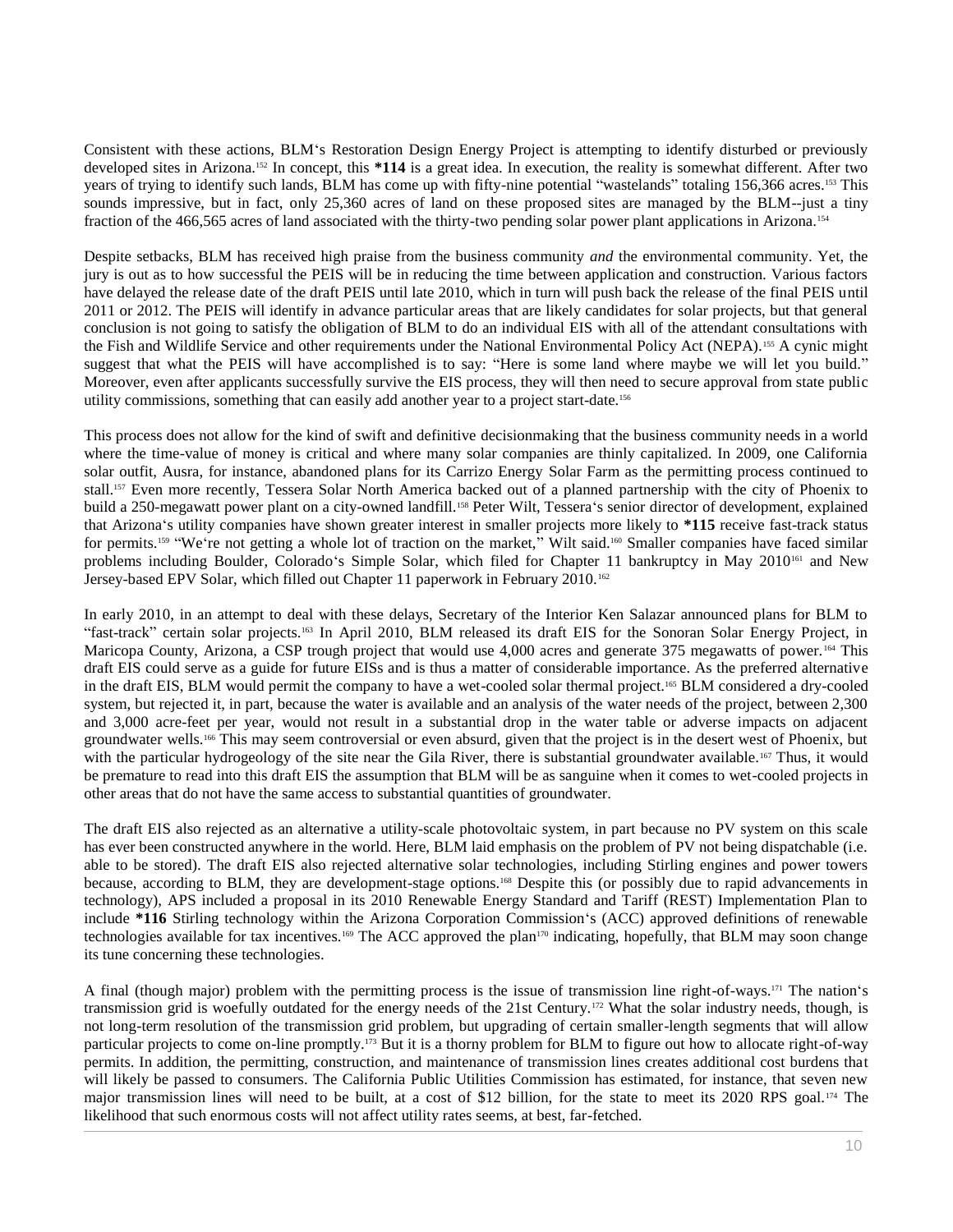# **V. ENVIRONMENTAL AND POLITICAL OBJECTIONS**

The environmental community, for years, has invested its political capital, as well as enormous sums of money, in trying to obtain climate change legislation and incentives for renewable energy. Every environmental organization supports the idea of utility-scale solar projects. But the consensus breaks down when specific sites are proposed for solar plants. The idea of solar plants seems to be more appealing than the reality. BrightSource Energy, for instance, found its Ivanpah CSP project being resisted by the very environmental groups that had previously proclaimed their support for renewable power facilities. <sup>175</sup> In this process, some national environmental organizations are at loggerheads with local chapters.<sup>176</sup>

**\*117** The National Park Service is also concerned with the visual blight that will be created by incredibly tall solar towers; BrightSource Energy's towers, for instance, could range anywhere from 400 to 800 feet in height. The scale of several solar projects, as big as six square miles, is also a problem.<sup>177</sup> The Park Service is also worried about the cumulative impact of multiple projects on the value and resources of the parks and monuments under its jurisdiction.<sup>178</sup>

The environmental community has reacted with equal alarm to proposals for large numbers of wet-cooled CSP plants in the Southwestern deserts. Even modest amounts of groundwater pumping could dry up rare and critical seeps and springs, thus threatening endangered species.<sup>179</sup> Environmental groups have criticized virtually every proposal for solar power plants due to their impact on federal land, which--in addition to concerns over scarce water<sup>180</sup>-will be graded flat and sterilized in many cases.<sup>181</sup>

To gauge how difficult it is to site a solar project on federal land, considering BrightSource Energy's Ivanpah project is useful. The company thought it had found the perfect site: it is adjacent to Interstate 15, across the highway from a natural gas power plant, next to a thirty-six-hole golf course, and five miles from a major casino and an outlet mall.<sup>182</sup> The land itself has been used for decades for grazing and off-road vehicles, and a dozen eight- to twelve-foot wide trails criss-cross the site.<sup>183</sup> A transmission corridor containing two high-voltage network lines bisects the site. The site does not contain any Desert Wildlife Management Areas (DWMA), Areas of Critical Environmental Concern (ACEC), Wildlife Habitat Management Areas (WHMA), or any other designated critical habitat.<sup>184</sup>

The Ivanpah site has no endangered species, but a survey documented seventeen desert tortoises--a threatened species.<sup>185</sup> The BLM has classified the area as Category 3 ("least important") habitat for the desert tortoise. The site averages fewer than four tortoises per square mile. "Typical" habitat contains from ten to twenty tortoises and high-quality **\*118** habitat has 250 tortoises per square mile.<sup>186</sup> In the Ivanpah Valley, more than 630,000 acres are already designated as critical habitat for the tortoise.<sup>187</sup>

In the EIS process, the Center for Biological Diversity (CBD), the local chapter of the Sierra Club, and Defenders of Wildlife (as well as other groups) intervened to express concerns about the Ivanpah proposal.<sup>188</sup> In response, BrightSource Energy reduced the site's footprint by twelve percent in order to omit an area that the environmental organizations considered valuable tortoise habitat.<sup>189</sup> This action also reduced the site's generating capacity from 440 megawatts to 392 megawatts. That loss of forty-eight megawatts represents more than one-quarter of all the PV installed in California in 2009.<sup>190</sup> In July 2010, the California Energy Commission (CEC) staff report proposed a mitigation plan that BrightSource has endorsed that will relocate the tortoises, monitor them, and fence off the relocation area from predators.<sup>191</sup> The CEC plan will require the company to spend more than \$20 million on this relocation effort.<sup>192</sup> The BLM's Supplemental Draft EIS endorsed this downsized project, but CBD still considerd the project unacceptable.<sup>193</sup>

**\*119** The final decision on the Ivanpah project came from the BLM in October 2010.<sup>194</sup> SCE and PG&E have signed purchase power agreements (PPA) to take the electricity generated at Ivanpah.<sup>195</sup> In October 2010, BrightSource broke ground on the project just before the expiration of ARRA payments (in lieu of tax credits) for construction.<sup>196</sup> Five other BLM projects in California--most notably Solar Millennium's Blythe Solar Power Project, a parabolic trough project with 1,000 megawatts of rated capacity, and Tessera Solar's Imperial Valley Project, a Stirling dish project with 709 megawatts of rated capacity--received final BLM approval in October and November of 2010 as well.<sup>197</sup> These approvals (along with the approval of NextLight's Silver State North project and Amargosa's Farm Road Solar Project in Nevada<sup>198</sup>) represent the first utility-scale solar projects that have ever been approved on public lands. These projects, in the aggregate, will have a rated capacity of approximately 3,500 megawatts of power upon completion<sup>199</sup> and seemingly represent a fundamental shift in the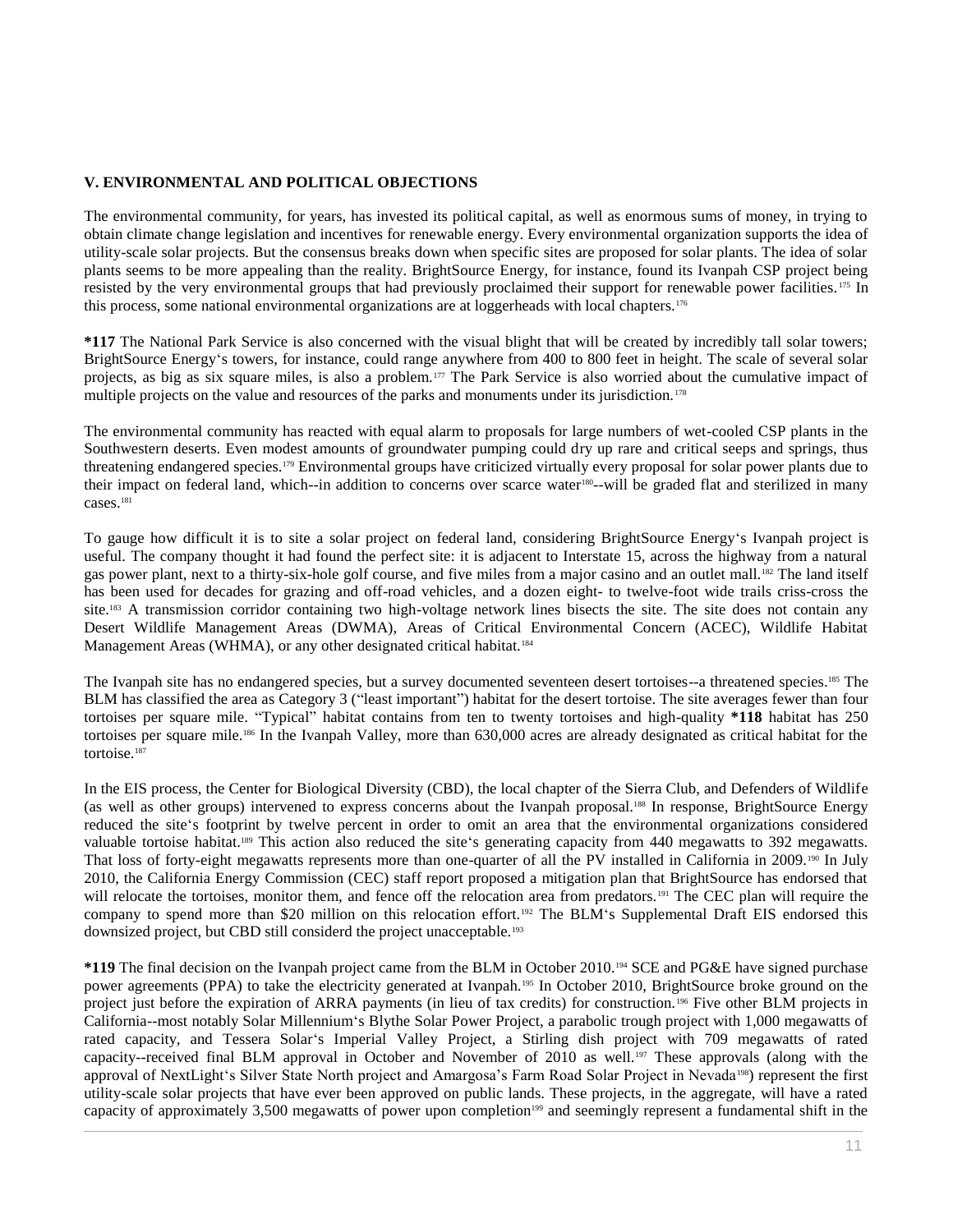BLM's commitment to approving renewable energy projects on public land--a change that should be applauded.<sup>200</sup> Important to note, though, is that all eight of these projects had completed their Final EISs by September 2010.<sup>201</sup> Of the other six projects "fast-tracked" by the BLM, only one has thus far completed its Final EISs: the Silver State South project in Nevada with a rated capacity of 267 megawatts.<sup>202</sup> While it seems likely that this project will receive approval before year's end, thereby being eligible for Stimulus money, the other five fast-track projects may be in trouble. And Arizona, **\*120** despite hoping to be a national leader in solar power, does not yet have any of its thirty-two projects proposed on public lands at the Final EIS stage, including the fast-tracked Sonoran Solar Project.<sup>203</sup> After losing out on the \$10 billion earmarked in the Stimulus for renewable energy projects, $204$  it will be interesting to see how many of these projects continue with their plans to move forward.

Economic and permitting concerns aside, the issue of transmission lines also creates interstate conflicts and resistance from the environmental community. For example, the Audubon Society is concerned about a proposed SunZia Southwest Transmission Project designed to carry power over two 500-kilovolt (kv) lines from central New Mexico to Phoenix, Arizona and eventually to Southern California.<sup>205</sup> The proposed route would be through the lower San Pedro River Valley, an area designated "an Important Bird Area of Local Significance." <sup>206</sup> The project is enormous in scale. It would involve constructing as many as 300 sixteen-story towers that would run the length of the valley with an access easement up to 1,000 feet wide, and access roads to each of the 300 towers.<sup>207</sup> To put this in perspective, this is nearly ten times as many sixteen-story structures that currently exist in Arizona. The planners of SunZia have requested a one-mile-wide corridor from BLM for future expansion. Given the scale of this project, it is easy to understand the Audubon Society's concern for an area that is home to more than 400 bird species, and is one of the most important north-south migratory bird flyways in North America.<sup>208</sup>

Still, to the engineers and managers of solar power companies like BrightSource, who ardently believe they are changing the world by producing carbon-free electricity, it is naturally frustrating to have the environmental community oppose their specific sites. As *Newsweek* recently reported, the classic acronym for resistance to older power producing technologies such as coal and nuclear, NIMBY (Not In My Backyard), has been replaced among frustrated renewable energy developers with a newer one: BANANA (Build Absolutely Nothing Anywhere Near Anyone).<sup>209</sup> Speaking at Yale University in 2008, Governor Arnold Schwarzenegger expressed his concern over this mentality: "They say that we want renewable energy, but we don't want you to put it anywhere. I mean, if we cannot put solar power plants in the Mojave Desert, I don't know where the hell we can put them." 210

**\*121** The Governor's comments were in response to environmental organizations' complaints about proposed solar projects in the Mojave Desert.<sup>211</sup> These groups range from relatively obscure ones, such as the Center for Community Action and Environmental Justice, to big-hitters such as the Sierra Club's California/Nevada Desert Committee. Terry Frewin, the committee's chairman, has criticized the Sierra Club's national leadership for its tacit support of large-scale solar projects, recently admonishing that "[r]emote solar arrays destroy all native resources on site, and have indirect and irreversible impacts on surrounding wildernesses ..." <sup>212</sup> In response, Carl Zichella, then-western renewable projects director for the Sierra Club, said "We don't take a back seat to anyone in caring for the desert." <sup>213</sup> The Club, however, did not withdraw its support for the project. Thus, on the national level, the Sierra Club's support for solar projects remains unchanged.<sup>214</sup>

At the most basic level, *all* undisturbed land is habitat for some species. But not all habitat is equally valuable for the protection of critical species. Unfortunately, objective criteria do not exist for determining the size or locations of tracts of public land that should be sacrificed for solar projects.

In December 2009, the issue of the Mojave Desert was again catapulted to national significance as Senator Dianne Feinstein (D-CA) introduced the California Desert Protection Act of 2010 (S.2921).<sup>215</sup> Although still in Committee, if passed the bill would essentially carve out another 1.7 million acres of public land for protection. Not surprisingly, based on previous reactions to large-scale solar projects, thirteen environmental groups (from the Death Valley Conservancy to The Wilderness Society) and the cities of Barstow, Desert Hot Springs, Hesperia, Indio, Palm Springs, San Bernardino and Yucaipa immediately expressed their support for the legislation.<sup>216</sup> But it is also worth noting that some solar companies, like Abengoa Solar, and major utility companies, have expressed support for the bill as well.

Edison International, the parent company of Southern California Edison, which provides power to 13 million Californians, recently expressed support for S.2921 and sent its **\*122** Executive Vice President for Power Operations, Pedro Pizarro, to testify before the Senate Committee on Natural Energy and Resources. Pizarro stated that "when projects impact federally protected species or their habitat, the process for permitting renewable energy development on public lands is significantly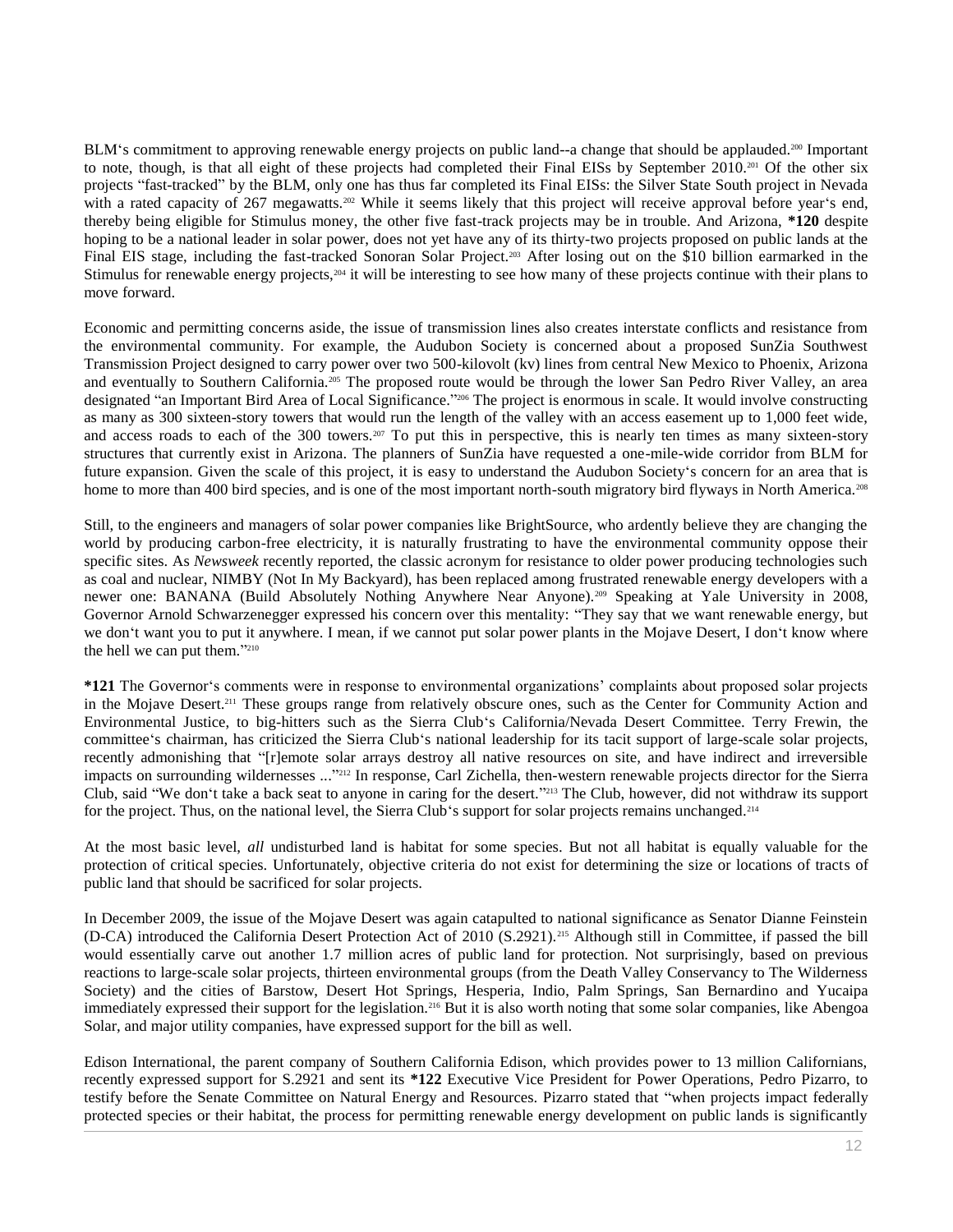slower than projects proposed on private lands, taking years instead of months. The bill addresses this inequity by allowing projects on public lands to mitigate environmental impacts by providing funding to help purchase or rehabilitate additional BLM lands."217

Addressing these concerns, Senator Feinstein recently noted:

[T]he federal renewable energy permitting system [is] broken. Until recently, the BLM process has operated on a first-come, first-serve basis. And it didn't distinguish between a viable project and a speculative one. In fact, over the past five years, more than 100 applications have been submitted to build utility-scale renewable energy projects on public lands--and not a single project has received a permit. Under this status quo, no one wins.<sup>218</sup>

In the proposed bill, Feinstein has called for streamlining the BLM permitting process and for requiring the Forest Service and the Department of Defense to research the possibility of locating solar projects on lands under their control. Whether these additions will successfully combat the "NIMBY/BANANA" effect is hard to predict but, at the moment, the proposal is generating substantial support, even from BLM.<sup>219</sup> Regardless of what happens, though, something must change for the United States to become serious about developing utility-scale solar projects.

The solar energy industry is also being buffeted by other political factors. Senator Jon Kyl (R-AZ), a former water lawyer in Arizona, has no interest in seeing Arizona's scarce water resources used for power plants, when much of the power generated in these plants would be exported to California. In May 2010, Senator Kyl's office issued a report, "Deploying Solar Power in the State of Arizona: A Brief Overview of the Solar-Water Nexus." <sup>220</sup> To Senator Kyl, "placing additional demands on Arizona's water supply in order to export 'renewable energy' to other states that have greater energy demands is \*123 unsustainable." <sup>221</sup> Yet, the policy recommendations of Senator Kyl's report simply ask BLM to insist that all environmental impact statements for solar projects that would use wet-cooling include an analysis of an alternative that conserves water.<sup>222</sup> But, of course, that is exactly what BLM did with the draft environmental impact statement of the Sonoran Solar Energy Project--which ended up favoring a wet-cooled option.

We would go further. BLM should have a heavy presumption against allowing wet-cooling technologies on public lands. As the process moves forward, BLM should insist that CSP plants embrace dry-cooling. Or, if they want to use wet-cooling, they should be required to use reclaimed water from municipal treatment plants. In Arizona, this is already being done at the Palo Verde Nuclear Station, a thermal nuclear generating plant, which uses reclaimed water from the city of Phoenix.<sup>223</sup> What BLM should not do is to permit new wet-cooled CSP plants that would require drilling new groundwater wells in the Mojave Desert.

# **V. SO, WHAT SHOULD WE DO?**

The response from the environmental community to proposed plants on federal lands has ranged from being apprehensive (because they like the idea of renewable projects, but will not sign on until they see the whole process played out) to total opposition by some organizations, such as the Center for Biological Diversity (CBD) and the Alliance for Responsible Energy Policy. To CBD, the problem is site selection.<sup>224</sup> It feels that it would be far better to put PV on flat roofs in urban environments than to disturb intact desert habitat. Locating projects in proximity to end-users avoids the need for new transmission corridors and the efficiency loss present with long-distance power lines.<sup>225</sup>

Given the problems faced by CSP in terms of water use, transmission lines, and land footprint, it seems painfully obvious to many people, like those at CBD, that the nation's best solution for renewable solar is a massive system of photovoltaic cells located on rooftops in urban areas. Just imagine if every Costco, Sam's Club, Wal-Mart, and parking structure had PV systems on their roofs! Currently, Southern California Edison (SCE) has plans to do just that. In March 2010, SCE announced plans to purchase enough photovoltaic panels to generate 200 megawatts of solar power on otherwise unused warehouse rooftops.<sup>226</sup>

**\*124** Advantages to PV systems include its flexibility: they can be developed on rooftops in small-scale distributed power systems, or as large-scale central power plants. Disturbed lands are appropriate for PV systems, allowing for their installation with minimal impact on the existing environment. And, locating them in urban areas eliminates the transmission line problem. Additionally, rooftop solar is becoming more popular and has been encouraged by tax credits at the state level. In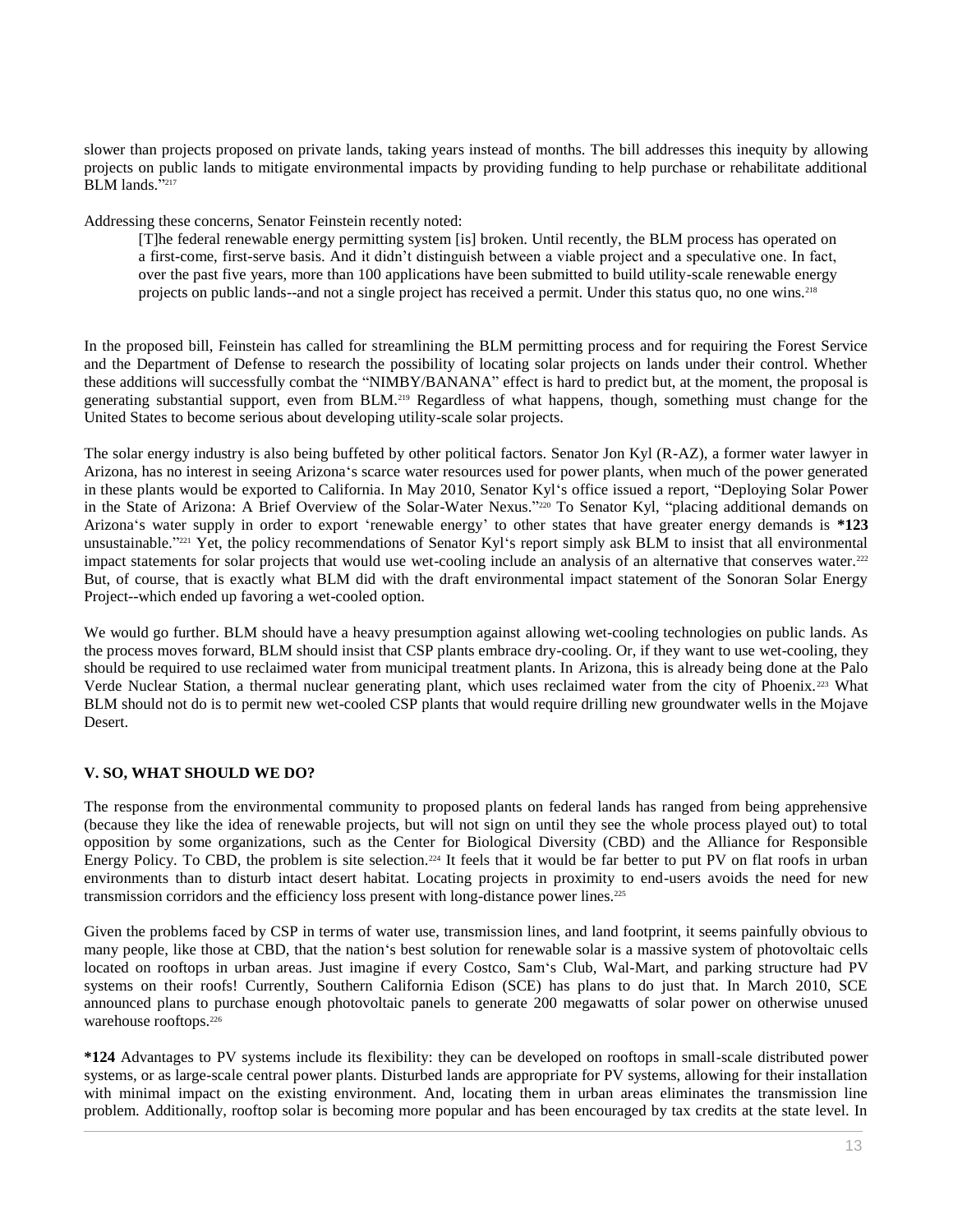Massachusetts, for instance, homeowners can receive a credit of fifteen percent for the cost and installation of a PV system (up to  $$1,000$ ) against their state income taxes.<sup>227</sup> Hawaii is even more generous providing for a credit of up to thirty-five percent of the purchase and installation price of installing PV (up to \$5,000).<sup>228</sup> In 2009, California's Solar Rooftops program was so generous that it basically gave away the panels, and resulted in the installation of 168 megawatts of PV power capacity.<sup>229</sup> Some utilities have even gone so far as to team up with municipalities to provide the benefits of solar with no capital investment on the part of their customers/residents.<sup>230</sup> APS, for instance, will soon launch its Flagstaff Community Power Project that will combine "distributed energy" technology with a "smart" distribution system at no additional cost to Flagstaff residences.<sup>231</sup>

Due to certain drawbacks, PV systems will be part of the solution but not a miracle cure for our energy problems. First, even with tax incentives, PV is expensive.<sup>232</sup> Second, the energy industry prefers large-scale projects over distributed power systems. Overcoming this entrenched preference will not be easy. Some utilities, such as Tucson Electric Power, seem to have made the transition seamlessly, driven by the need to satisfy RPS requirements. Many companies, though, have not.<sup>233</sup> Third, there is a reason why utilities have this preference: the logistics of siting PV systems on rooftops in urban areas are a headache. Must the utility rent the space? Buy the space? Who will install the system? How will it be operated and maintained? These considerations deter utilities from entering into **\*125** innumerable contracts or other arrangements with existing landowners of flat roofs. A fourth drawback with PV systems is the inability to generate energy when the sun is not shining.<sup>234</sup> A fifth drawback, and perhaps the Achilles' heel of utility-scale PV systems as a silver-bullet solution to our energy problem, is its extremely large land footprint as discussed in Part II(B).

In short, roof-top PV is not the cure-all solution to our energy needs. It will be very difficult for roof-top PV to reduce significantly our reliance on fossil-fuel based electricity. Notwithstanding these limitations, PV should play an important part in renewable energy development as we move forward. It avoids both transmission line problems and a fight over siting systems on delicate and untouched lands. We should encourage utilities, businesses and homeowners to install PV systems by ensuring that the level of subsidies and incentives are adequate to encourage the requisite level of installation.

Although roof-top solar may not provide a complete solution to our energy crisis, some groups, like CBD, also advocate taking a fresh look at energy conservation.<sup>235</sup> Of course it makes sense to save energy, but conservation will not reduce current consumption enough to offset the predicted future demand for power.<sup>236</sup> Thus, other forms of renewable energy, especially CSP projects, will be needed to meet our energy needs.

How much land is necessary for solar and wind projects depends on the objective. If the goal is to meet the RPS standards for the electricity of a single state, say California (thirty-three percent), the numbers can be quite high. Based on 2008 retail consumption statistics, for California to achieve its RPS goal with a mixture of one-third wind, one-third PV, and one-third CSP, would require 656,357 acres of land, or approximately 1,025 square miles; this in a state where BrightSource's 3,600 acre Ivanpah project has been controversial.<sup>237</sup> That project's footprint is a mere 5.6 square miles, yet California would **\*126** need to find at least 270 square miles for renewable CSP projects alone--the most efficient land-user of renewable technologies--in order to satisfy its RPS standards. Of course, if the objective of establishing renewable energy projects is to address the problem of climate change on a global scale (for example, by reducing the atmospheric concentration of  $CO<sub>2</sub>$  to 450 parts per million) the land needs are much, much greater.

It will be extremely challenging to find enough land on which to site projects able to generate enough solar power to end American reliance on traditional power sources such as fossil fuels. As is shown by Table 4, in 2008, for instance, 4,119,000 thousand megawatt hours of electrical power were generated in the U.S.<sup>238</sup> The "big four" of electricity production--coal,<sup>239</sup> natural gas,<sup>240</sup> nuclear<sup>241</sup> and conventional hydroelectric power<sup>242</sup> - accounted for 3,929,821 thousand megawatt hours, or more than 95 percent, of this power. In contrast, CSP and PV systems combined accounted for only 864 thousand megawatt hours of electricity - less than .02 percent of America's electricity needs.<sup>243</sup> Thus, just to replace the amount of megawatt hours of electricity currently generated by coal plants, we would need 2,300 times more power generated by solar plants.

In addition to concerns over land use, utility-scale solar power presents problems with "capacity factor"-- the measure of how much power a project is *capable* of instantaneously producing versus how much power it *actually* produces over a set period of time. For example, when a new solar project is proposed that is said to produce 450 megawatts of power, what is really meant is that, if operating with perfect efficiency under ideal conditions, the plant instantaneously produces 450 megawatts of power.<sup>244</sup> If we add time to the equation--and are still operating at full capacity with perfect efficiency--this plant would produce 450 megawatt hours of power every hour. In a given year, then, assuming the plant will run at full capacity, around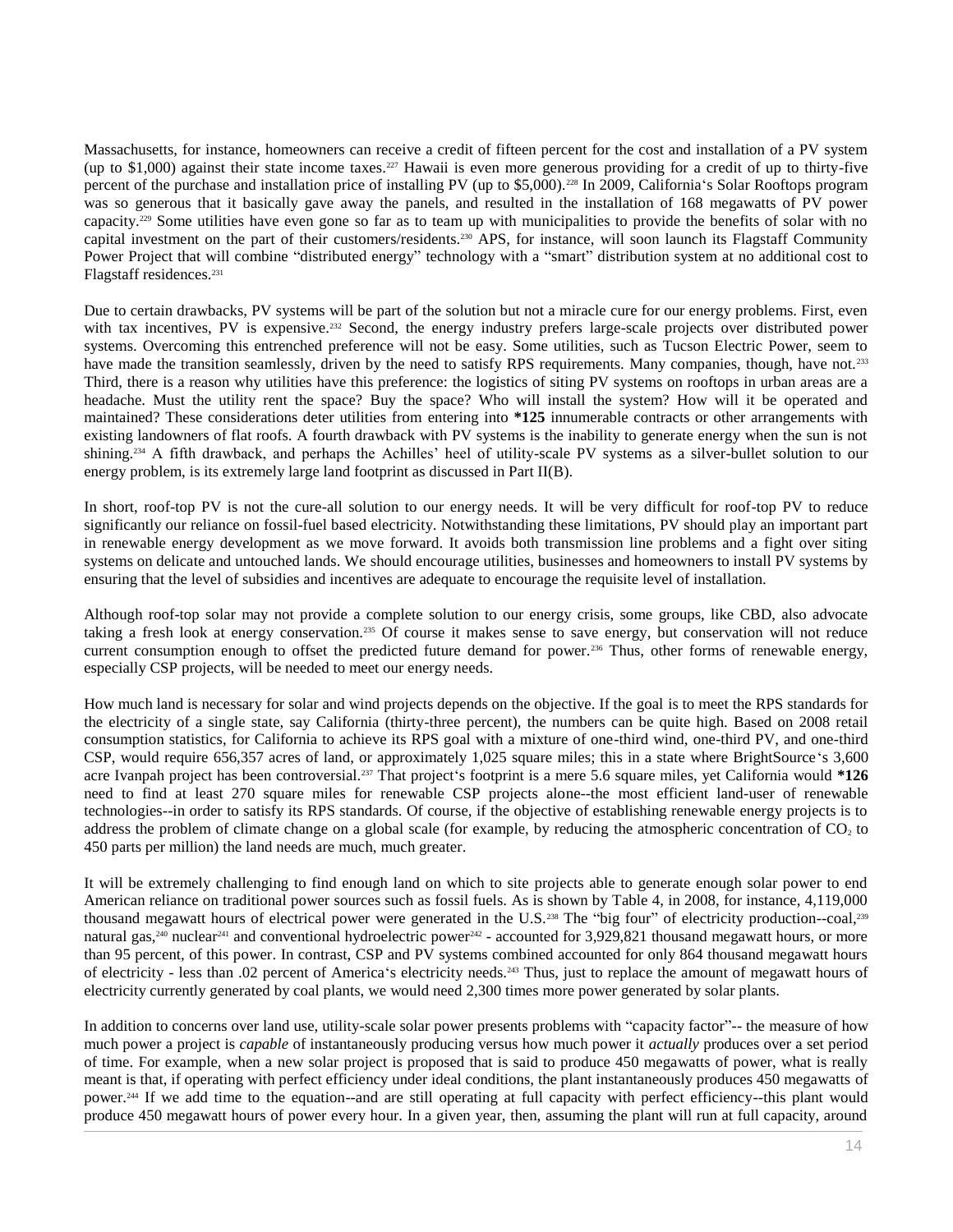the clock, and without interruption, it would produce 3,942,000 megawatt hours of electricity.<sup>245</sup> Due to efficiency problems, deadweight loss from limited storage potential and technological inadequacies, and intermittency problems resulting from darkness and inclement weather, solar power plants generally have a capacity factor (the ratio of average production to rated capability) of twenty to thirty percent.<sup>246</sup>

**\*127** In 2008, the Energy Information Administration estimated that solar power projects had 536 megawatts of rated capacity.<sup>247</sup> If operating with perfect efficiency, these plants would have produced 4,695,360 megawatt hours of electricity. Instead, they produced 864,000 megawatt hours, meaning, on the whole, the average capacity factor for solar turned out to be about 18.4 percent.<sup>248</sup> By contrast, the average capacity factor for nuclear power plants in the same time period was about 91.34 percent.<sup>249</sup> Thus, it is important to be wary of assuming that "megawatts" and "megawatt hours" are synonymous and, further, of failing to address capacity factor when thinking about increases in utility-scale solar. Megawatt hours give a better picture of where solar currently stands and, further, how far it will have to go to make an impact on energy needs. Table 4 helps illustrate these concerns.

г

| <b>TABLE 4: POWER GENERATION IN 2008 BY ENERGY SOURCE<sup>250</sup></b> |                                                                |  |  |  |
|-------------------------------------------------------------------------|----------------------------------------------------------------|--|--|--|
| <b>TECHNOLOGY</b>                                                       | NET ELECTRICITY GENERATION (THOUSAND<br><b>MEGAWATT HOURS)</b> |  |  |  |
| Coal                                                                    | 1,985,801                                                      |  |  |  |
| Petroleum                                                               | 46,243                                                         |  |  |  |
| <b>Natural Gas</b>                                                      | 882,981                                                        |  |  |  |
| <b>Other Gases</b>                                                      | 11,707                                                         |  |  |  |
| <b>Nuclear</b>                                                          | 806,208                                                        |  |  |  |
| <b>Hydroelectric Conventional</b>                                       | 254,831                                                        |  |  |  |
| <b>Other Renewables</b>                                                 | 126,212                                                        |  |  |  |
| Wind                                                                    | 55,363                                                         |  |  |  |
| <b>Solar Thermal and Photovoltaic</b>                                   | 864                                                            |  |  |  |
| <b>Wood and Wood Derived Fuels</b>                                      | 37,300                                                         |  |  |  |
| Geothermal                                                              | 14,951                                                         |  |  |  |
| <b>Other Biomass</b>                                                    | 17,734                                                         |  |  |  |
| <b>Pumped Storage</b>                                                   | $-6,288$                                                       |  |  |  |
| Other                                                                   | 11,692                                                         |  |  |  |
| <b>All Energy Sources Total</b>                                         | 4,119,388                                                      |  |  |  |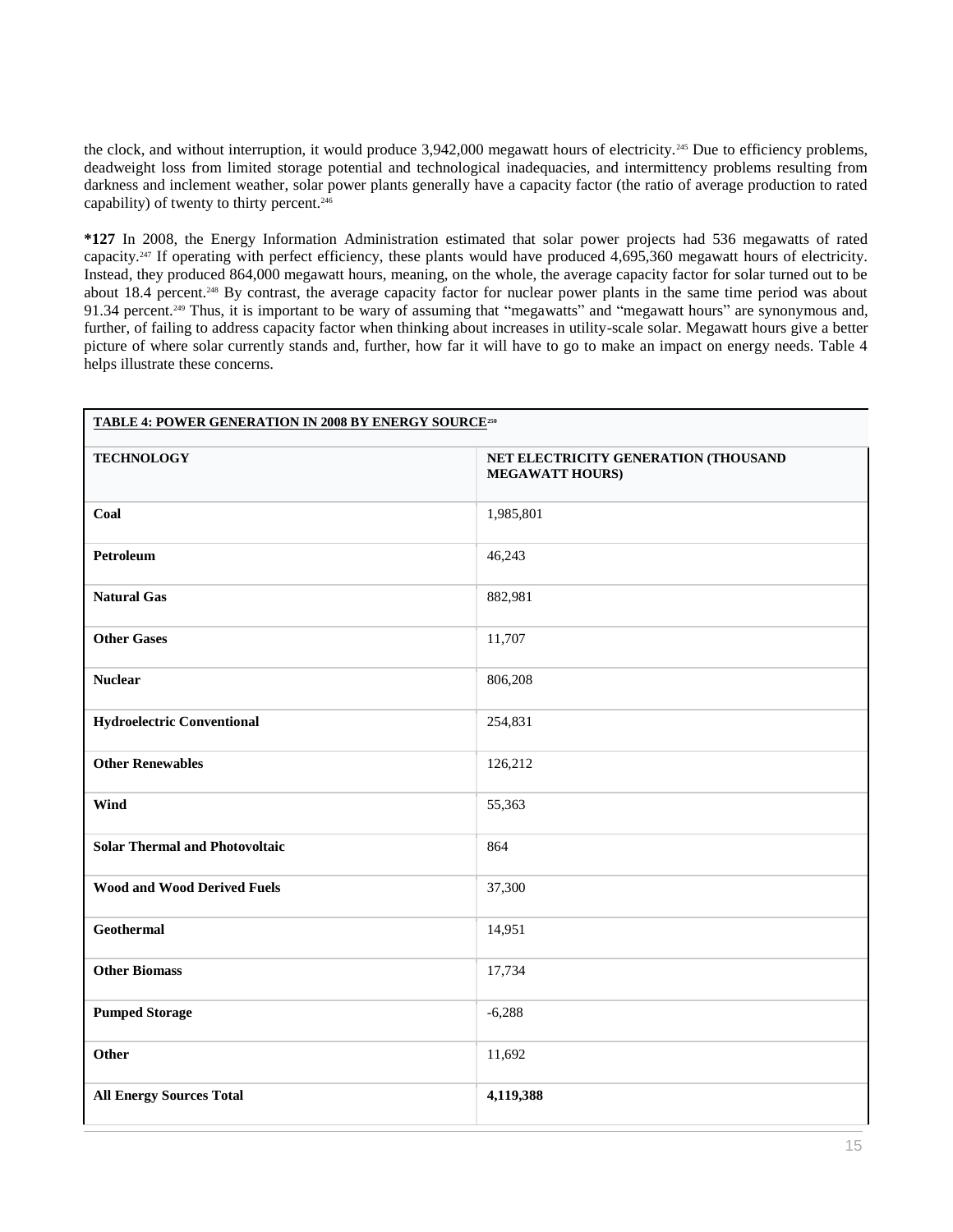In light of concerns over land use, siting solar plants on already disturbed, private agricultural land is one solution and provides a valuable avenue for reallocating land and water resources from an economically low-value activity to a higher-value one. Solar companies can, and should, purchase land and water rights from the private sector and locate wet-cooled CSP plants on private lands. In recent years, Arizona Public Service Company, the largest electric utility in Arizona, has partnered with solar power companies to **\*128** build two large-scale CSP projects on private land.<sup>251</sup> The land for the Solana Generating Station currently under construction, for instance, involves utilizing more than three square miles of land that had previously been used to grow alfalfa.<sup>252</sup> The plant is expected to require 75% less water than was needed for agricultural uses.<sup>253</sup> This reallocation of water--from farming to power generation--offers a lesson for the country as a whole.<sup>254</sup> As the United States confronts inevitable water shortages, we need to insist that power companies, developers, and other water users offset the impact of their new uses by persuading existing water consumers to use less. This makes a great deal more sense than drilling new groundwater wells on sensitive federal lands.

Not only will wet-cooled CSP plants use less water than the farms, but the revenues generated from energy production will be many times that generated by farming. A recent study for the San Diego region found that farms in the Imperial Irrigation District that grow alfalfa use four times as much water as would a CSP power plant, and produce alfalfa that retails for about \$600-900 per year per acre. The gross income of a 100-megawatt solar plant, at ten cents per kilowatt, is approximately \$42,000 per year per acre.<sup>255</sup> Making the situation worse, alfalfa is grown year-round in the Imperial Valley, including during the summer when air temperatures often reach 115 degrees. Alfalfa grown under such hot conditions has little nutritional value, and consequently generates even less income for the farmer.<sup>256</sup>

The message to solar companies and to electric power utilities looking to satisfy RPS rules is that it is better to locate projects, as Arizona Public Service Company has, on private land involving the reallocation of both the land and water. This process is easier, faster, and cheaper in the long-run for the companies and the utilities. In addition, using fallowed agricultural land is less likely to generate resistance from environmental groups.<sup>257</sup>

A recent example comes from California's Westlands Water District, one of the largest irrigation districts in the United States. Years of irrigation have caused salt and selenium buildups that have led the federal government to request that up to 200,000 acres **\*129** of farmland in the district be fallowed.<sup>258</sup> A 2010 proposal for a Westlands Solar Park would dedicate 30,000 previously-irrigated acres for an enormous solar project, which would eventually have a generating capacity of 5,000 megawatts--easily the largest solar project in the United States.<sup>259</sup> To put this in perspective, the landmass involved is about forty-seven square miles--comparable to a city the size of Anaheim or San Francisco.<sup>260</sup> Despite Westland's proposed size, many farmers in the region are supportive of the proposal because the fallowed land would reduce water demand in the already water-strapped region thereby assuring better water distribution among active farms.<sup>261</sup>

Another proposal by the Los Angeles Department of Water and Power would locate a 5,000 megawatt facility on the dry bed of Owens Lake.<sup>262</sup> And a third proposal comes from the Cadiz Real Estate company which is considering converting more than 10,000 acres of Mojave Desert farmland into a solar plant.<sup>263</sup> Each of these projects is in the early stages of development, yet they illustrate a viable alternative to siting projects on public lands.

The California Energy Commission reports that in 2009, solar power accounted for 0.4% of Califoria's energy production.<sup>264</sup> If California is ever going to reach its lofty RPS goals, it must find an additional 21,000 megawatts of rated capacity for renewable energy.<sup>265</sup> For solar to play a significant role in this process, though, a major amount of construction of solar plants must occur on public lands. Although the CEC approved nearly 3543 megawatts of rated solar capacity for large-scale projects in 2010, the Commission only has another 962 megawatts of solar capacity for large-scale projects under review.<sup>266</sup> This tiny backlog is worrisome.

**\*130** Native American lands present another interesting possibility for siting solar projects. Keith Harper, a member of the Obama-Biden transition team, has stated that "Obama's top energy priorities ... will be difficult to accomplish without closer partnerships with the country's 562 federally recognized tribal communities."<sup>267</sup> Also recognizing this reality, Congressman Raul Grijalva (D-AZ), in a 2007 hearing before the House Committee on Ways and Means, estimated the solar power potential of tribal lands to be about 4.5 times the annual electricity needs of the United States.<sup>268</sup> Although his estimate seems quite optimistic in light of the large footprint of solar projects, his sentiment is on point and highlights the fact that tribal lands are a potentially untapped resource for solar projects. From the perspective of solar land requirements, it is worth noting that nearly thirty-five percent of the State of Arizona consists of tribal lands.<sup>269</sup> Some of these reservations are located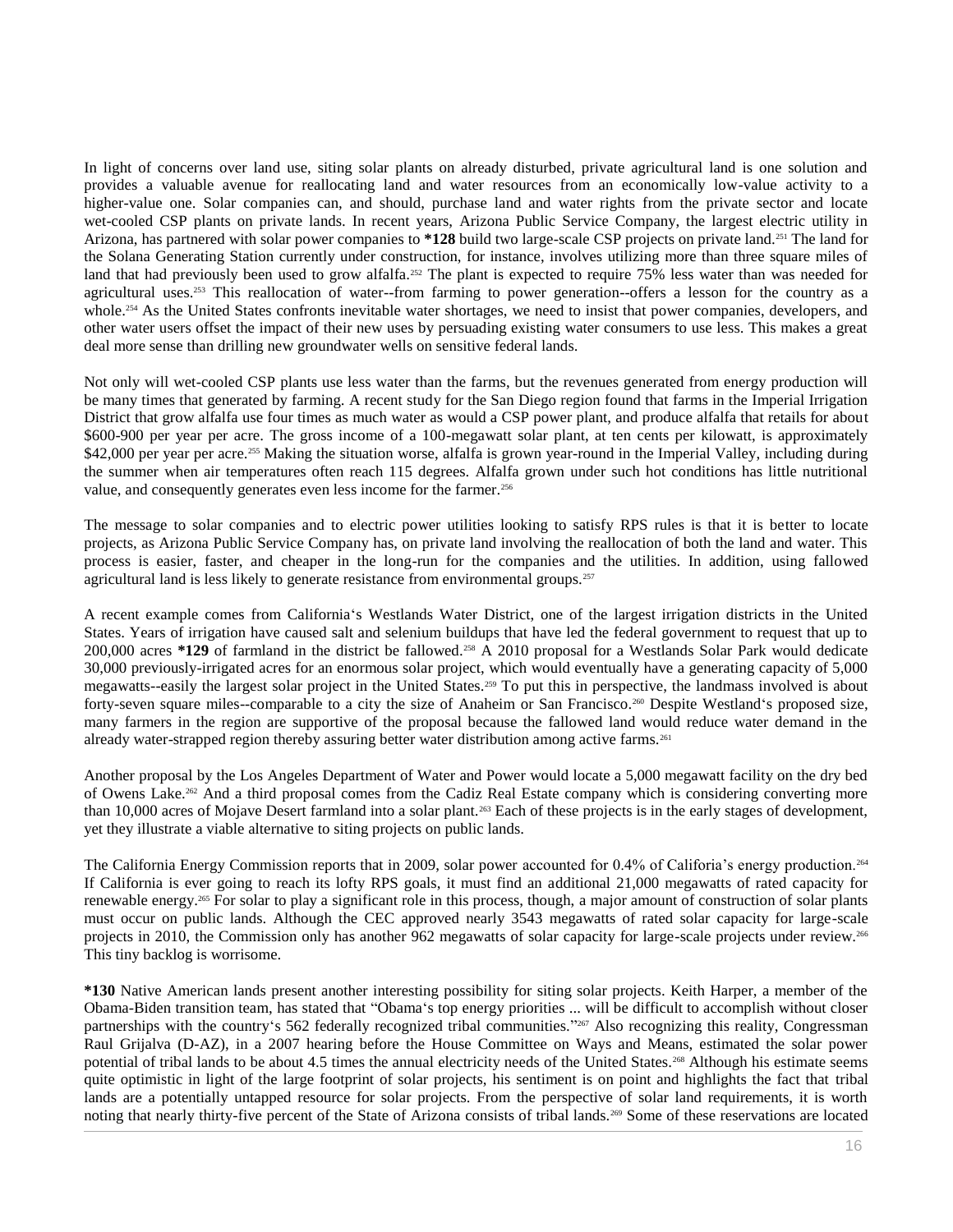near the thirty-two projects proposed on BLM-managed land that investors have already expressed an interest in.<sup>270</sup> Moreover, tribal lands may present far fewer hurdles to overcome in successfully implementing solar projects than BLM lands.

First, as part of the Energy Policy Act of 2005, federal agencies were granted authority to institute preferential purchase agreements for any "energy product" or "energy byproduct" produced by business entities that are majority-owned by an Indian tribe.<sup>271</sup> The Act was "intended to provide support to tribal governments in the development of energy resources on Indian lands, ... to provide incentives for partnership with tribes that want to develop their resources[,]"<sup>272</sup> and to "authorize individual Indians and tribal governments to enter into energy development leases or business agreements *without Federal review* ...." <sup>273</sup>**\*131** Thus, under certain scenarios, it is possible that solar projects on tribal land could be implemented and acted upon without the need for the costly and time-intensive NEPA review that has hindered so many solar proposals.<sup>274</sup>

Second, unlike the NIMBY phenomenon witnessed in many communities where solar projects have been proposed, a number of tribes have already expressed interest in developing solar projects. For instance, Chief Gordon Plains of the T'Sou-ke Nation in British Columbia, Canada has said:

It's good to be a part of using the gifts that the creator gave us in helping us to take care of Mother Earth. It is now appropriate that First Nations take the lead in demonstrating how to live without fossil fuels once again.<sup>275</sup>

Two-time Green Party vice-presidential nominee and famed environmental and Native American activist, Winona LaDuke, has become a major advocate for tribal solar development in recent years. "Honor the Earth", an organization founded by LaDuke, has devoted two recent publications to precisely this issue.<sup>276</sup> Previous energy-related projects on tribal lands, it should be noted, have often been seen as disastrous. As reporter Phil Taylor has observed: "tribes are consistently shortchanged in the deals, earning pennies on every dollar that goes to the mining firms and electric utilities whose operations are fully dependent upon the reservations ... 90 percent of what tribes pay for their energy leaves the reservation."<sup>277</sup> Still, a number of tribal leaders believe that, with the right training and support, tribally-owned solar projects could "change the energy paradigm in Native communities from one of exploitation to one of equity ...."<sup>278</sup>

In Arizona, even the Navajo Nation - home to a number of the West's most productive coal mining operations - has begun to contemplate a shift toward renewable **\*132** energies such as solar. The most recent Navajo presidential election featured, for the first time ever, an environmentalist on the presidential ticket.<sup>279</sup> Earl Tulley, Vice-Presidential candidate and founder of Diné Citizens Against Ruining Our Environment, recently stated "At some point we have to wean ourselves [from coal] ... We need to look at the bigger picture of sustainable development."<sup>280</sup> With the EPA cracking down on nitrogen oxide emissions from Navajo coal plants - and two coal mines having shut down in the last five years - more and more Navajo have begun to agree with Tulley and, recently, the Navajo Green Economy Commission was established by the tribal council to promote environmentally friendly ventures.<sup>281</sup>

Third, siting solar projects on tribal land will not magically alleviate the energy-water nexus issues previously discussed--especially if these projects employ wet-cooled CSP rather than PV technology. Nevertheless, tribes may enjoy an advantage in this respect as well. In 1908, the United States Supreme Court decided a pivotal case in the history of tribal lands, Winters v. United States.<sup>282</sup> The case involved the 1888 establishment of the Fort Belknap Reservation in Montana and addressed whether the Gros Ventre and Assiniboine tribes had relinquished their water rights to the land when they relinquished control of it (purportedly to shift from a nomadic to agrarian way of life) to the federal government.<sup>283</sup> In oft-cited language, Justice McKenna, writing for the majority of the Court, determined that they did not, stating:

[I]t would be extreme to believe that ... Congress destroyed the reservation and took from the Indians the consideration of their grant, leaving them a barren waste--took from them the means of continuing their old habits, yet did not leave them the power to change to new ones.<sup>284</sup>

Since then, tribal water rights have often been referred to as "Winters rights." And, although tribes have often come upon a daunting chasm separating their legal rights to water (the "Winters rights") and the actual water itself ("wet water" is, sadly, actually employed to point out this distinction), courts have recently begun following through on the promise that the *Winters* decision presented over a century ago. In the seemingly endless battle over Colorado River water, for instance, the U.S. Supreme Court has remained steadfast in determining that approximately 950,000 acre-feet of the 7.5 million acre-feet of mainstream Colorado water allotted to Arizona, Colorado, and Nevada should go to the Chemehuevi, Cocopah, Fort Yuma, Fort Mojave, and Colorado River Indian Reservations.<sup>285</sup> Nominally \*133 for "irrigable" use, there is some indication in the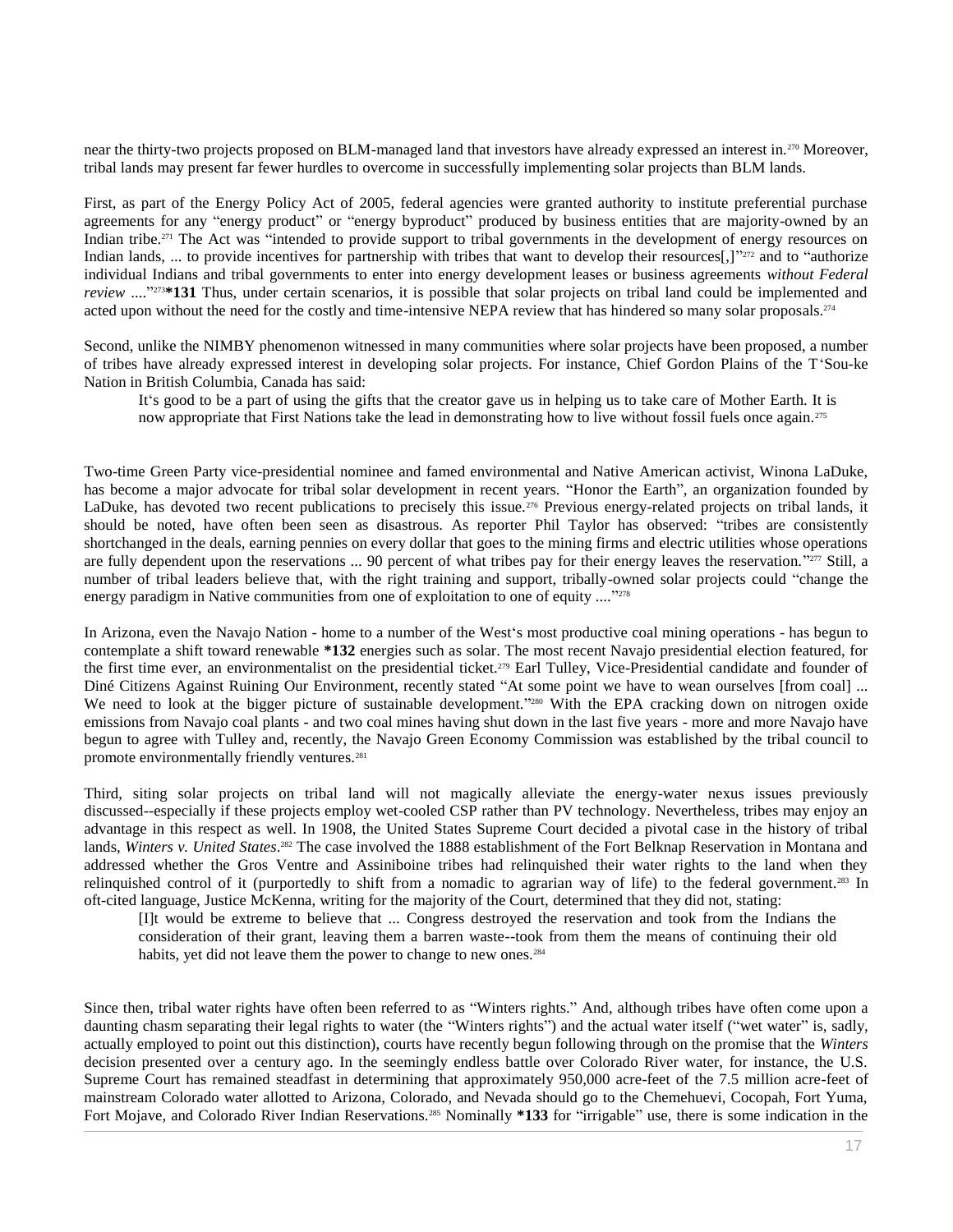decision that tribes could, alternatively, utilize this water for energy production<sup>286</sup> - a far more profitable endeavor.

Finally, although few large-scale solar projects have broken ground on tribal lands, that may soon change. In February 2009, one of the country's least populous tribes, the Augustine Band of Cahuilla Indians in California, began operating a 15,000 panel PV system on its land that is expected to produce up to 1.1 megawatts of power annually.<sup>287</sup> As Michael Lombardi, Augustine Casino gaming commissioner, noted "[w]e've thrown a pebble in the pond that I'm sure will ripple across Indian Country."<sup>288</sup> With the ARRA recently allotting \$54.8 million to tribes for "energy efficiency improvements in Indian Country," <sup>289</sup> we can only hope the ripple spreads far.

Still, as is seemingly true with all solar projects, there are problems that need to be addressed. For one, like a lot of BLM managed land, a number of reservations are remote, a situation that raises the problem of constructing new transmission lines. Additionally, there are major incentive issues that have kept private backers hesitant about throwing in with tribes rather than BLM. Because tribes, pursuant to the IRS Tax Code of 1986, are taxexempt entities, they are ineligible for the 2.1 cent per kilowatt-hour tax benefit (for the first ten years of a facility's operation) guaranteed by the  $ARRA<sup>290</sup>$  that has lured a number of private companies into the solar sector. For so-called "casino-rich" tribes able to build their own solar facilities, this does not present a problem because their tribal revenue is taxexempt and, as a result, tax incentives are a moot point. For other tribes who would like to partner with private firms, the problem arises because companies pairing with tribes only receive 50 percent of the credit, rather than the full 100 percent they would receive by investing on state land. Rep. Grijalva has noted that "[t]his situation puts tribes at a **\*134** tremendous disadvantage when trying to attract renewable energy projects to their lands"<sup>291</sup> and has introduced a bill, the Fair Allocation of Internal Revenue Credit for Renewable Electricity Distribution by Indian Tribes Act, to combat the problem.<sup>292</sup> Whether the Grijalva bill passes or not, the message concerning solar projects on tribal lands is clear: given the right incentive structure, these projects could be a successful component in moving toward a more sustainable future.

# **VI. CONCLUSION**

The current controversy, raised by Senator Kyl, over exporting electricity to California has rekindled some of the historic tensions among Western states over the Colorado River and water use more generally. California has been at the cutting edge of *setting* aggressive renewable portfolio standards, but, until very recently, it has acted much more slowly in actually *granting* permits for building renewable power plants in California. Further, California has made it very difficult for solar plants to use wet-cooling technology, seemingly without regard to whether adequate water resources may be available. The California Energy Commission will approve the use of cooling techniques only if alternative water supplies and alternative cooling technologies prove to be "environmentally undesirable" or "economically unsound."<sup>293</sup> If Senator Feinstein's proposed California Desert Protection Act of 2010 passes, the likelihood of future utility-scale solar projects in the most reliably sunny part of the Golden State will become even more remote.

As a final irony, a proposal by Abengoa Solar for a 1,765 acre solar power development on former alfalfa fields near Barstow, California has run into opposition. The California Energy Commission is going to require the company to acquire and protect almost an identical number of acres of farmland elsewhere in California, along with the water rights, so that this farmland can be irrigated.<sup>294</sup> This is in keeping with the state's farm-preservation policies, but it cuts against the goal to facilitate renewable energy projects.

To us, what this suggests is that, despite big talk, California still does not have the right incentives. As Arizonans, we often find ourselves wishing that our state acted as aggressively as California on a variety of environmental issues. But in this instance, when we look across the Colorado River into California, we see a state that expects to satisfy its aggressive renewable portfolio standards in large measure by importing wind energy from New Mexico through a transmission line that will ravage one of our favorite rivers, the Lower San Pedro River; and by importing electricity generated by planned concentrating **\*135** solar power projects in Arizona, which will tap Arizona's scarce groundwater resources and impose visual blight across beautiful swaths of federal land.

Solar energy may have a bright long-term future, because the technology is already there and it is improving. But we fear that the price signals and incentives are still not adequate to get the United States off our reliance on cheap coal and foreign oil. The BLM approval process is ongoing and it may indeed end up permitting many solar projects on federal lands. At this juncture, it is simply too early to tell. But, if Congress fails to extend incentives from the American Recovery and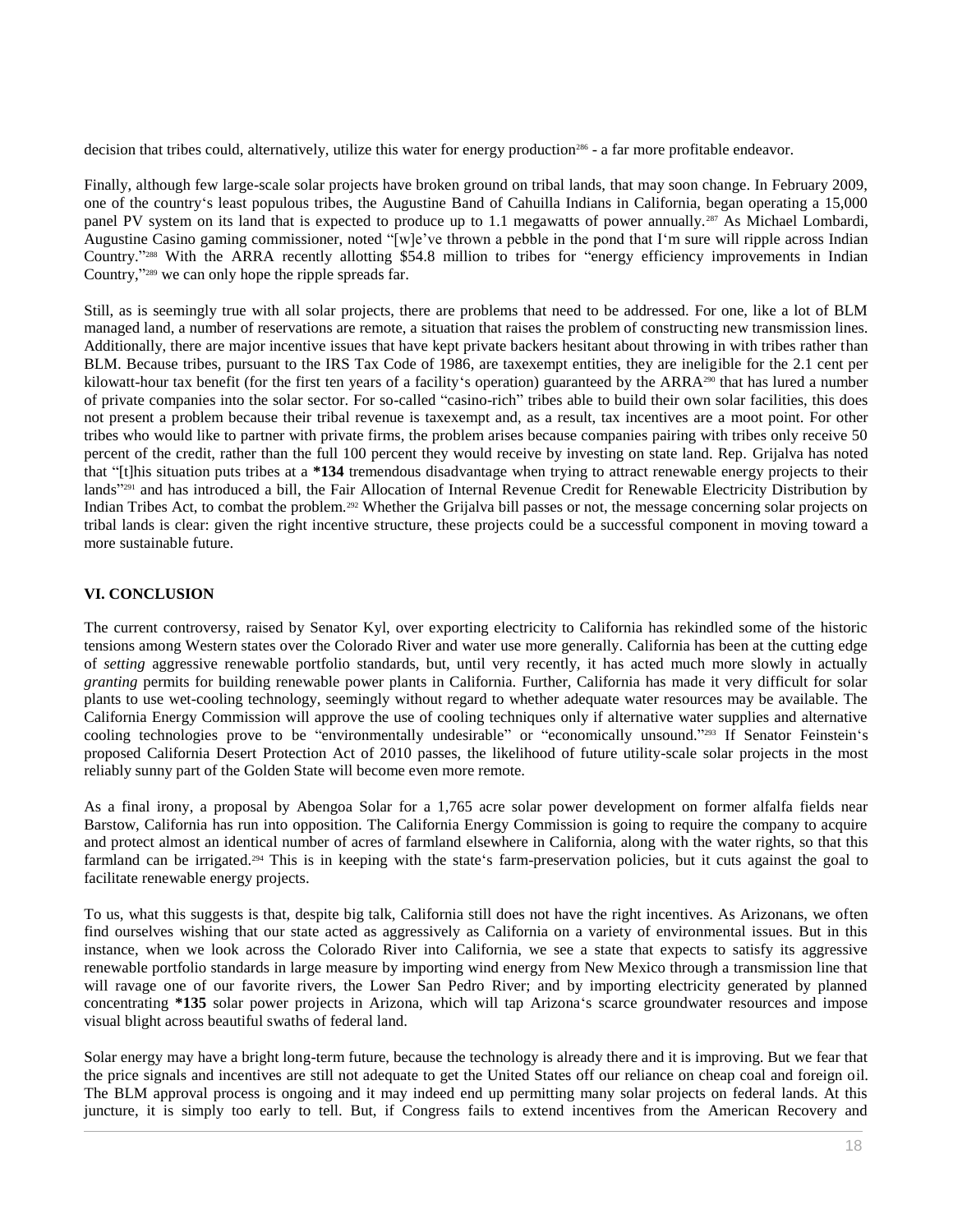Reinvestment Act (treasury payments worth one-third the total of construction costs for solar projects sited on public land) set to expire in December, it is unclear how many proposed projects on federal land will be able to move forward. Thus, as an alternative to siting projects on public lands, solar companies should focus their attention toward private and tribal lands, where a number of utility-scale projects could be built.

Solar energy's short-term future, however, is cloudy. The hoped-for streamlined permitting process has not taken hold. National environmental groups are at odds with local chapters. The realization of solar energy's water needs, transmission line access, and land requirements are generating pushback from both sides of the political aisle. Delays in permitting are putting thinly capitalized solar companies at risk of going under. Financial markets are hesitant to lend to solar companies. BrightSource Energy's Ivanpah project remains viable because it is one of the few utility-scale projects in California that has thus far received a Department of Energy loan guarantee.<sup>295</sup> Two Arizona-based utility-scale projects--Tessera Solar's proposed 250 megawatt plant near Buckeye and Lockheed-Martin's 290 megawatt Starwood Solar I project in the Harquahala Valley-- were recently abandoned due to financing and permitting issues.<sup>296</sup> In July 2010, Abengoa's project, the Solana project, finally received a loan guarantee from the DOE but the wait took over 18 months.<sup>297</sup> Simply put: if solar companies lack water, land, and money, then solar will never become more than a marginal player on the energy stage.

# **\*136 APPENDIX 1: SOLAR POWER PLANT WATER COOLING TECHNOLOGIES**

## TABULAR OR GRAPHIC MATERIAL SET FORTH AT THIS POINT IS NOT DISPLAYABLE

## **\*137 APPENDIX 2: SOLAR POWER PLANT AIR COOLING TECHNOLOGY**

#### TABULAR OR GRAPHIC MATERIAL SET FORTH AT THIS POINT IS NOT DISPLAYABLE

#### Footnotes

- <sup>a1</sup> Robert Glennon is the Morris K. Udall Professor of Law and Public Policy at the University of Arizona, Rogers College of Law. He is the author of Water Follies: Groundwater Pumping and the Fate of America's Fresh Waters (Island Press, 2002), and Unquenchable: America's Water Crisis And What To Do About It (Island Press, 2009).
- aa1 Andrew Reeves is a third-year student at the University of Arizona James E. Rogers College of Law and the 2009-2010 recipient of the Sol Resnick Water Resources Fellowship. We are very grateful to Erik Bakken, Matthew Bingham, Kirsten Engel, Joshua Fershee, Mike Hightower, Dan McGlothlin, Nathan Mee, Marc Miller, Martin Pasqualetti, Keely Wachs, Connie Ward, and Gary Woodard for helpful comments on earlier drafts and Barbara Losi for producing Appendices 1 and 2.
- <sup>1</sup> Solar energy is the largest recipient of venture capital "cleantech" funds. Mark Osborne, *Solar and Solyndra Top Venture Capital Funding in 2009, Says Cleantech Group Report*, PV-TECH.ORG (Jan. 8, 2010), http://www.pv-tech.org/news/\_a/solar\_and\_solyndra\_top\_venture\_capital\_funding\_in\_2009\_says\_ cleantech\_group/. In the second quarter of 2010 alone, venture capital and private equity funds invested over \$5.0 billion in clean technology and renewable energy companies--many of them whose primary focus is solar power. *See, e.g.*, Press Release, Pipeline Clean Energy, 2Q10 venture capital and private equity investment in Clean Technology and Renewable Energy exceeded \$5 billion (July 9, 2010) (on file with author). Also, big investors have been purchasing solar startups. Siemens bought CSP provider Solel for \$400 million while Areva purchased California-based CSP provider Ausra. Richard Weiss, *Siemens to Buy Solel for \$418 Million to Expand Solar Business*, BLOOMBERG, (Oct. 15, 2009, 5:31 AM), http://www.bloomberg.com/apps/news? pid=newsarchive&sid=a5uyJbtZqpB0; David R. Baker, *Engineering Giant Areva Buying Solar Firm Ausra*, SFGATE.COM, Feb. 9, 2010, http:// articles.sfgate.com/2010-02-09/business/17872810\_1\_areva-solar-power-power-plants.
- <sup>2</sup> *See* Ajay Kamalakaran, *Suntech to Construct Solar Plant in Arizona*, REUTERS (Nov. 15, 2009), http://www.reuters.com/article/idUSTRE5AF0P520091116.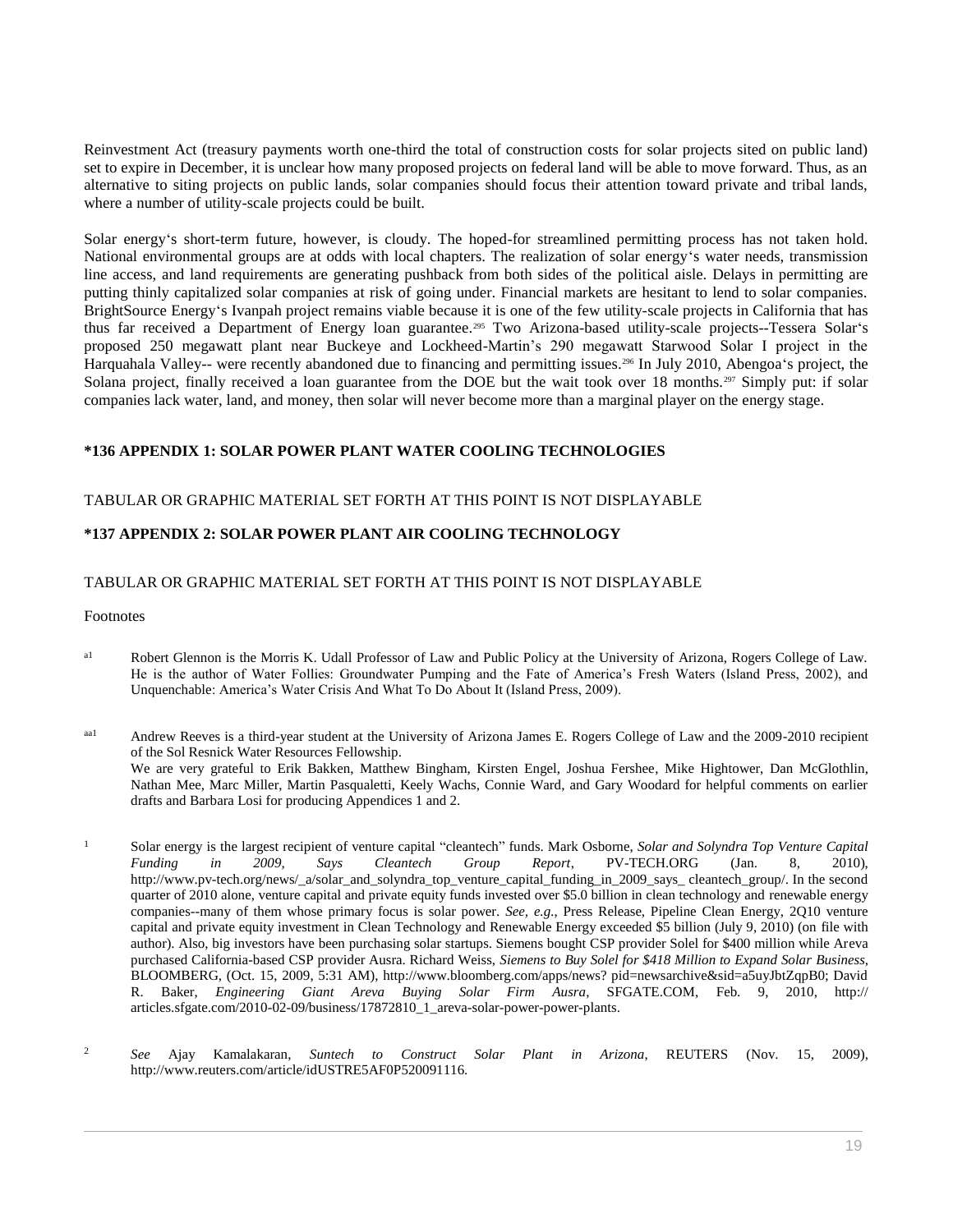- <sup>3</sup> *See* Carrie Watters, *Suntech to Open First U.S. Solar Plant Site in Goodyear*, ARIZ. REPUBLIC, Jan. 27, 2010, *available at* http:// www.azcentral.com/community/swvalley/articles/2010/01/27/20100127swv-suntech0127-ON.html.
- <sup>4</sup> *See Utility-Scale Solar Projects in the United States: Operational, Under Construction, and Under Development*, SOLAR ENERGY INDUSTRIES ASSOCIATION (Nov. 5, 2010) [hereinafter *Utility-Scale Solar Projects*], http:// www.seia.org/galleries/pdf/Major%20Solar%20Projects.pdf.
- <sup>5</sup> The American Recovery and Reinvestment Act (ARRA) is commonly referred to as "The Stimulus." *See generally* American Recovery and Investment Act of 2009[, Pub. L. No. 111-5,](http://www.westlaw.com/Link/Document/FullText?findType=l&pubNum=1077005&cite=UUID(I3A292700FE-C911DD9F1FD-B027D1AEBBC)&originatingDoc=I0ecc829c2df011e18b05fdf15589d8e8&refType=SL&originationContext=document&vr=3.0&rs=cblt1.0&transitionType=DocumentItem&contextData=(sc.Search)) § 1102 (2009) (codified as amended a[t 26 U.S.C.A. § 48 \(West 2010\)\)](http://www.westlaw.com/Link/Document/FullText?findType=L&pubNum=1000546&cite=26USCAS48&originatingDoc=I0ecc829c2df011e18b05fdf15589d8e8&refType=LQ&originationContext=document&vr=3.0&rs=cblt1.0&transitionType=DocumentItem&contextData=(sc.Search)).
- <sup>6</sup> *See infra* Part III.
- <sup>7</sup> RPS Policies, DSIRE, http://www.dsireusa.org (follow "Summary Maps" hyperlink; then follow "RPS Policies" hyperlink). It is important to note, though, that only sixteen states have specific goals or incentives for solar power. California, for instance, has no such requirements, thereby creating incentives for the "importation" of renewable power from other states or Mexico. *Id.* For general information on solar incentives, the Database of Solar Incentives for Renewables & Efficiency (DSIRE) is an excellent resource. *See generally* DSIRE, http://www.dsireusa.org (last visited Nov. 15, 2010).
- <sup>8</sup> *See Global Renewable Energy Policies and Measures*, INTERNATIONAL ENERGY AGENCY, http://www.iea.org/textbase/pm/?mode=re& id=3591&action=detail (last visited Nov. 3, 2010) (summarizing a breakdown of Japan's RPS plan). *See generally Renewable Electricity: Hearing before the S. Comm. on Energy and Natural Res, 111th Cong.* (Feb. 10, 2009) (statement of Sen. Jeff Bingaman (DNM)).
- <sup>9</sup> Tucson, Ariz, Resolution No. 20193 (Sept. 27, 2005).
- <sup>10</sup> *See* Ryan Whitney, *Nellis Activates Nation's Largest PV Array*, NELLIS AIRFORCE BASE PUBLIC AFFAIRS (Dec. 18, 2007), http:// www.nellis.af.mil/news/story.asp?id=123079933.
- <sup>11</sup> Ryan Randazzo & Rebekah L. Sanders, *Luke Air Force Base May Become a Solar Force*, ARIZ. REPUBLIC, July 24, 2010, at A1.
- <sup>12</sup> *Davis-Monthan AFB to Add 14.5 MW Solar Array*, INSIDE TUCSON BUSINESS, Oct. 01, 2010.
- <sup>13</sup> *See generally*U.S. ENERGY INFO. ADMIN., SOLAR PHOTOVOLTAIC CELL/MODULE MFG. ACTIVITIES 2008, Table 3.16 (Dec. 29, 2009) (calculated from federal employment data) [hereinafter *SOLAR PHOTOVOLTAIC MFG. ACTIVITIES*].
- <sup>14</sup> *See id.* at Table 3.18.
- <sup>15</sup> U.S. ENERGY INFO. ADMIN., ELECTRIC POWER ANNUAL 2008, Table 1.2 (Jan. 2010).
- <sup>16</sup> *Id.* at Table ES1.
- <sup>17</sup> *See infra* Part V (discussing the frequently overlooked difference between megawatts and megawatt hours).
- <sup>18</sup> ELECTRIC POWER ANNUAL 2008, *supra* note 15 at Table 1.4.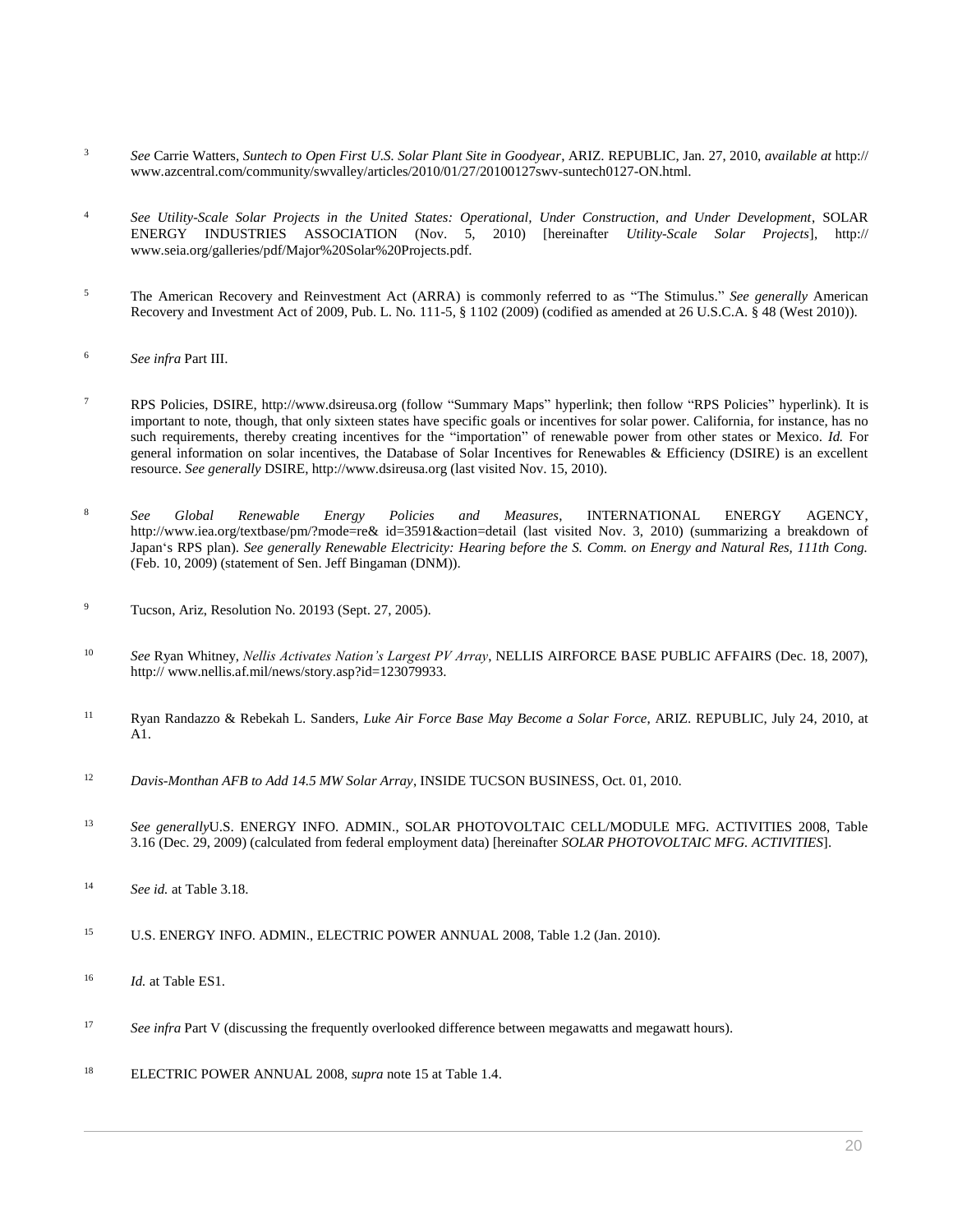- <sup>19</sup> Phil Angelides, California businessman and one-time candidate for California Governor, has described a "green collar job" as one that "has to pay decent wages and benefits that can support a family. It has to be part of a real career path, with upward mobility. And it needs to reduce waste and pollution and benefit the environment." Bryan Walsh, *What Is a Green-Collar Job, Exactly?*, TIME, May 26, 2008, *available at* http:// www.time.com/time/health/article/0,8599,1809506,00.html.
- <sup>20</sup> *See infra* Part II.B.
- <sup>21</sup> *See infra* Part V.
- <sup>22</sup> *See infra* Part II.A.
- <sup>23</sup> *See*RON PATE ET. AL., SANDIA LABORATORIES, OVERVIEW OF ENERGY-WATER INTERDEPENDENCIES AND THE EMERGING ENERGY DEMANDS ON WATER RESOURCES 2 (2007) [hereinafter *SANDIA REPORT*], *available at* http:// www.circleofblue.org/waternews/wpcontent/uploads/2010/09/SANDIA-research-needs2007-1349C\_revised.pdf.
- <sup>24</sup> Megawatts are generally discussed in terms of capacity, rated capacity, or generated capacity, and should not be confused with megawatt hours--an actual expression of the energy produced by a plant. These two notions are frequently confused. *See infra* Part V, note 243 and accompanying text.
- <sup>25</sup> NATIONAL ENERGY POLICY DEVELOPMENT REPORT, RELIABLE, AFFORDABLE, AND ENVIRONMENTALLY SOUND ENERGY FOR AMERICA'S FUTURE 5-10 (2001), *available at* http://www.pppl.gov/common\_pics/national\_energy\_policy/national\_energy\_ policy.pdf.
- <sup>26</sup> *See* Robert Glennon, UNQUENCHABLE: AMERICA'S WATER CRISIS AND WHAT TO DO ABOUT IT 60 (2009) [hereinafter *UNQUENCHABLE*].
- <sup>27</sup> *Id.* at 61.
- <sup>28</sup> *See*NAT'L RES. DEF. COUNCIL WATER EFFICIENCY SAVES ENERGY: REDUCING GLOBAL WARMING POLLUTION THROUGH WATER USE STRATEGIES (2009), *available at www.nrdc.org/water/files/energywater.pdf.*
- <sup>29</sup> *See, e.g.*, *Climate TechBook: Hydropower*, PEW CENTER ON GLOBAL CLIMATE CHANGE, http://www.pewclimate.org/technology/factsheet/hydropower (last visited Nov. 3, 2010). *See generally*MARTIN PASQUALETTI ET AL., ARIZONA WATER INSTITUTE, WATER AND ENERGY SUSTAINABILITY WITH RAPID GROWTH AND CLIMATE CHANGE IN THE ARIZONA-SONORA BORDER REGION (June 2009), *available at* http:// www.azwaterinstitute.org/media/Scott final report 08.pdf.
- <sup>30</sup> A recent study from the Institute of Electrical and Electronics Engineers (IEEE) estimates that 150,000 liters of water are needed, daily, to power Internet searches. *See generally*INSTITUTE OF ELECTRICAL AND ELECTRONICS ENGINEERS SPECTRUM, SPECIAL REPORT: WATER VS. ENERGY, IEEE SPECTRUM (2010), *available at* http://spectrum.ieee.org/static/special-report-watervsenergy (last visited Nov. 7, 2010).
- <sup>31</sup> *See generally*UNQUENCHABLE, *supra* note 26.
- <sup>32</sup> For a basic explanation of how PV cells function, *see generally* Gil Knier, *How do Photovoltaics Work?*, SCIENCE@NASAHEADLINE NEWS, http:// science.nasa.gov/sciencenews/science-at-nasa/2002/solarcells (last visited Oct. 23, 2010).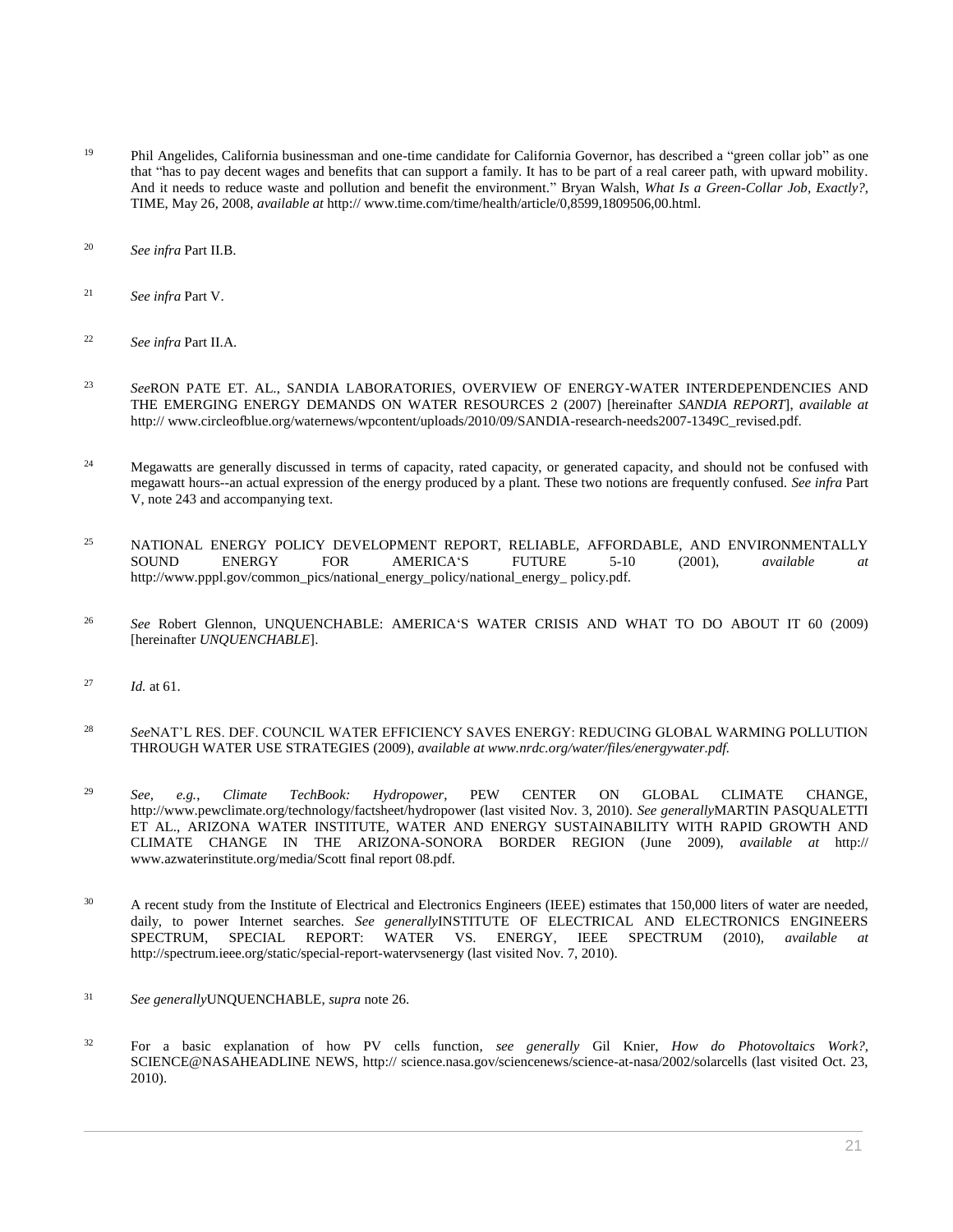- <sup>33</sup> *See*MUKUND R. PATEL, WIND AND SOLAR POWER SYSTEMS 143 (CRC. PRESS LLC., 2ND ED. 2006) (summarizing the benefits of PV, especially in relation to construction).
- <sup>34</sup> There is no precise consensus on the exact meaning of the terms "smart metering" or "smart grid". Generally, though, the idea is that--unlike most of the antiquated metering technology of the 1960s that is still employed--electricity meters and the electrical grid itself would become automated using 21st century technology. This would allow for more accurate readings, instantaneous information for utility companies about consumption and generation allowing them to respond more quickly to fluctuations and blackouts, and consumers would be able to see, in real time, what their electricity is costing so they can become "smarter" consumers. *See* Joel Achenbach, *The 21st Century Grid*, NATIONAL GEOGRAPHIC 122 (July 2010). This topic was recently discussed in the Senate Committee on Energy and Natural Resources. *See generally Smart Grid Initiatives and Technologies: Hearing Before the S. Comm. on Energy and Natural Res.*, 111th Cong. (Mar. 3, 2009) [hereinafter *Smart Grid Hearing*].
- <sup>35</sup> Scientists are working on utility-scale storage technology for PV systems but, so far, none are commercially viable. *See*, *e.g.*, Anne Trafton, '*Major Discovery' from MIT Primed to Unleash Solar Revolution*, MIT NEWS (July 31, 2008), http://web.mit.edu/newsoffice/2008/oxygen-0731.html.
- <sup>36</sup> *See Parabolic Trough Thermal Energy Storage Technology*, NAT'L RENEWABLE ENERGY LAB., http://www.nrel.gov/csp/troughnet/thermal\_energy\_ storage.html (last visited Nov. 3, 2010) (containing information on storage technology for CSP).
- <sup>37</sup> *See*U.S. DEP'T OF ENERGY, CONCENTRATING SOLAR POWER COMMERCIAL APPLICATION STUDY: REDUCING WATER CONSUMPTION OF CONCENTRATING SOLAR POWER ELECTRICITY GENERATION 7 (2006) [hereinafter *CSP COMMERCIAL/WATER STUDY*], *available at* http://www1.eere.energy.gov/solar/pdf/csp\_water\_study.pdf.
- <sup>38</sup> *Id.* at 7-10.
- <sup>39</sup> *Id.*
- 40 H. Wilson Sundt Generating Station, How Electricity is Made, slide 20 (unpublished PowerPoint presentation) (on file with ARIZ. J. ENVTL L. & POL'Y) [hereinafter *How Electricity is Made*].
- <sup>41</sup> *CSP COMMERCIAL/WATER STUDY*, *supra* note 37, at 8.
- <sup>42</sup> *Id.*
- <sup>43</sup> *Id.*
- <sup>44</sup> *Id.* at 7.
- <sup>45</sup> How Electricity is Made, *supra* note 40.
- <sup>46</sup> *Id.* at slides 27-28.
- <sup>47</sup> *Id.* at slide 28.
- <sup>48</sup> Another term for this technology is "once-through water cooling." *See CSP COMMERCIAL/WATER STUDY*, *supra* note 37, at 12.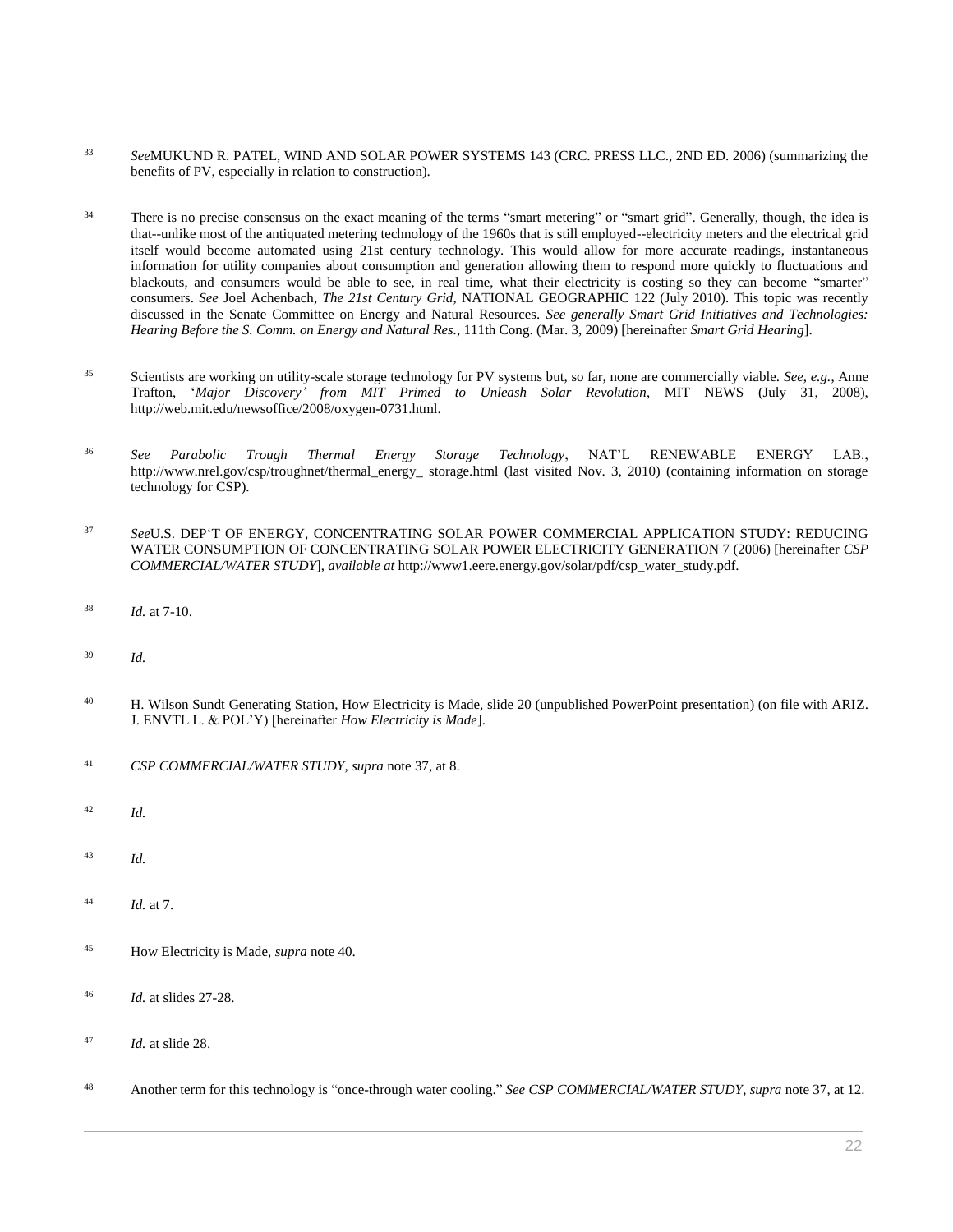- <sup>49</sup> *See id.*
- <sup>50</sup> Some conventional power plants, such as fossil fuel or nuclear, that use a closed-loop cooling system utilize cooling ponds rather than cooling towers. U.S. DEP'T OF ENERGY, ENERGY DEMANDS ON WATER RESOURCES: REPORT TO CONGRESS ON THE INTERDEPENDENCY OF ENERGY AND WATER 19 (Dec. 2006) [hereinafter *ENERGY DEMANDS ON WATER: REPORT TO CONGRESS]*. This paper will only discuss tower-cooled systems as pond-cooled systems are not generally used with CSP technology.
- <sup>51</sup> *See id.*
- <sup>52</sup> *Id.*
- <sup>53</sup> *Id.*
- <sup>54</sup> *Id.* at 13.
- <sup>55</sup> *Id.* at 13-14.
- <sup>56</sup> *Id.* at 14.
- <sup>57</sup> Except where otherwise indicated by additional footnotes, all data comes from *ENERGY DEMANDS ON WATER: REPORT TO CONGRESS*, *supra* note 50 at 38 (some information from the original table, which is Table V-1, is excluded).
- 58 "Other Uses" includes water for other cooling loads such as gas turbines, equipment washing, emissions treatment, and facility restrooms.
- <sup>59</sup> All numbers for closed-loop cooling relate to cooling cycles that involve a cooling tower (as opposed to a cooling pond).
- <sup>60</sup> Air/dry cooling for CSP technologies involves very little water. *See*CSP COMMERCIAL/WATER STUDY, *supra* note 37, at 17 (facts not included in the original table, which is Table 2).
- <sup>61</sup> *See*CSP COMMERCIAL/WATER STUDY, *supra* note 37, at 17
- <sup>62</sup> *SeeJIM MCKINNEY ET AL.*, CALIFORNIA ENERGY COMMISSION, 2005 ENVIRONMENTAL PERFORMANCE REPORT<br>OF CALIFORNIA'S ELECTRICAL GENERATION SYSTEM (June 2005). *available at* OF CALIFORNIA'S ELECTRICAL GENERATION SYSTEM (June 2005), *available at* http://www.energy.ca.gov/2005publications/CEC-700-2005-016/CEC-700-2005-016.PDF.
- <sup>63</sup> *Id.*
- <sup>64</sup> *See*CSP COMMERCIAL/WATER STUDY, *supra* note 37, at 11-12 (containing a more detailed explanation of efficiency loss in Rankine cycles).
- <sup>65</sup> Simply dividing consumption by withdrawal rates yields these results. Thus, for a closed-loop CSP tower system, the consumption rate would be 100% (750 gallons withdrawn divided by 750 gallons consumed). With closed-loop nuclear, Table 1 reveals a range for both withdrawal and consumption. Still, by leveling the range through simple averaging, the useful data produced would be 800 gallons for withdrawal and 560 gallons for consumption--a consumption rate of 70%.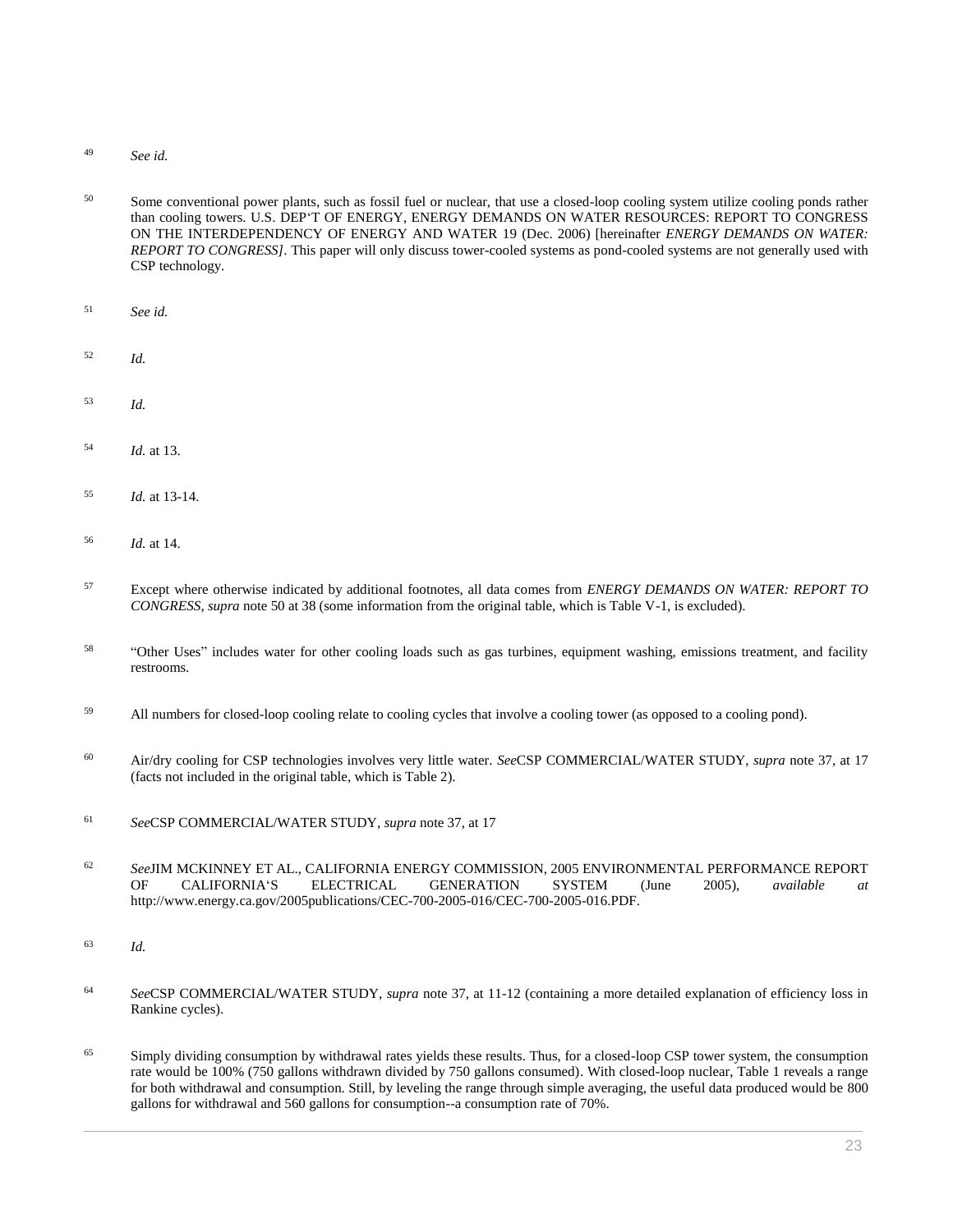- <sup>66</sup> This amount assumes the lower end of the spectrum for water use intensity in Table 1 for nuclear.
- <sup>67</sup> Table 1 indicates that approximately 750 gallons of water are required to produce one megawatt hour of electricity. Thus, with 500 gallons, only 2/3 of a megawatt hour would be produced.
- <sup>68</sup> *See*CSP COMMERCIAL/WATER STUDY, *supra* note 37, at 15.
- <sup>69</sup> *See* Marc Miller & Nathan Mee, *Oil vs. Sun: How Close is Sustainable Electric Power?*ARIZONA LEGAL STUDIES, DISCUSSION PAPER NO. 10-26, July 2010, at 8, *available at* http://papers.ssrn.com/so13/papers.cfm?abstract\_ id=1650692##.
- <sup>70</sup> *Pending Solar Projects*, U.S. DEP'T. OF INTERIOR BUREAU OF LAND MGMT., http://www.blm.gov/az/st/en/prog/energy/solar/pend-solar.html (last visited Nov. 17, 2010).
- <sup>71</sup> Solar Millennium recently did just this. *See*TODD WOODY, *Solar Developer Abandons Water Plans*, N.Y. TIMES GREEN BLOG (Nov. 16, 2009, 2:47 PM), http://green.blogs.nytimes.com/2009/11/16/solar-developer-abandons-water-plans.
- <sup>72</sup> In a February 2010 status conference before the California Energy Resources Conservation and Development Commission (a part of the CEC), Commissioner Kenneth Celli clarified for Nextera Energy's legal counsel that "the project must dry cool or show that dry cooling is not technically, legally, or economically feasible, or would create a significant environmental impact." *See*CAL. ENERGY RES. CONSERVATION & DEV. COMM'N., DECISION AND SCOPING ORDER: APPLICATION FOR CERTIFICATION FOR THE GENESIS SOLAR ENERGY PROJECT, Docket No. 09-AFC-8 (Feb. 2010) *available at* http:// www.energy.ca.gov/sitingcases/genesis\_solar/documents/2010-02-16\_ Transcript.pdf.
- <sup>73</sup> NEVADA STATE ENGINEER, Ruling No. 5115 (April 18, 2002), *available at* http://images.water.nv.gov/images/rulings/5115r.pdf.
- <sup>74</sup> *See*CSP COMMERCIAL/WATER STUDY, *supra* note 37, at 10-11.
- <sup>75</sup> Press Release, Tessera Solar, SRP and Tessera Solar Announce 1.5 MW Maricopa Solar Plant (Aug. 19, 2009) (on file with author).
- $76$  It is important to note that these figures do not account for "land use intensivity." Some forms of power production, like coal, have a much more dramatic impact on the lands they are sited on than others.
- <sup>77</sup> MIKE HIGHTOWER, SANDIA LABORATORIES, RENEWABLE ENERGY DEVELOPMENT IN THE SOUTHWEST: SUSTAINABILITY CHALLENGES & DIRECTIONS (2009) [hereinafter *RENEWABLE ENERGY IN THE SOUTHWEST*], *available at* http:// www.swhydro.arizona.edu/renewable/presentations/thursday/hightower.pdf. *See infra* Table 2, note 87 and accompanying text (illustrating how wind farm arrays require large acreage but, in actuality, do still allow much of the land to be used for both agriculture or grazing).
- <sup>78</sup> *Id.*
- <sup>79</sup> The original table lists "unusable land size" for concentrating solar as "all". *But see infra* note 87 (showing that some cutting edge CSP designs do allow for mirrors to be installed in such a way that grazing is still possible).
- <sup>80</sup> This data was extrapolated from a report from The National Renewable Energy Laboratory, a Department of Energy national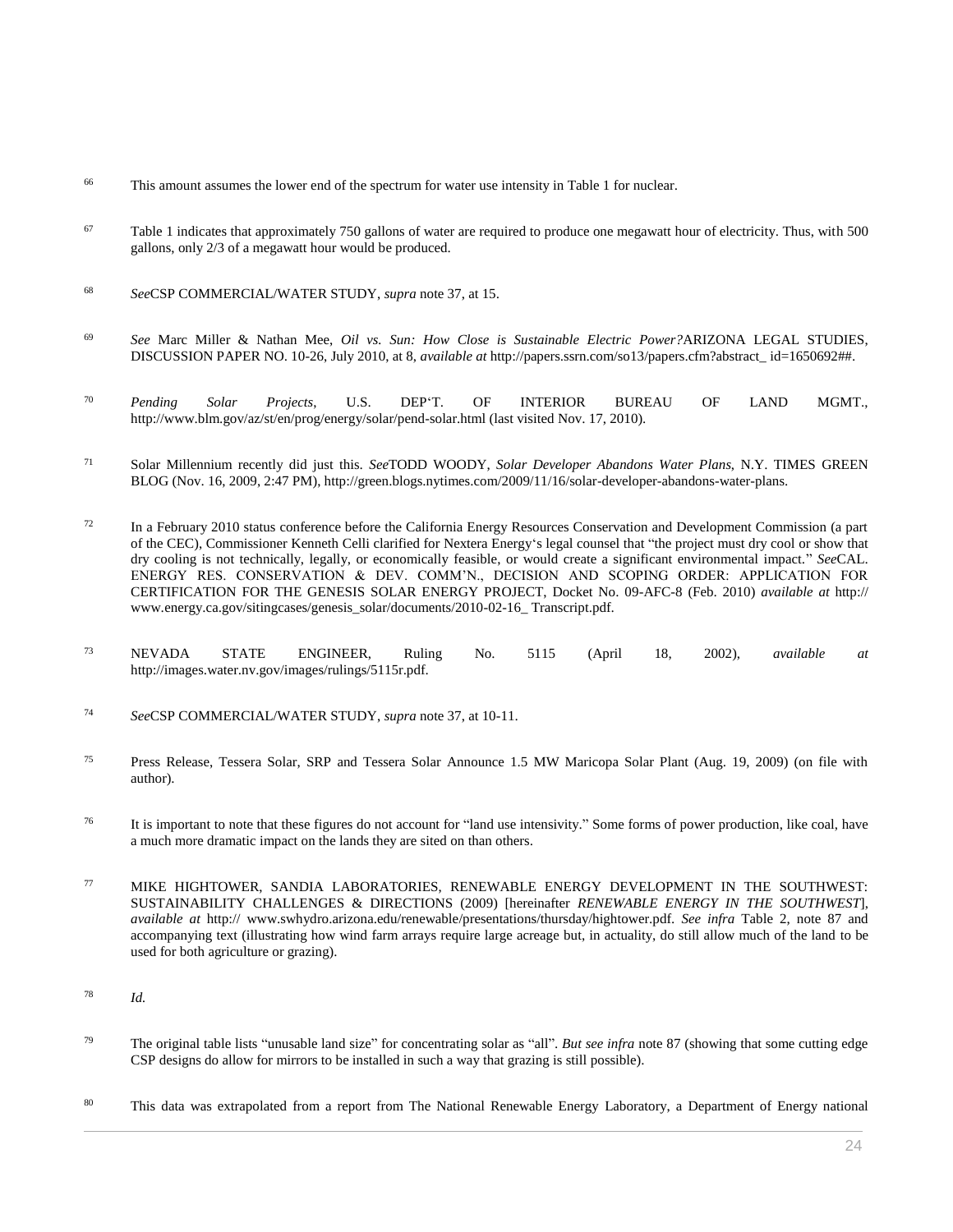laboratory. U.S. DEP'T OF ENERGY, PV FAQs (Feb. 2004), *available at* http:// www.nrel.gov/docs/fy04*o*sti/35489.pdf.

- <sup>81</sup> This refers to the difference between PV arrays that are ground-mounted and those that are roof-mounted. Rooftop PV of any kind, of course, does not impact land at all. Ground-mounted PV may allow for some grazing.
- <sup>82</sup> *Pending Solar Projects*, s*upra* note 70 (compiled from applicant data for concentrated solar projects provided on the BLM website).
- <sup>83</sup> *Id.*
- <sup>84</sup> *Id.* It should be noted that it is likely, in requesting so much land, a number of these companies are planning for future expansion.
- 85 Interview with Erik Bakken, Manager of Corporate Environmental Services and Land Use Department, Tucson Electric Power, in Tucson, Ariz. (June 21, 2010).
- <sup>86</sup> The *Solar Vision Study*, set to be released soon by the U.S. Department of Energy, is far more confident in thinking land footprints will not be as big of a concern as technology improves. They estimate that, for 10% of the United States electricity needs to be met by solar power, only 460,000 hectares (~1,136,685 acres) of land will be required. *See*U.S. DEP'T OF ENERGY, *Chapter 8: Solar Power Environmental Impacts and Siting Challenges, in*SOLAR VISION STUDY 5-6 (Draft, May 28, 2010) [hereinafter *[SOLAR](http://www.westlaw.com/Link/Document/FullText?findType=l&pubNum=0001037&cite=UUID(I8F28AC004B9211DFB5ABD6CB68EA7672)&originatingDoc=I0ecc829c2df011e18b05fdf15589d8e8&refType=CP&fi=co_pp_sp_1037_20377&originationContext=document&vr=3.0&rs=cblt1.0&transitionType=DocumentItem&contextData=(sc.Search)#co_pp_sp_1037_20377) VISION STUDY*]. Still, this represents over twice as much land as has currently been requested for permitting in Arizona and, though it may seem like an insignificant amount to some, it is hard to write-off altering the use of millions of acres of land as trivial.
- 87 BRIGHTSOURCE ENERGY, BRIGHTSOURCE ENERGY OVERVIEW 25 (2010) (on file with the author); RENEWABLE ENERGY IN THE SOUTHWEST, *supra* note 77.
- 88 One of the most exciting developments in solar technology is being carried out at the University of Arizona Steward Observatory. Under the leadership of Roger Angel, a world-famous optical scientist, the University of Arizona team is using its expertise in building mirrors for telescopes to build light-focusing technologies for PV cells. The idea is to increase the efficiency of PV cells, and thus lower the cost and footprint, by concentrating incoming solar rays just as telescope mirrors concentrate starlight. To learn more about Roger Angel's ideas about solar, *see* Roger Angel, *Solar Energy as a Major Replacement for Fossil Fuel*, MIT WORLD: DISTRIBUTED INTELLIGENCE (Oct. 9, 2007), http://mitworld.mit.edu/video/523/.
- <sup>89</sup> *See supra* Part I.
- <sup>90</sup> *See* Robert Kropp, *Solar Expected to Maintain its Status as the World's Fastest Growing Energy Technology*, SOCIAL FUNDS (Mar. 3, 2009), http:// www.socialfunds.com/news/article.cgi/2639.html.
- <sup>91</sup> *See id.*
- <sup>92</sup> Interview with Erik Bakken, *supra* note 85.
- <sup>93</sup> *See* Ed Hiserodt, *Solar Power Generation: Boom or Boondoggle*, THE NEW AMERICAN, Apr. 14, 2010.
- <sup>94</sup> Jonathan Lesser & Nicolas Puga, *PV vs. Solar Thermal: Distributed Solar Modules are Gaining Ground on Concentrated Solar Thermal Plants*, PUB. UTILIS. FORTNIGHTLY, July 2008.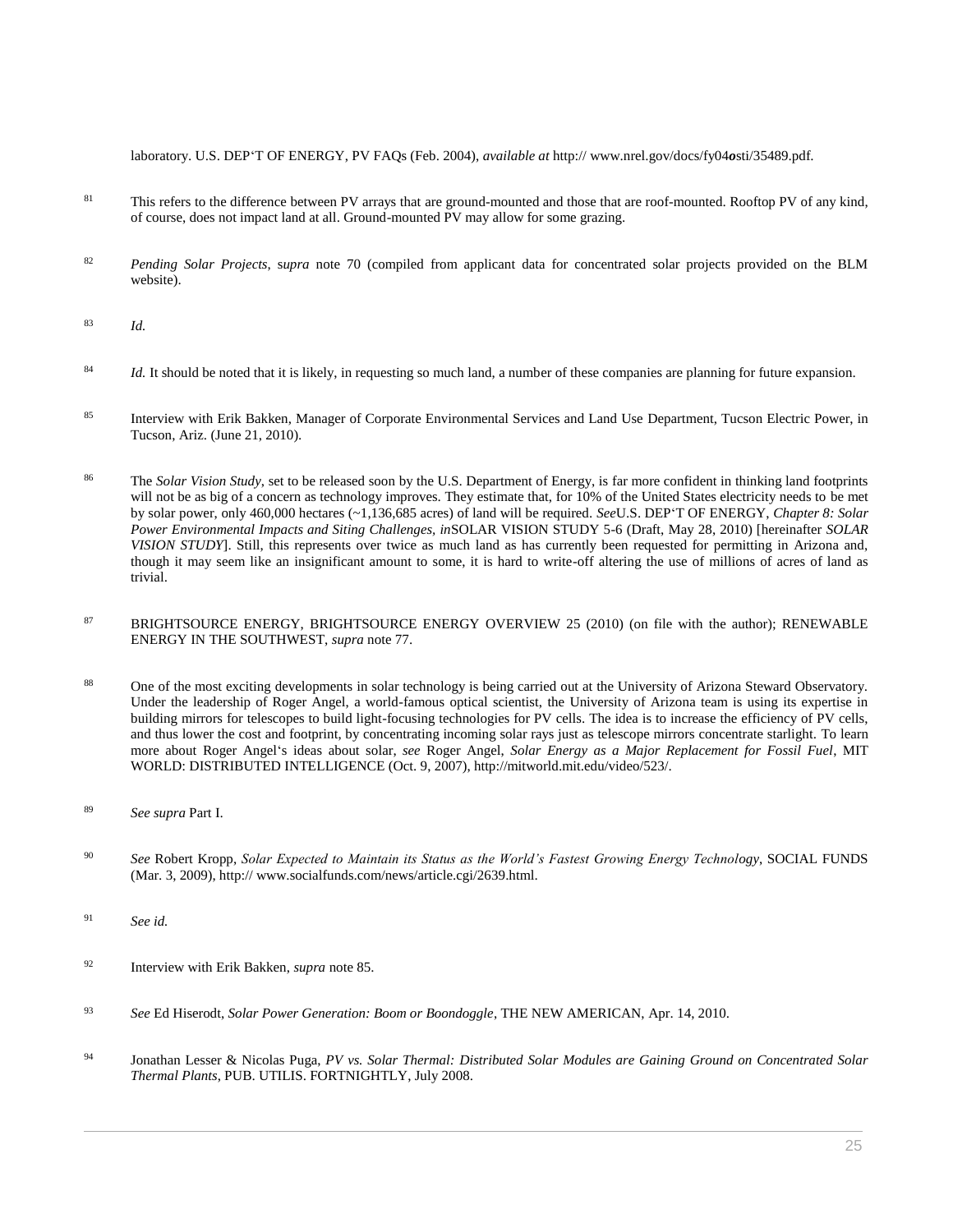- <sup>95</sup> Mark Boslet, *Is Ivanpah the World's Most Efficient Solar Plant?*, GREENTECHSOLAR, June 23, 2010, http://www.greentechmedia.com/articles/read/is-ivanpah-the-worlds-most-efficient-solarplant.
- <sup>96</sup> *See generally* Miller & Mee, *supra* note 69 (discussing the economics of solar power).
- <sup>97</sup> If a national carbon tax plan were implemented, though this currently seems unlikely, this would provide another very strong incentive for investment in non-carbon producing power generation technologies like solar.
- <sup>98</sup> *Renewable Energy Technologies*, OFFICE OF ENERGY EFFICIENCY & RENEWABLE ENERGY, U.S. DEP'T OF ENERGY, http:// www.eere.energy.gov/basics/renewable\_energy/index.html (last visited Nov. 2, 2010); *Introduction to Federal Renewable Energy Goals and FEMP Services,*OFFICE OF ENERGY EFFICIENCY & RENEWABLE ENERGY, U.S. DEP'T OF ENERGY, http:// www1.eere.energy.gov/femp/pdfs/re\_webinar\_110410.pdf (last visited Nov. 2, 2010).
- <sup>99</sup> *See generally* Lauren Sommer, *California Leads in Clean Energy, But Challenges Loom*, NAT'L PUB. RADIO. Aug. 16, 2010, http:// www.npr.org/templates/story/story.php?storyId=129128750.
- <sup>100</sup> *See*[CAL. PUB. UTIL. CODE § 399.11 \(West 2010\);](http://www.westlaw.com/Link/Document/FullText?findType=L&pubNum=1000221&cite=CAPUS399.11&originatingDoc=I0ecc829c2df011e18b05fdf15589d8e8&refType=LQ&originationContext=document&vr=3.0&rs=cblt1.0&transitionType=DocumentItem&contextData=(sc.Search)) [CAL. PUB. RES. CODE § 25740 \(West 2010\).](http://www.westlaw.com/Link/Document/FullText?findType=L&pubNum=1000220&cite=CAPHS25740&originatingDoc=I0ecc829c2df011e18b05fdf15589d8e8&refType=LQ&originationContext=document&vr=3.0&rs=cblt1.0&transitionType=DocumentItem&contextData=(sc.Search))
- <sup>101</sup> *See* Cal. Exec. Order No. S-14-08 (Sept. 15, 2009), *available at* http://gov.ca.gov/executive-order/13269. This Executive Order is non-binding and, as a result, represents more of a goal than a mandate. The current RPS standard of 20% by 2010, though, is the most ambitious at the moment.
- <sup>102</sup> *See generally* RPS Policies, *supra* note 7.
- <sup>103</sup> *See*[CAL. PUB. UTIL. CODE § 399.11 \(West 2010\);](http://www.westlaw.com/Link/Document/FullText?findType=L&pubNum=1000221&cite=CAPUS399.11&originatingDoc=I0ecc829c2df011e18b05fdf15589d8e8&refType=LQ&originationContext=document&vr=3.0&rs=cblt1.0&transitionType=DocumentItem&contextData=(sc.Search)) [CAL. PUB. RES. CODE § 25740 \(West 2010\),](http://www.westlaw.com/Link/Document/FullText?findType=L&pubNum=1000220&cite=CAPHS25740&originatingDoc=I0ecc829c2df011e18b05fdf15589d8e8&refType=LQ&originationContext=document&vr=3.0&rs=cblt1.0&transitionType=DocumentItem&contextData=(sc.Search)) *supra* note 100.
- <sup>104</sup> The 30% by 2020 standard is specifically for investor-owned utilities. Colorado's elective cooperatives must achieve a 10% goal by 2020. *See Colorado: Incentives/Policies for Renewables & Efficiency*, DSIRE (Sept. 27, 2010), http://www.dsireusa.org/incentives/incentive.cfm?Incentive\_ Code=CO24R&re=1&ee=1.
- <sup>105</sup> This standard applies to investor-owned utilities. For rural electric cooperatives, the standard is 10% by 2020. *See New Mexico: Incentivies/Policies for Renewables & Efficiency*, DSIRE (Aug. 23, 2010), http://www.dsireusa.org/incentives/incentive.cfm?Incentive\_ Code=NM05R&re=1&ee=1.
- <sup>106</sup> This standard applies to large utilities. For smaller utilities, the standard is set at 5 to 10% by 2025. *See Oregon: Incentivies/Policies for Renewables & Efficiency*, DSIRE (June 3, 2010), http:// www.dsireusa.org/incentives/incentive.cfm?Incentive\_Code=OR22R&re=1&ee=1.
- <sup>107</sup> *See [Tucson Electric Power: 2010](http://www.westlaw.com/Link/Document/FullText?findType=Y&pubNum=892&cite=POWER2010&originatingDoc=I0ecc829c2df011e18b05fdf15589d8e8&refType=RP&originationContext=document&vr=3.0&rs=cblt1.0&transitionType=DocumentItem&contextData=(sc.Search)) Renewable Energy Standard and Tariff Compliance Report*, ARIZ. CORP. COMM'N (Apr. 1, 2010), http:// www.azcc.gov/divisions/utilities/electric/environmental.asp.
- <sup>108</sup> *Id.*
- <sup>109</sup> *See Details about the Renewable Energy Standard Tariff*, TUCSON ELECTRIC POWER (containing details about the Renewable Energy Standard Tariff), http://www.tucsonelectric.com/company/news/REST.asp. (last visited Nov. 17, 2010); *see supra* note 5 (providing information on federal incentives).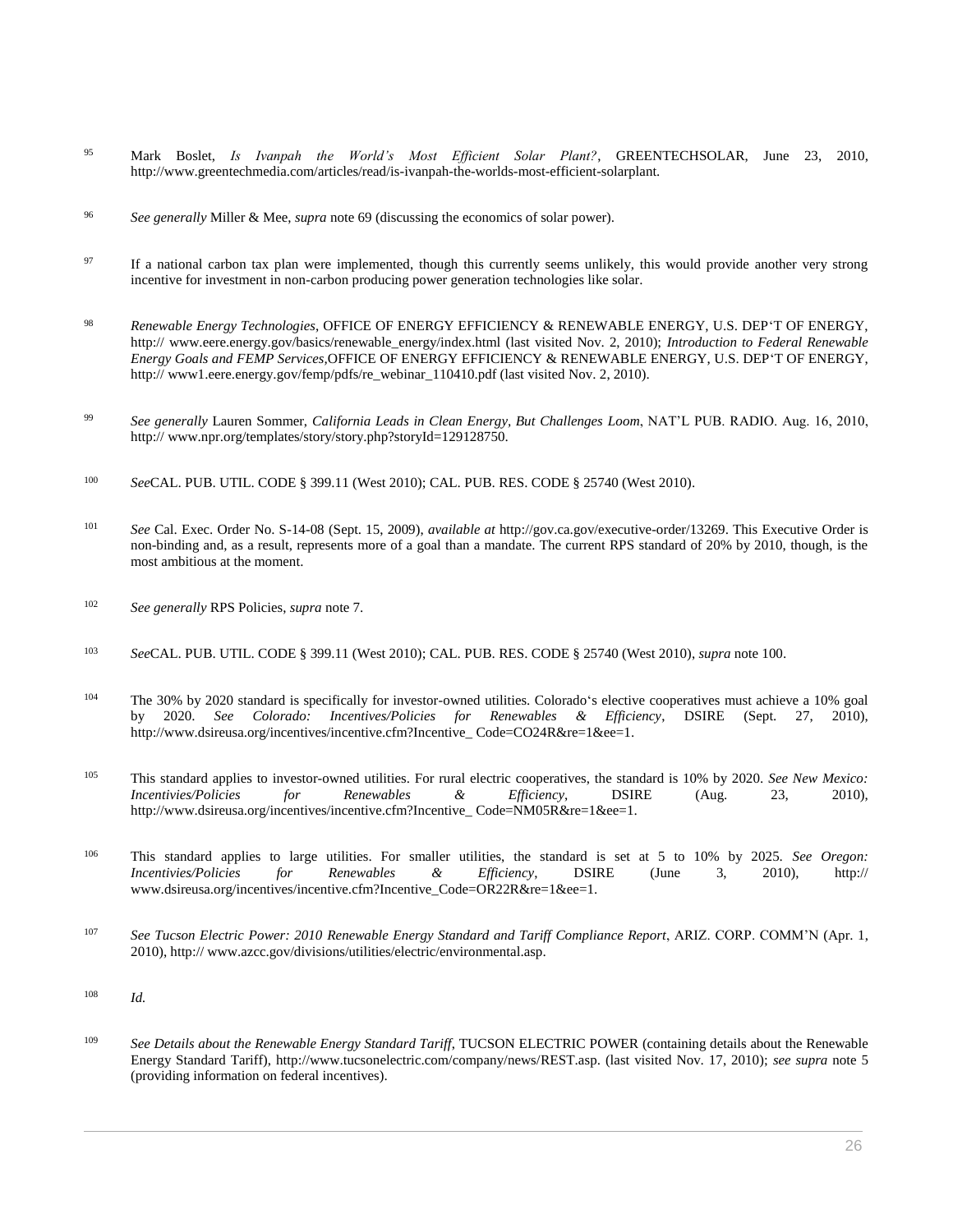- <sup>110</sup> Matthew L. Wald & Tom Zeller Jr., *Cost of Green Power Makes Projects Tougher Sell,*N.Y. TIMES, Nov. 7, 2010, at A1.
- <sup>111</sup> *See, e.g.*[, 42 U.S.C. § 13317 \(2006\)](http://www.westlaw.com/Link/Document/FullText?findType=L&pubNum=1000546&cite=42USCAS13317&originatingDoc=I0ecc829c2df011e18b05fdf15589d8e8&refType=LQ&originationContext=document&vr=3.0&rs=cblt1.0&transitionType=DocumentItem&contextData=(sc.Search)) (rewarding payments of 2.1 ¢/kWh for the first ten years of a plant's operation)[; 26 U.S.C.A. §](http://www.westlaw.com/Link/Document/FullText?findType=L&pubNum=1000546&cite=26USCAS48&originatingDoc=I0ecc829c2df011e18b05fdf15589d8e8&refType=LQ&originationContext=document&vr=3.0&rs=cblt1.0&transitionType=DocumentItem&contextData=(sc.Search))  [48 \(2010\)](http://www.westlaw.com/Link/Document/FullText?findType=L&pubNum=1000546&cite=26USCAS48&originatingDoc=I0ecc829c2df011e18b05fdf15589d8e8&refType=LQ&originationContext=document&vr=3.0&rs=cblt1.0&transitionType=DocumentItem&contextData=(sc.Search)) (providing substantial tax credit incentives for the manufacture and production of renewable energy sources).
- <sup>112</sup> *See* American Recovery and Investment Act of 2009[, Pub. L. No. 111-5,](http://www.westlaw.com/Link/Document/FullText?findType=l&pubNum=1077005&cite=UUID(I3A292700FE-C911DD9F1FD-B027D1AEBBC)&originatingDoc=I0ecc829c2df011e18b05fdf15589d8e8&refType=SL&originationContext=document&vr=3.0&rs=cblt1.0&transitionType=DocumentItem&contextData=(sc.Search)) § 1102 (2009) (codified as amended at [26 U.S.C.A. § 48](http://www.westlaw.com/Link/Document/FullText?findType=L&pubNum=1000546&cite=26USCAS48&originatingDoc=I0ecc829c2df011e18b05fdf15589d8e8&refType=LQ&originationContext=document&vr=3.0&rs=cblt1.0&transitionType=DocumentItem&contextData=(sc.Search))  [\(West 2010\)\)](http://www.westlaw.com/Link/Document/FullText?findType=L&pubNum=1000546&cite=26USCAS48&originatingDoc=I0ecc829c2df011e18b05fdf15589d8e8&refType=LQ&originationContext=document&vr=3.0&rs=cblt1.0&transitionType=DocumentItem&contextData=(sc.Search)). Importantly, these tax incentives (which are generally geared toward smaller projects), should not be confused with the ARRA incentives--treasury payments in lieu of tax benefits--discussed later, *infra* p. 135 (related to construction of utility-scale projects).
- <sup>113</sup> *Id.*
- <sup>114</sup> ELECTRIC POWER ANNUAL 2008, *supra* note 15 at Table 1.4.
- <sup>115</sup> *Id.*
- <sup>116</sup> *Id.*
- <sup>117</sup> Such lands may be more cost-effective, especially because contiguous sections of land that are not government-owned may be difficult to acquire. Another benefit of siting on public land is that a fixed rental rate is involved (avoiding the need for purchase), and companies need only work with one party--the government. Nevertheless, as permitting difficulties have increased, many companies have shifted toward seeking private land. *See, e.g.*, Michael Kanellos, *Is Bureaucracy Killing Solar?*, GREENTECH MEDIA, Mar. 26, 2010, http://www.greentechmedia.com/articles/read/is-bureaucracykillingsolar/.
- <sup>118</sup> BUREAU OF LAND MGMT., SOLAR ENERGY INTERIM RENTAL POLICY, INSTRUCTION MEMORANDUM NO.<br>2010-141 (June 10, 2010) [hereinafter *BLM INSTRUCTION MEMORANDUM*]. http:// 2010-141 (June 10, 2010) [hereinafter *BLM INSTRUCTION MEMORANDUM*], http:// www.blm.gov/wo/st/en/info/regulations/Instruction\_Memos\_and\_Bulletins/national\_instruction/2010/IM\_2010-141.html.
- <sup>119</sup> *Id.*
- <sup>120</sup> *Id.*
- <sup>121</sup> BLM INSTRUCTION MEMORANDUM, *supra* note 118 (providing the available rates).
- <sup>122</sup> *See id. But see supra* note 87 and accompanying text (some solar technologies allow for limited grading thereby allowing for grazing).
- <sup>123</sup> BLM INSTRUCTION MEMORANDUM, *supra* note 118
- <sup>124</sup> *Id.*
- <sup>125</sup> *Id.* "Capacity factor" establishes the distinction between potential and actual power production and can be expressed with the equation (A / P x 8760), where A = actual megawatt hours of electricity produced by a plant in a given year, and P = the rated capacity (as expressed in megawatts). P is multiplied by 8760 as there are 8760 hours in a year. *See infra* Part V, note 243 and accompanying text.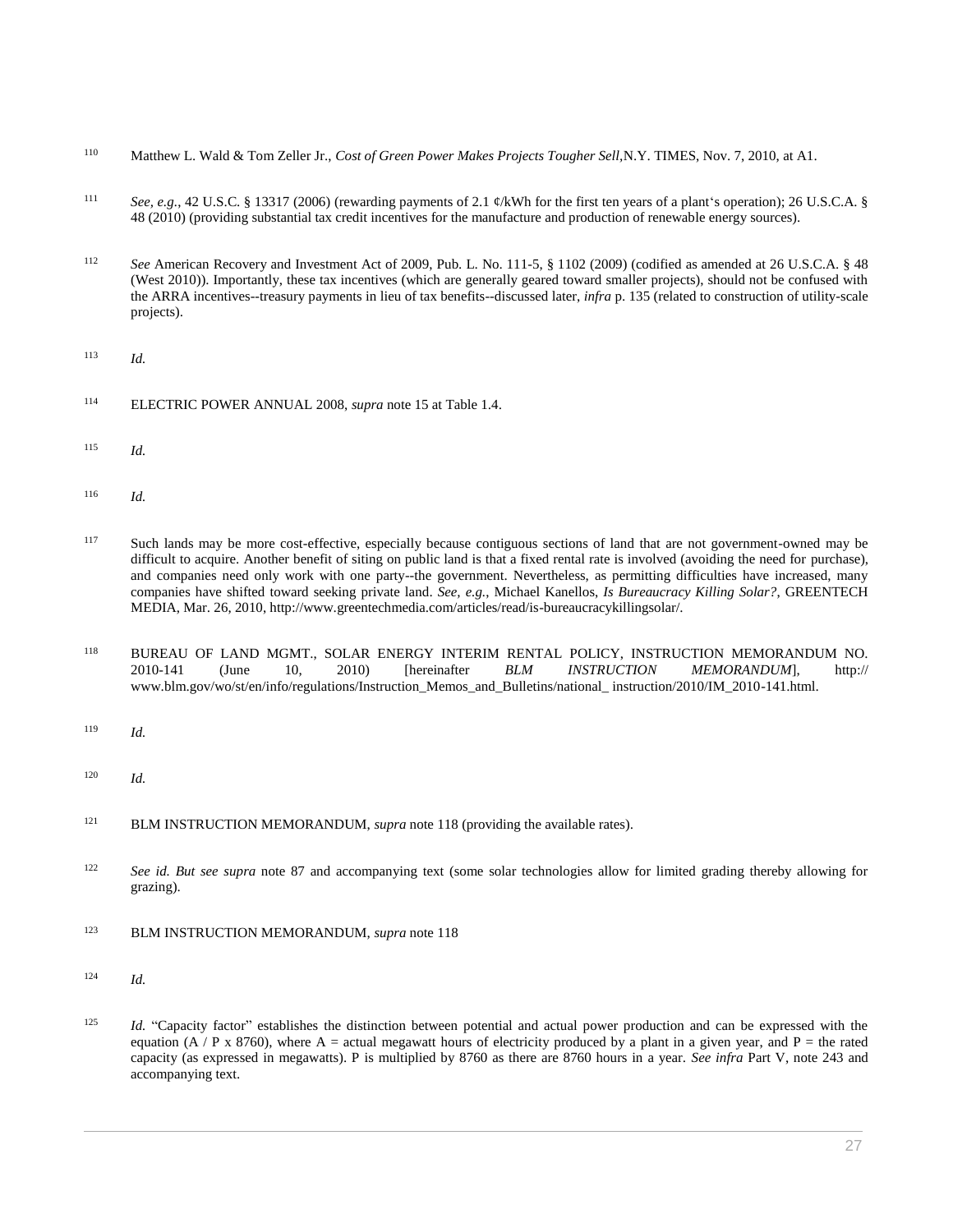- <sup>126</sup> *See* Energy Policy Act of 2005, [Pub. L. No. 109-58, 119 Stat. 594,](http://www.westlaw.com/Link/Document/FullText?findType=l&pubNum=1077005&cite=UUID(I84999FC01B-B211DA818BF-B0916599498)&originatingDoc=I0ecc829c2df011e18b05fdf15589d8e8&refType=SL&originationContext=document&vr=3.0&rs=cblt1.0&transitionType=DocumentItem&contextData=(sc.Search)) 660 (codified as amended in scattered sections of 16 U.S.C.A. and 42 U.S.C.A.).
- $127$  [43 U.S.C. § 1701\(a\)\(9\) \(2006\).](http://www.westlaw.com/Link/Document/FullText?findType=L&pubNum=1000546&cite=43USCAS1701&originatingDoc=I0ecc829c2df011e18b05fdf15589d8e8&refType=RB&originationContext=document&vr=3.0&rs=cblt1.0&transitionType=DocumentItem&contextData=(sc.Search)#co_pp_732f0000e3572)
- <sup>128</sup> [Section 1701\(a\)\(9\)](http://www.westlaw.com/Link/Document/FullText?findType=L&pubNum=1000546&cite=43USCAS1701&originatingDoc=I0ecc829c2df011e18b05fdf15589d8e8&refType=RB&originationContext=document&vr=3.0&rs=cblt1.0&transitionType=DocumentItem&contextData=(sc.Search)#co_pp_732f0000e3572) has a provision related to statutorily defined rates (as opposed to fair market value) but, for the purposes of the BLM rental rates for solar, this is inapplicable. The BLM rates have been established by the agency, not by statute.
- <sup>129</sup> 3,700 acres x \$188.34/acre rate for Maricopa County.
- <sup>130</sup> 375 megawatts x \$7,884/megawatt for CSP projects with storage capacity.
- <sup>131</sup> These figures don't even account for the 3-4 mile long high-energy tie-line that will need to be built to connect the facility to the closest substation.
- <sup>132</sup> Though beyond the scope of this article, mitigation costs accrued by solar power companies leveled to offset damage to natural resources (such as habitat and water) are another--and very significant--over-looked cost. The discussion of tortoise relocation, *infra* p. 117-118, for instance, provides one such example.
- <sup>133</sup> Ben Sills, *Spain May Cut Income 30% for Operating Solar Plants*, BLOOMBERG BUSINESSWEEK (June 16, 2010, 1:07 PM), http:// www.businessweek.com/news/2010-06-16/spain-may-cut-income30-for-operating-solar-plants-update1-.html.
- <sup>134</sup> *Id.*
- <sup>135</sup> *Id.*
- <sup>136</sup> *Id.*
- <sup>137</sup> *Id.*
- <sup>138</sup> *See* Energy Policy Act of 2005, [Pub. L. No. 109-58, 119 Stat. 594,](http://www.westlaw.com/Link/Document/FullText?findType=l&pubNum=1077005&cite=UUID(I84999FC01B-B211DA818BF-B0916599498)&originatingDoc=I0ecc829c2df011e18b05fdf15589d8e8&refType=SL&originationContext=document&vr=3.0&rs=cblt1.0&transitionType=DocumentItem&contextData=(sc.Search)) 660 (codified as amended in scattered sections of 16 U.S.C.A. and 42 U.S.C.A.).
- <sup>139</sup> *Id.*
- <sup>140</sup> *See* Robert Glennon, *When Renewable is not Sustainable*, IN THESE TIMES, Sept. 1, 2009; Robert Glennon, Op-Ed., *Is Solar Power Dead in the Water?,*WASH. POST, June 7, 2009.
- <sup>141</sup> *See Pending Arizona BLM Solar Projects*, BUREAU OF LAND MGMT., http://www.blm.gov/az/st/en/prog/energy/solar/pend-solar.html (last updated Sept. 21, 2010).
- <sup>142</sup> For solar projects, the BLM's requirements are detailed in the "Environmental Review" section of its Solar Energy Development Policy: The scope of the environmental analysis required by the National Environmental Policy Act (NEPA) for a solar energy development project should address all aspects of the solar project, including direct, indirect, and cumulative effects of the proposed action.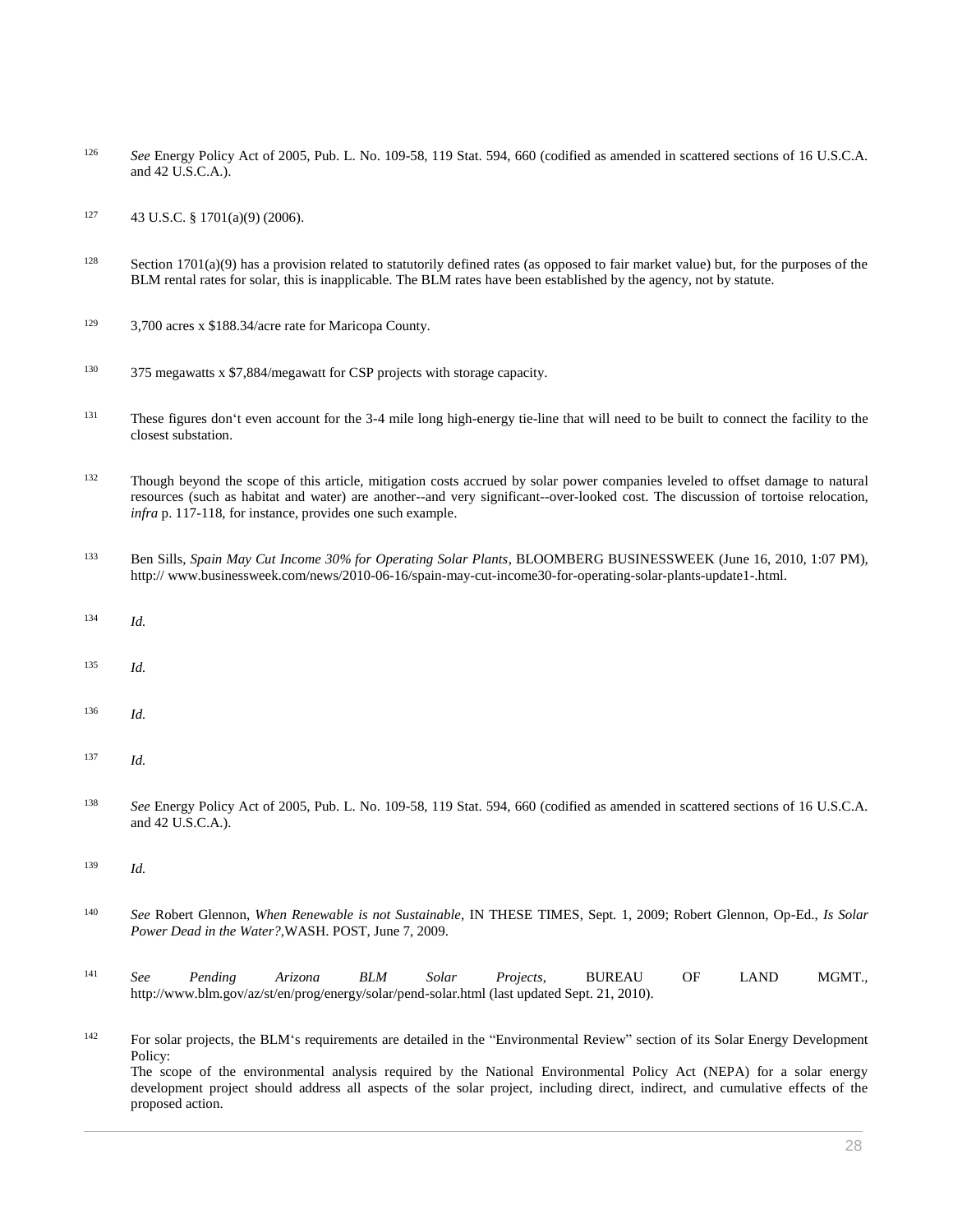The scope of the NEPA analysis and the compliance requirements with the Endangered Species Act, the Migratory Bird Treaty Act, the National Historic Preservation Act, and other laws for a solar energy development right-of-way application should address the installation and maintenance of solar collectors, water for steam generation and cooling purposes, oil or gas used by backup generators, thermal or electrical storage, turbines or engines, access roads and electrical inverters and transmission facilities. The scope and level of site clearance should include the areas of proposed surface disturbance and areas potentially affected by the project.

The level of NEPA analysis will be determined by project scoping and the anticipated potential impacts on the environment. The level of analysis will reflect the amount of land needed for the solar energy collection and associated support facilities, the amount of surface to be disturbed, water requirements, and potential impacts on wildlife and other resources. It may be possible to combine the required environmental review process for a solar energy development project with other required State or local environmental requirements. This would streamline the process and be consistent with Departmental policy on intergovernmental cooperation. BLM INSTRUCTION MEMORANDUM, *supra* note 118.

- <sup>143</sup> *See Utility-Scale Solar Projects*, *supra* note 4.
- <sup>144</sup> BUREAU OF LAND MGMT., PERFORMANCE AND ACCOUNTABILITY REPORT FOR FISCAL YEAR 2009 Table 3-13 (2009).
- <sup>145</sup> *Sec. Salazar Approves Second Large-Scale Solar Energy Project on Public Lands in Nevada*, BUREAU OF LAND MGMT (Nov. 15, 2010), http:// www.blm.gov/wo/st/en/info/newsroom/2010/November/NR\_11\_15\_2010.html.
- <sup>146</sup> *See* Katie Kendall, Note, *[The Long and Winding "Road": How NEPA Noncompliance for Preservation Actions Protects the](http://www.westlaw.com/Link/Document/FullText?findType=Y&serNum=0300518652&pubNum=0003033&originatingDoc=I0ecc829c2df011e18b05fdf15589d8e8&refType=LR&fi=co_pp_sp_3033_665&originationContext=document&vr=3.0&rs=cblt1.0&transitionType=DocumentItem&contextData=(sc.Search)#co_pp_sp_3033_665)  Environment*[, 69 BROOK. L. REV. 663, 665 \(2004\).](http://www.westlaw.com/Link/Document/FullText?findType=Y&serNum=0300518652&pubNum=0003033&originatingDoc=I0ecc829c2df011e18b05fdf15589d8e8&refType=LR&fi=co_pp_sp_3033_665&originationContext=document&vr=3.0&rs=cblt1.0&transitionType=DocumentItem&contextData=(sc.Search)#co_pp_sp_3033_665)
- <sup>147</sup> *See infra* Part V.
- <sup>148</sup> Brownfields are sites that "the expansion, redevelopment, or reuse of which may be complicated by the presence or potential presence of a hazardous substance, pollutant, or contaminant." [42 U.S.C. § 9601\(39\)\(A\) \(2006\).](http://www.westlaw.com/Link/Document/FullText?findType=L&pubNum=1000546&cite=42USCAS9601&originatingDoc=I0ecc829c2df011e18b05fdf15589d8e8&refType=RB&originationContext=document&vr=3.0&rs=cblt1.0&transitionType=DocumentItem&contextData=(sc.Search)#co_pp_3b9d00009c4e2)
- <sup>149</sup> Despite this, it is problematic that the BLM neglected to account for the proximity of 'non-sensitive' BLM lands to national parks, wildlife refuges, and fragile lands managed by other federal or state agencies.
- <sup>150</sup> *See Solar Energy Development Fact Sheet*, BUREAU OF LAND MGMT. http://www.blm.gov/az/st/en/prog/energy/solar/4-tracks.html (follow "List of Proposed Project Sites") (last updated Oct. 27, 2010).
- <sup>151</sup> *Id.*
- <sup>152</sup> *Id.*
- <sup>153</sup> *See Restoration Design Project*, BUREAU OF LAND MGMT. http:// www.blm.gov/az/st/en/prog/energy/arra\_solar.html (last updated Apr. 20, 2010); *Turning Brownfields Green with Renewable Energy*, The Wilderness Society, Jan. 15, 2010, *available at* http://wilderness.org/content/pr-energy-20100115.
- <sup>154</sup> *Id.* In fact over 80% of the land nominated for analysis (approximately 125,902 acres) is agricultural land, further supporting the contention that, in the future, solar power companies should seriously look at fallowing agricultural land and converting it to solar sites. For more on this argument, *see infra* Part V.
- <sup>155</sup> *See*[42 U.S.C.A. §§ 4321-](http://www.westlaw.com/Link/Document/FullText?findType=L&pubNum=1000546&cite=42USCAS4321&originatingDoc=I0ecc829c2df011e18b05fdf15589d8e8&refType=LQ&originationContext=document&vr=3.0&rs=cblt1.0&transitionType=DocumentItem&contextData=(sc.Search))35 (West 2010).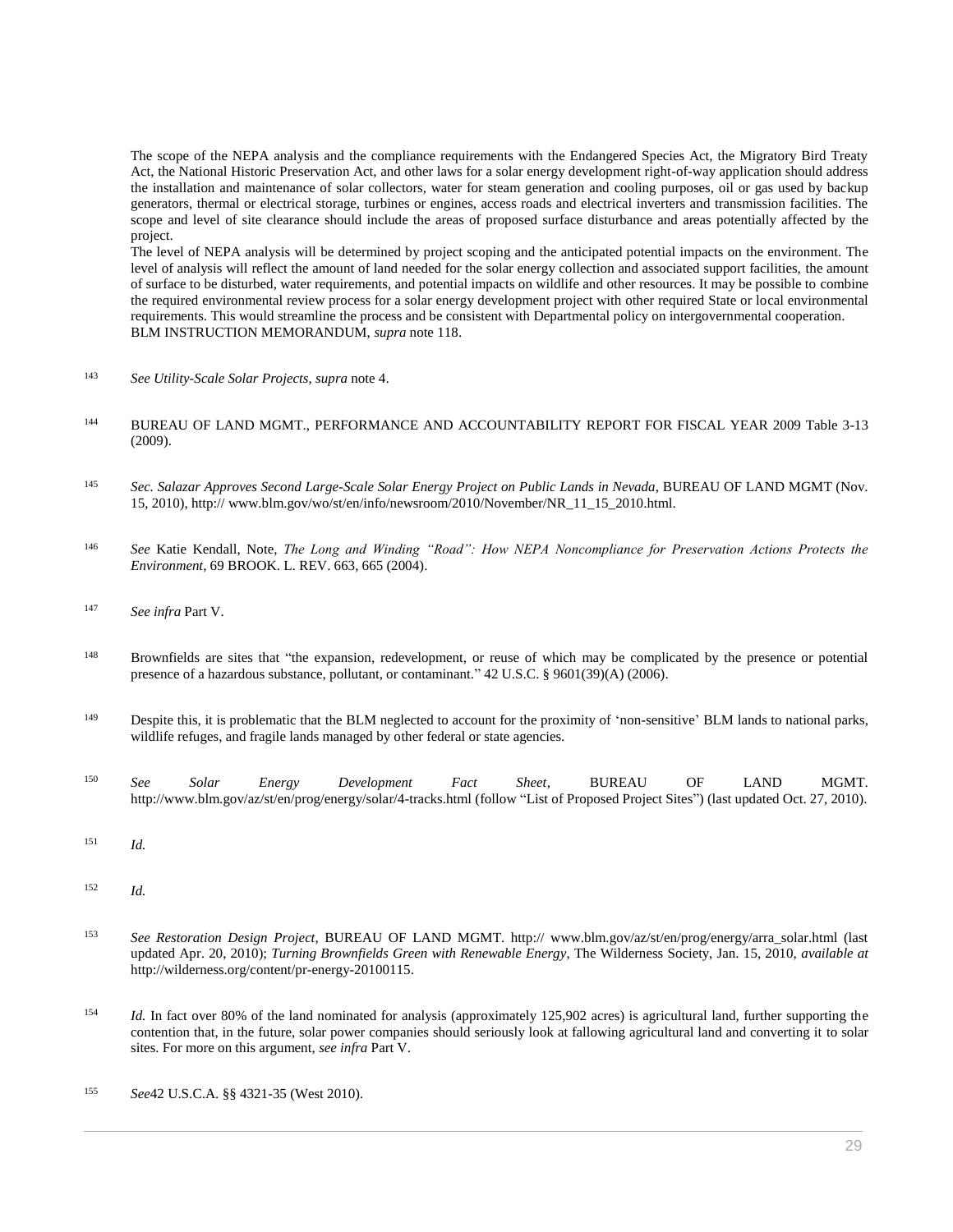- In Arizona, for instance, utilities must abide by [ARIZ. REV. STAT. ANN. §§ 40-207,](http://www.westlaw.com/Link/Document/FullText?findType=L&pubNum=1000251&cite=AZSTS40-207&originatingDoc=I0ecc829c2df011e18b05fdf15589d8e8&refType=LQ&originationContext=document&vr=3.0&rs=cblt1.0&transitionType=DocumentItem&contextData=(sc.Search)) 360.02-360.13 (2010). It is possible, in Arizona, for a company to receive approval from the Arizona Corporation Commission prior to completing an EIS. Nevertheless, both processes are time-consuming.
- *Carrizo Energy Solar Farm Dropped*, SUSTAINABLEBUSINESS.COM, Nov. 5, 2009, http://www.sustainablebusiness.com/index.cfm/go/news.display/id/19184.
- Lynh Bui, *Phoenix Loses Solar Power Deal with Tessera Solar North America*, ARIZ. REPUBLIC, Sept. 28, 2010.
- *Id.*
- *Id.*
- *See* Alicia Wallace, *Boulder's Simple Solar Files for Chapter 11 Bankruptcy Protection*, COLO. DAILY, May 20, 2010.
- Matt Fair, *Robbinsville Solar Company in Bankruptcy*, TIMES OF TRENTON, Mar. 13, 2010, at A01.
- *Salazar, Abbey Describe Progress of Solar Energy on Public Lands*, BUREAU OF LAND MGMT, (Jan. 28, 2010), http:// www.blm.gov/wo/st/en/info/newsroom/2010/january/NR\_01\_28\_2010.html.
- [Notice of Availability of Draft EIS for the Proposed Sonoran Solar Energy Project, 75 Fed. Reg. 20377-20378 \(Apr. 19, 2010\);](http://www.westlaw.com/Link/Document/FullText?findType=l&pubNum=0001037&cite=UUID(I8F28AC004B9211DFB5ABD6CB68EA7672)&originatingDoc=I0ecc829c2df011e18b05fdf15589d8e8&refType=CP&fi=co_pp_sp_1037_20377&originationContext=document&vr=3.0&rs=cblt1.0&transitionType=DocumentItem&contextData=(sc.Search)#co_pp_sp_1037_20377) *Draft EIS for Sonoran Solar Energy Project*, BUREAU OF LAND MGMT., http:// www.blm.gov/az/st/en/prog/energy/solar/sonoran\_solar/maps/DEIS.html (last updated Apr. 16, 2010)[hereinafter *[Draft EIS](http://www.westlaw.com/Link/Document/FullText?findType=l&pubNum=0001037&cite=UUID(I8F28AC004B9211DFB5ABD6CB68EA7672)&originatingDoc=I0ecc829c2df011e18b05fdf15589d8e8&refType=CP&fi=co_pp_sp_1037_20377&originationContext=document&vr=3.0&rs=cblt1.0&transitionType=DocumentItem&contextData=(sc.Search)#co_pp_sp_1037_20377)*].
- *[Draft EIS](http://www.westlaw.com/Link/Document/FullText?findType=l&pubNum=0001037&cite=UUID(I8F28AC004B9211DFB5ABD6CB68EA7672)&originatingDoc=I0ecc829c2df011e18b05fdf15589d8e8&refType=CP&fi=co_pp_sp_1037_20377&originationContext=document&vr=3.0&rs=cblt1.0&transitionType=DocumentItem&contextData=(sc.Search)#co_pp_sp_1037_20377)*, *supra* note 164.
- *Id.*
- *Id.*
- *Id.*
- *See* In the Matter of Arizona Public Service Company Application for Approval Its Renewable Energy Standard and Tariff Implementation for 2010, Arizona Corporation Commission, Docket No. E-01345A-09-0338 (Decision No. 71459, Jan. 11, 2010).
- *Id.*
- *See generally* Jim Rossi, *[The Trojan Horse of Electric Power Transmission Line Siting Authority](http://www.westlaw.com/Link/Document/FullText?findType=Y&serNum=0349969493&pubNum=0003094&originatingDoc=I0ecc829c2df011e18b05fdf15589d8e8&refType=LR&originationContext=document&vr=3.0&rs=cblt1.0&transitionType=DocumentItem&contextData=(sc.Search))*, 39 ENVTL. L. 1015 (2009).
- *See generally* Joel Achenbach, *The 21st Century Grid*, NATIONAL GEOGRAPHIC 122 (July 2010)
- <sup>173</sup> For example, the recently approved Lucerne Valley and Imperial Valley projects in Southern California have a projected generation capacity of 754 megawatts, but existing transmission lines only have a capacity of 345 megawatts. Felicity Barringer, *Solar Power Plants to Rise on U.S. Land*, N.Y. TIMES, Oct. 5, 2010.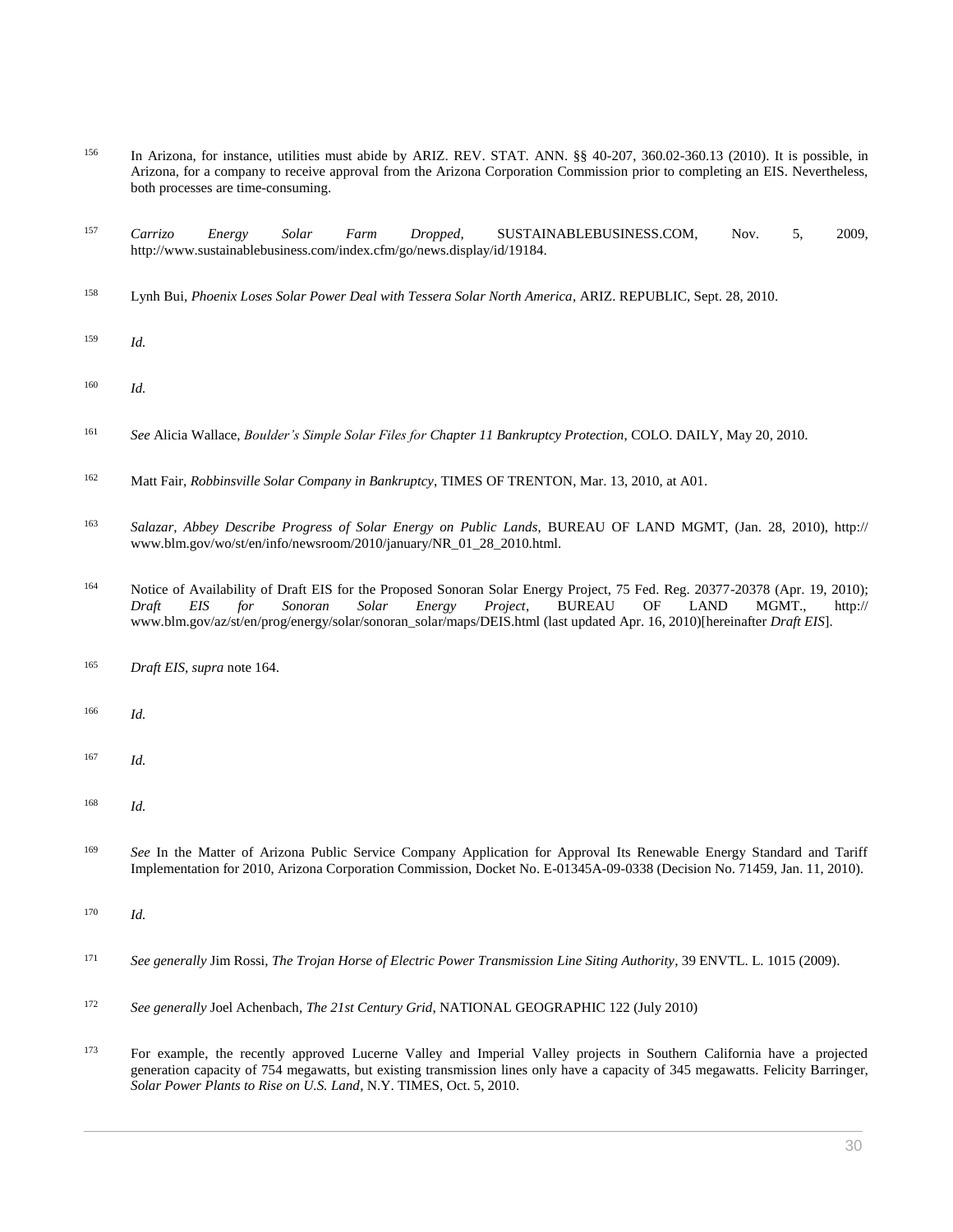- <sup>174</sup> *See*CAL. PUB. UTILS. COMM'N, 33% RENEWABLES PORTFOLIO STANDARD IMPLEMENTATION ANALYSIS PRELIMINARY RESULTS 7 (2009).
- <sup>175</sup> *See, e.g.*, Rebecca Smith, *Green Battle Rages in Desert: Mojave Protection Bill Would Put Prime Solar-Power Sites Off Limits*, WALL ST. J., Dec. 23, 2009, at A6.
- <sup>176</sup> *See* discussion of the Mojave Desert *infra* Part V.
- <sup>177</sup> The majority of BLM fast-track projects are at least this size (3,840 acres). *See Fast-Track Renewable Energy Projects*, BUREAU OF LAND MGMT., http://www.blm.gov/wo/st/en/prog/energy/renewable\_energy/fast-track\_ renewable.html (last updated Oct. 26, 2010).
- <sup>178</sup> *See, e.g.*, Rita Beamish, *Desert Clash in West Over Solar Potential, Water, ASSOCIATED PRESS*, *April 18, 2009,* http:// www.usnews.com/science/articles/2009/04/18/desert-clash-in-west-oversolarpotential-water.html.
- <sup>179</sup> Robert Glennon, Op-Ed., *Is Solar Power Dead in the Water?,*WASH. POST, June 7, 2009, *available at* http://www.washingtonpost.com/wp-dyn/content/article/2009/06/05/AR2009060501988.html.
- <sup>180</sup> *See, e.g.*, *Environmental Concerns Threaten Solar Power Expansion in California Desert*ASSOCIATED PRESS, Apr. 18, 2009, http:// www.foxnews.com/story/0,2933,517053,00.html.
- <sup>181</sup> SOLAR VISION STUDY, *supra* note 86, at Sec. 8.2.3.
- <sup>182</sup> *See generally*BRIGHTSOURCE ENERGY, *supra* note 87.
- <sup>183</sup> *Id.* at 44.
- $184$  *Id.*
- 185 Memorandum from BrightSource Energy on Ivanpah Solar Energy Generation System (ISEGS) Environmental Leadership (May, 2010) (on file with the author).
- <sup>186</sup> *Id.*
- <sup>187</sup> *Id.*
- <sup>188</sup> *See, e.g.,* Todd Woody, *Major California Solar Project Moves Ahead*, N.Y. TIMES GREEN BLOG (March 17, 2010, 3:56 PM), http:// green.blogs.nytimes.com/2010/03/17/major-california-solarprojectadvances/. The objections of these groups may have been more valid than first suspected. In November, as BrightSource broke ground on the Ivanpah project, 23 tortoises were found in the first two square miles of the project site (rather than the sixteen or seventeen first estimated in BrightSource's own impact survey of the entire 5.6-square mile site). This has led some to contend that the permitting process is not stringent enough. As a U.S. Geological Survey biologist commented in response to the tortoise discrepancy, "We need more accurate information at [the] front end to see where these projects should be .... This is public land, and the tortoises are a public resource." David Danelski, *Desert: Energy Developers Need Better Tortoise Counts, Officials Say*, THE PRESS-ENTERPRISE, Nov. 4, 2010.
- <sup>189</sup> Scott Streater, *Developer Proposes 30,000 Solar Dishes in Calif. Desert*, N.Y. TIMES, Feb. 19, 2010, *available at* http:// www.nytimes.com/gwire/2010/02/19/19greenwire-developer-proposes30000-solar-dishes-in-calif-19323.html.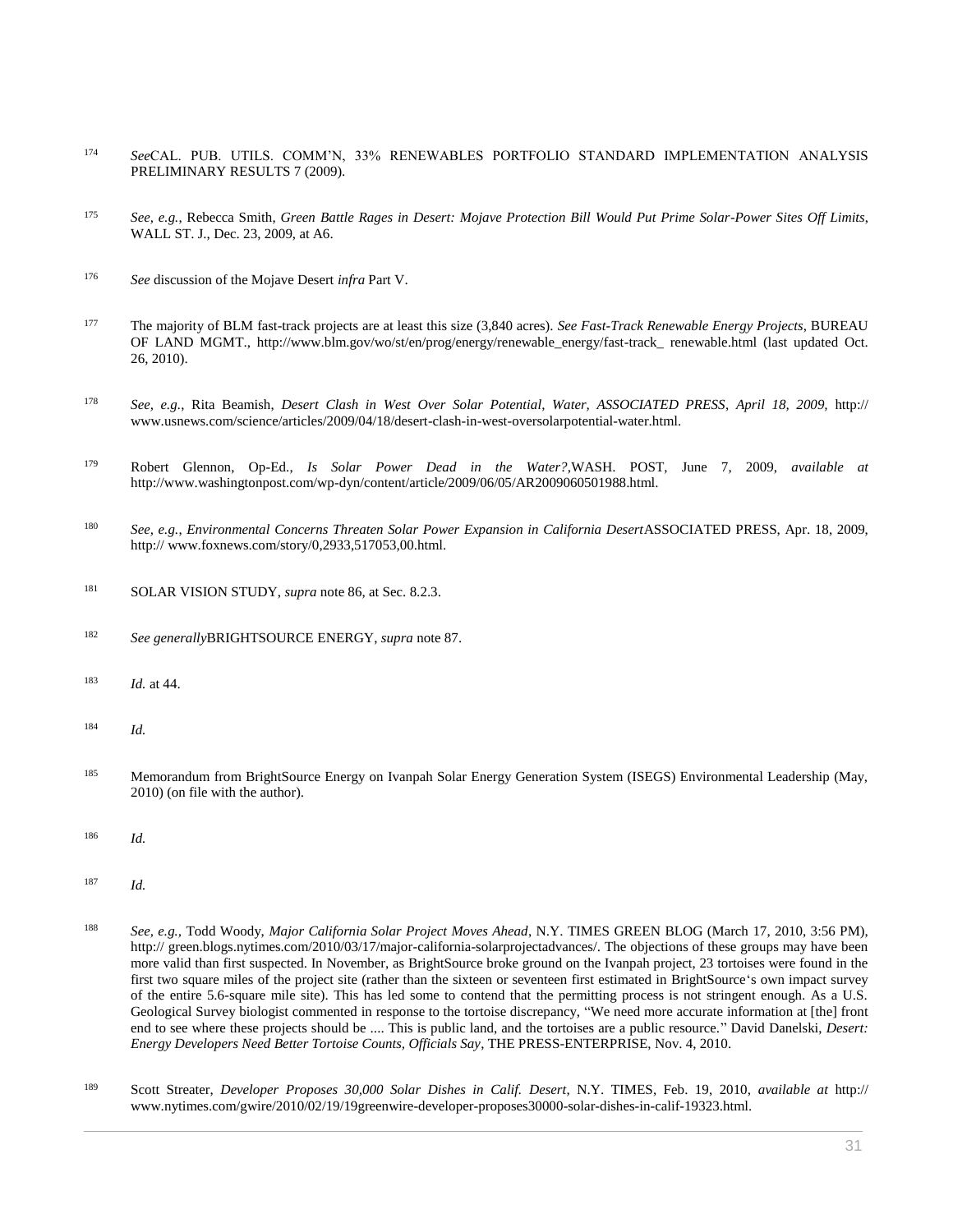- <sup>190</sup> Telephone Interview with Keely Wachs, Senior Director of Corporate communications for BrightSource Energy (June 9, 2010).
- <sup>191</sup> *See* John Kessler, *Energy Commission Staff's Transmittal of Updated Renewable Energy Action Team Agency Guidance for Mitigation Cost Estimates and Desert Tortoise Translocation-Ivanpah Solar Electric Generating System (07-AFC-05)*, CAL. ENERGY COMM. (July 30, 2010), http:// www.energy.ca.gov/sitingcases/ivanpah/documents/2010-07-30 Staffs Transmittal of\_Updated\_REAT\_Agency\_Guidance\_for\_Mitigation\_Cost\_TN-57805.PDF.
- <sup>192</sup> Michael R. Blood, *Rare Tortoise Makes Things Hairy for Solar Development*, HUFFINGTON POST, Jan. 2, 2010, http:// www.huffingtonpost.com/2010/01/02/tortoise-solarenergy\_n\_409257.html.
- <sup>193</sup> *See* Ctr. for Biological Diversity comments to *Supplemental Draft EIS for Ivanpah Solar Electric Generating System, DES-09-46*, BUREAU OF LAND MGMT (April 2010) [hereinafter Ctr. for Biological Diversity Comments].
- <sup>194</sup> Tiffany Hsu, *BLM Approves Brightsources's Ivanpah solar project*, GREENSPACE BLOG (Oct. 7, 2010, 3:27 PM), http:// latimesblogs.latimes.com/greenspace/2010/10/brightsource-ivanpahblm.html.
- <sup>195</sup> *Id.*
- <sup>196</sup> *Id.*
- <sup>197</sup> *Salazar Approves Sixth and Largest Solar Project Ever on Public Lands*, BUREAU OF LAND MGMT., (Oct. 25, 2010), http:// www.blm.gov/wo/st/en/info/newsroom/2010/october/NR\_10\_25\_2010.html.
- <sup>198</sup> *First-Ever Solar Project Approved on Public Lands in Nevada*, BUREAU OF LAND MGMT., (Oct. 13, 2010), http:// www.blm.gov/wo/st/en/info/newsroom/2010/october/NR\_10\_13\_2010.html; *Sec. Salazar Approves Second Large-Scale Solar Energy Project on Public Lands in Nevada,*BUREAU OF LAND MGMT., (Nov. 11, 2010), http:// www.blm.gov/wo/st/en/info/newsroom/2010/November/NR\_11\_15\_2010.html.
- <sup>199</sup> *Id.*
- <sup>200</sup> Though a number of government agencies, since 2009 when the BLM announced its plan to "fast track" fourteen proposed solar projects, have maintained that they are committed to citing plants on public lands, it is interesting to note that, just a week before approval for the first three California projects occurred, Senators Boxer and Feinstein, along with 25 members of the House of Representatives, wrote Energy Secretary Steven Chu, imploring him to speed up the application approval process for DOE-secured loans--a de facto prerequisite for most companies to secure project funding from banks and private investors. Mark Lifsher, *Two Solar Projects on California Public Land Get Federal OK*, L.A. TIMES, Oct. 5, 2010, http:// articles.latimes.com/2010/oct/05/business/lafienergy-permits-20101006. Also, Sen. Feinstein has, in particular, been pushing BLM for some time to speed up and improve the permitting process. *See infra* notes 214-217 and accompanying text.
- <sup>201</sup> *See Fast-Track Renewable Energy Projects*, *supra* note 177.
- <sup>202</sup> *Id.*
- <sup>203</sup> *Id.*
- <sup>204</sup> *See* Lifsher, *supra* note 200.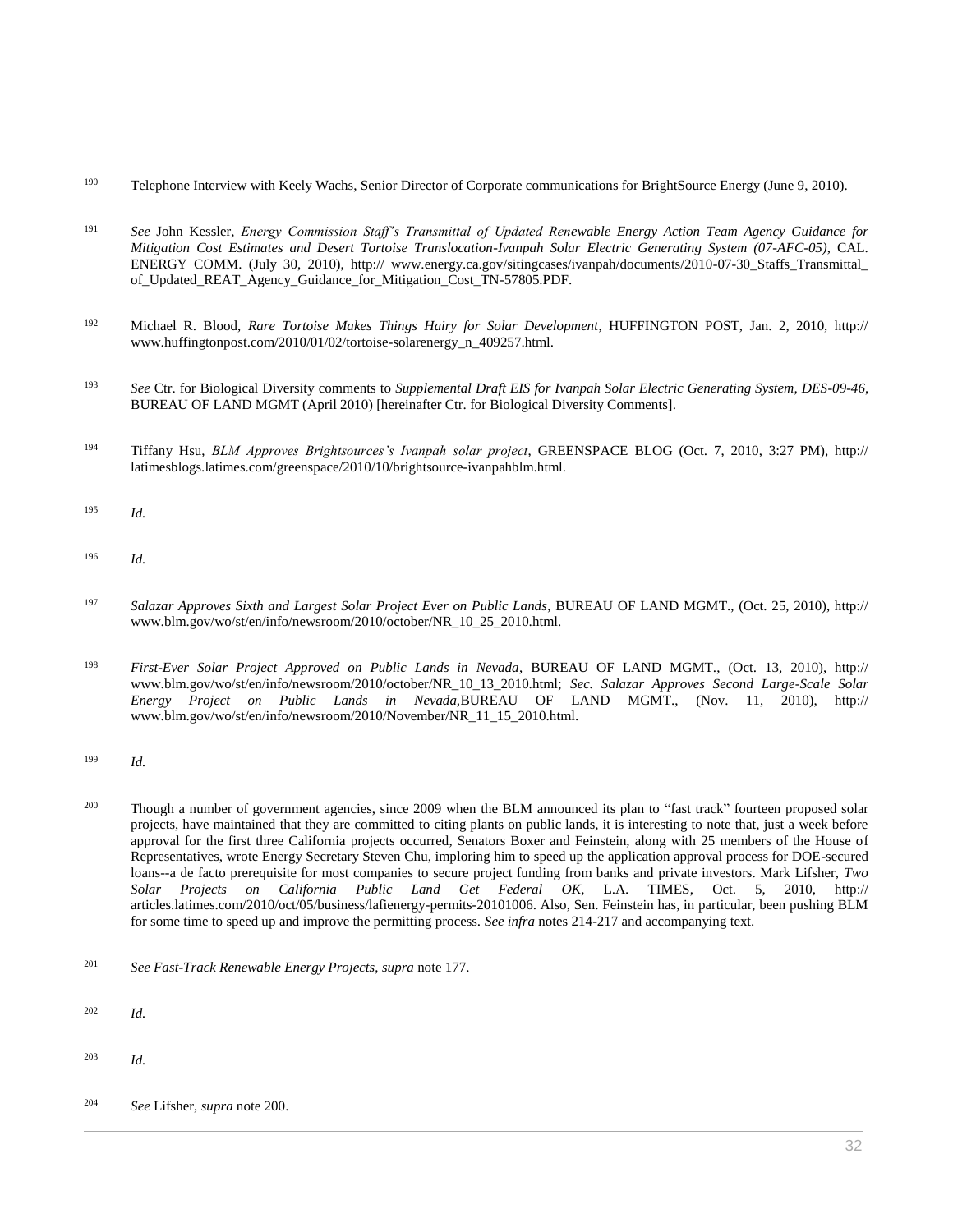- <sup>205</sup> Hester F. Phillips, Paul Green & Chris McVie, *Power Lines Threaten Lower San Pedro River*, VERMILLION FLYCATCHER, Mar.-Apr. 2010, at 16, *available at at* 16, *available at* http://www.scribd.com/doc/36421425/March-April-2010-Vermilion-Flycatcher-Tucson-Audubon-Society.
- <sup>206</sup> *Id.*
- <sup>207</sup> *Id.*
- <sup>208</sup> *Id.*
- <sup>209</sup> Daniel Stone, *Not in Anyone's Backyard*, NEWSWEEK, Jan. 13, 2010, *available at* http://www.newsweek.com/2010/01/12/not-in-anyone-s-backyard.html.
- <sup>210</sup> *Id.*
- 211 Another California project, Solargen's proposed Panoche Valley Solar Farm Project, has also come under fire from environmental groups and local citizens despite the fact that, unlike the situation in the Mojave, the plant would be located on private land, would have less of an impact on fragile species, and is already located near transmission lines. *See* Andrea Kissack, *' Big Solar' Struggles to Find Home in California*, NAT'L PUB. RADIO, Aug. 17, 2010, http://www.npr.org/templates/story/story.php?storyId=129129794.
- <sup>212</sup> Peter Maloney, *Solar Projects Draw New Opposition*, N.Y. TIMES, Sept. 23, 2008, at SPG2.
- <sup>213</sup> *Id.*
- <sup>214</sup> *See, e.g.*, *Clean Energy Solutions*, SIERRACLUB.ORG, http:// www.sierraclub.org/energy (last visited Nov. 3, 2010); Tim Dickinson, *Electric Bugaboo*, OUTSIDE ONLINE, May 2010, http:// outsideonline.com/outside/culture/201005/conservationsists-renewable-energy-debate1.html?page=4 (last visited Nov. 3, 2010).
- <sup>215</sup> *See* Press Release, U.S. Sen. Dianne Feinstein (D-CA), Sen. Feinstein Introduces Legislation to Balance Conservation, Recreation and Renewable Energy Development in the Mojave Desert (Dec. 21, 2009), *available at* http://feinstein.senate.gov/public/index.cfm? FuseAction=NewsRoom.PressReleases&ContentRecord\_id=b3a780d4-5056-8059-7606-3936a2f7945f.
- <sup>216</sup> *Id.*
- <sup>217</sup> *California Desert Bill: Hearing before the Subcomm. on Pub. Lands and Forests of the S. Comm. on Energy & Natural Res.* 111th Cong. (May 20, 2010) (testimony of Pedro Pizarro).
- <sup>218</sup> *California Desert Protection Act: Hearing on S.2921 Before the S. Comm. On Energy & Natural Res.*, 111th Cong. (May 20, 2010) (testimony of Sen. Dianne Feinstein (D-CA)).
- <sup>219</sup> Testifying before the Senate Committee on Energy and Natural Resources on May 20th, 2010, Robert Abbey, the director of the BLM, stated that "the Department of the Interior supports the goals of S. 2921 and looks forward to working closely with Senator Feinstein, the Committee, and our federal partners as this bill moves through the legislative process." *California Desert Bill: Hearing before the Subcomm. on Public Lands and Forests of the S. Comm. on Energy and Natural Res.* 111th Cong. (May 20,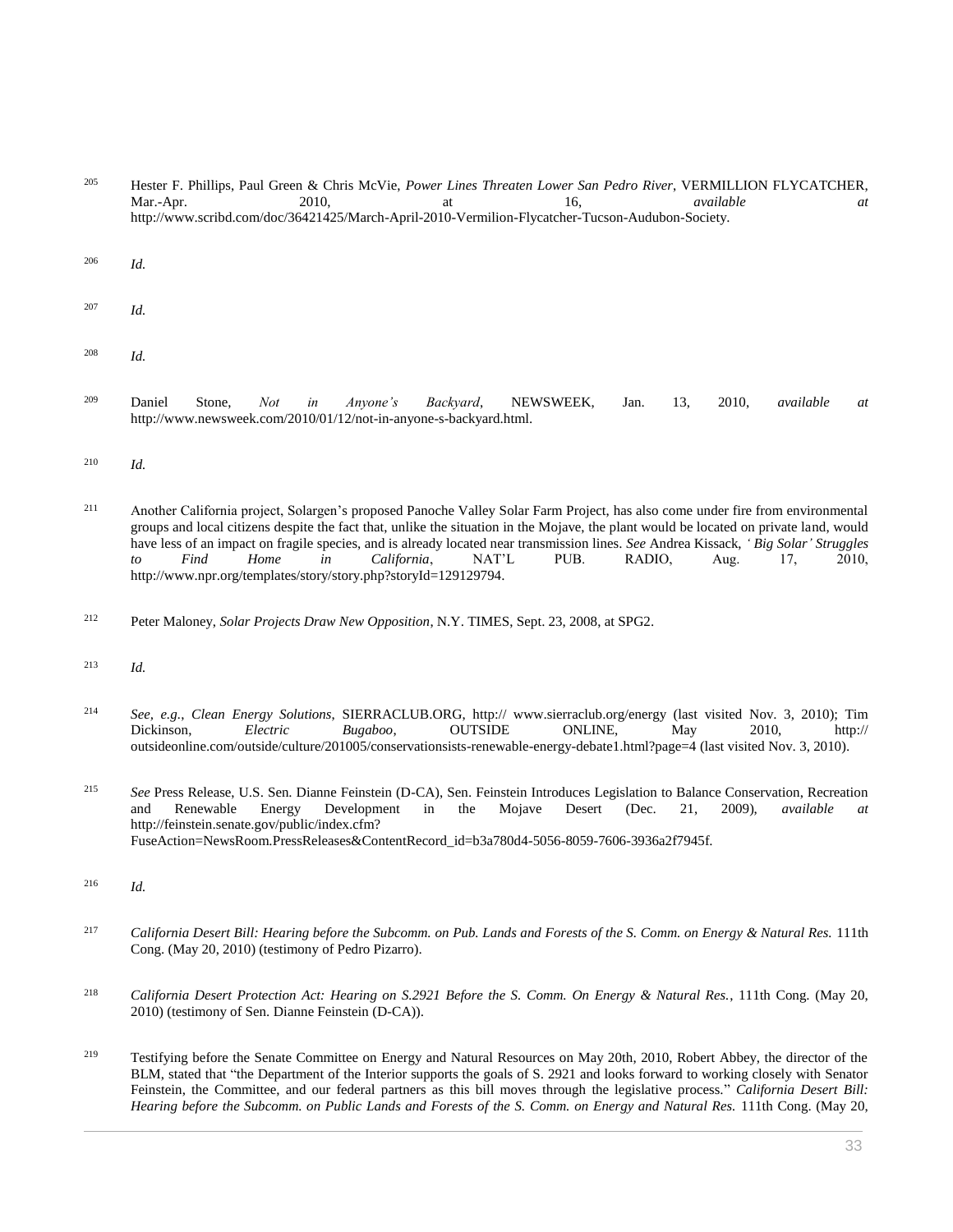2010).

- <sup>220</sup> Report by the Office of Senator Jon Kyl, DEPLOYING SOLAR POWER IN THE STATE OF ARIZONA: A BRIEF OVERVIEW OF THE SOLAR-WATER NEXUS (May 2010) [hereinafter SENATOR KYL'S REPORT], *available at* http://kyl.senate.gov/solar-water.pdf.
- <sup>221</sup> *Id.* at 18. *See also* Jon Kyl, Op-Ed., *Understanding Solar Power*, ARIZ. REPUBLIC, June 5, 2010, at B5.
- <sup>222</sup> SENATOR KYL'S REPORT, *supra* note 220, at 20.
- <sup>223</sup> *Palo Verde Nuclear Generating Station*, PNM.COM, http:// www.pnm.com/systems/pv.htm (last visited Nov. 3, 2010).
- <sup>224</sup> Telephone Interview with Ilene Anderson, Biologist, Center for Biological Diversity (June 21, 2010).
- <sup>225</sup> *See* Ctr. for Biological Diversity Comments, *supra* note 193.
- <sup>226</sup> Press Release, S. Cal. Edison and SunPower Corp., Southern California Edison Orders 200 Megawatts of SunPower Panels for Large Utility Solar Project (Mar. 10, 2010) (on file with author).
- <sup>227</sup> [830 MASS. CODE REGS. 62.6.1 \(2010\).](http://www.westlaw.com/Link/Document/FullText?findType=L&pubNum=1012167&cite=830MADC62.6.1&originatingDoc=I0ecc829c2df011e18b05fdf15589d8e8&refType=LQ&originationContext=document&vr=3.0&rs=cblt1.0&transitionType=DocumentItem&contextData=(sc.Search))
- <sup>228</sup> Renewable Energy Technologies Income Tax Credit, 2009 Haw. Sess. Laws 154.
- <sup>229</sup> *See*ITRON, INC. & KEMA, INC., CPUC CALIFORNIA SOLAR INITIATIVE 2009 IMPACT EVALUATION FINAL REPORT (June 2010), *available at* http:// www.cpuc.ca.gov/NR/rdonlyres/70B3F447-ADF5-48D3-8DF0-5DCE0E9DD09E/0/2009\_CSI\_ Impact\_Report.pdf.
- <sup>230</sup> *See, e.g.*, Patrick O'Grady, *APS Looks to Vie with Out-of-State Solar Companies*, PHX. BUS. J. (Sept. 23, 2010, 5:04 PM), *available at* http:// www.bizjournals.com/phoenix/stories/2010/09/27/story10.html?b=1285560000^ 3996861&s=industry&i=green; *SRP Announces "Community Solar" Programs for School*, LEWIS & ROCA LLP RENEWABLE ENERGY BLOG (Aug. 4, 2010, 12:14 PM), http://www.lrlaw.com/energyblog/blog.aspx?entry=154.
- <sup>231</sup> *See* Memorandum from Deborah R. Scott, Senior Regulatory Attorney, Pinnacle West Capital Corporation, to Sandra D. Kennedy, Commissioner, Arizona Corporate Commission (Mar. 19, 2010), *available at* http:// images.edocket.azcc.gov/docketpdf/0000108495.pdf. For further discussion of distributed energy and smart technology, see *supra* note 34.
- <sup>232</sup> One estimate for residential solar panels puts the cost at between \$25,000 and \$30,000 before rebates. Gregory Dicum, *GREEN Solar Gets Practical/Is It Finally Time to Put Solar Panels on My Roof?*, SFGATE.COM, Jan. 25, 2006, http://articles.sfgate.com/2006-01-25/home-andgarden/17275407\_1\_ solar-panels-electric-panels-solar-power/.
- <sup>233</sup> *See generally Smart Grid Hearing*, *supra* note 34.
- <sup>234</sup> *See supra* Part II.
- <sup>235</sup> *See, e.g.*, Press Release, Ctr. For Biological Diversity, Poorly Sited Solar Project Edges Closer to Approval (Sept. 9, 2009), http://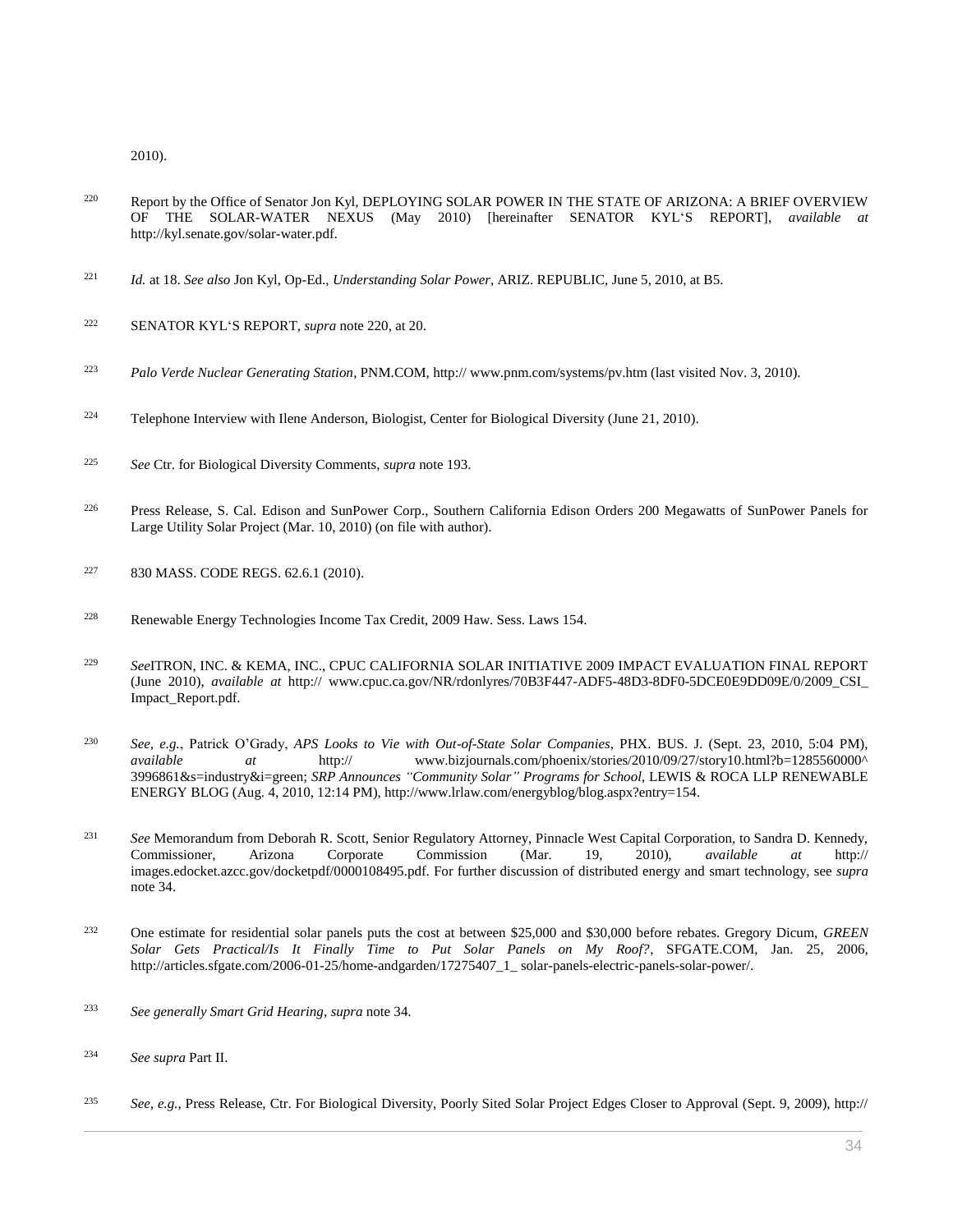www.biologicaldiversity.org/news/press\_releases/2009/Ivanpah-project-9-09-2009.html.

- <sup>236</sup> The U.S. Energy Information Administration's Annual Energy Outlook 2010 estimates that, despite increasing energy efficiency (through technology and conservation), residential energy demand will increase by 24% by 2035 due to population growth and a continuing population shift toward warmer climates. *See*U.S. ENERGY INFO. ADMIN., ANNUAL ENERGY OUTLOOK 2010 65 (May 2010). Recognizing this problem, some states in the West, like Nevada, have initiated statewide conservation plans. *See [Energy](http://www.westlaw.com/Link/Document/FullText?findType=l&pubNum=0001037&cite=UUID(I8F28AC004B9211DFB5ABD6CB68EA7672)&originatingDoc=I0ecc829c2df011e18b05fdf15589d8e8&refType=CP&fi=co_pp_sp_1037_20377&originationContext=document&vr=3.0&rs=cblt1.0&transitionType=DocumentItem&contextData=(sc.Search)#co_pp_sp_1037_20377) Efficiency*, NEV STATE OFFICE OF ENERGY, http://energy.state.nv.us/energy-efficiency/ (last visited Nov. 18, 2010).
- <sup>237</sup> The U.S. Energy Information Administration's 2008 "Electric Power Annual Report" estimates that Californians purchased approximately 268,155,000 megawatt hours of electricity in 2008. ELECTRIC POWER ANNUAL 2008, *supra* note 15. Each technology, then, would be required to produce approximately 29,800,000 megawatt hours. Assuming a generous capacity factor of 33% for all technologies, roughly 30,609 MWs of rated capacity (30,609 MWs x 8760 hours x .33 capacity factor) would be required to meet the RPS goal of 89,400,000 megawatt hours (1/3 of current 2008 consumption). With each technology accounting for 1/3 of the goal, the land breakdown, based on land requirements found in Table 3, would be as follows: CSP, 61,380 acres; PV 124,397 acres; Wind, 470,580 acres. Even relying solely on CSP--the most land efficient of the technologies--183,654 acres of land (approximately 287 square miles) would still be required to reach the RPS goal.
- <sup>238</sup> ELECTRIC POWER ANNUAL 2008, *supra* note 15, at Table ES1,
- <sup>239</sup> 1,985,801 thousand MWhs. *Id.*
- <sup>240</sup> 882,981 thousand MWhs. *Id.*
- <sup>241</sup> 806,208 thousand MWhs. *Id.*
- <sup>242</sup> 254,831 thousand MWhs. *Id.*
- <sup>243</sup> ELECTRIC POWER ANNUAL 2008, *supra* note 15, at Table 5.2.
- <sup>244</sup> This is also known as "rated capacity." This megawatt variability is also known as "rated capacity." *See* Bob Bellemare, *IssueAlert: What is a Megawatt?*, UTILIPOINT INT'L INC., June 24, 2003, http:// www.utilipoint.com/issuealert/print.asp?id=1728 (last visited Nov. 3, 2010).
- <sup>245</sup> 450 megawatt hours times 8,760 hours in a 365-day year.
- <sup>246</sup> Nuclear, by comparison, has a capacity factor of over 90% and traditional coal plants operate at just over 70%. ELECTRIC POWER ANNUAL 2008, *supra* note 15, at Table 5.2.
- <sup>247</sup> *Id.* at Table ES1
- <sup>248</sup> *Id.*
- <sup>249</sup> *Id.*
- <sup>250</sup> *Id.* at Table ES1.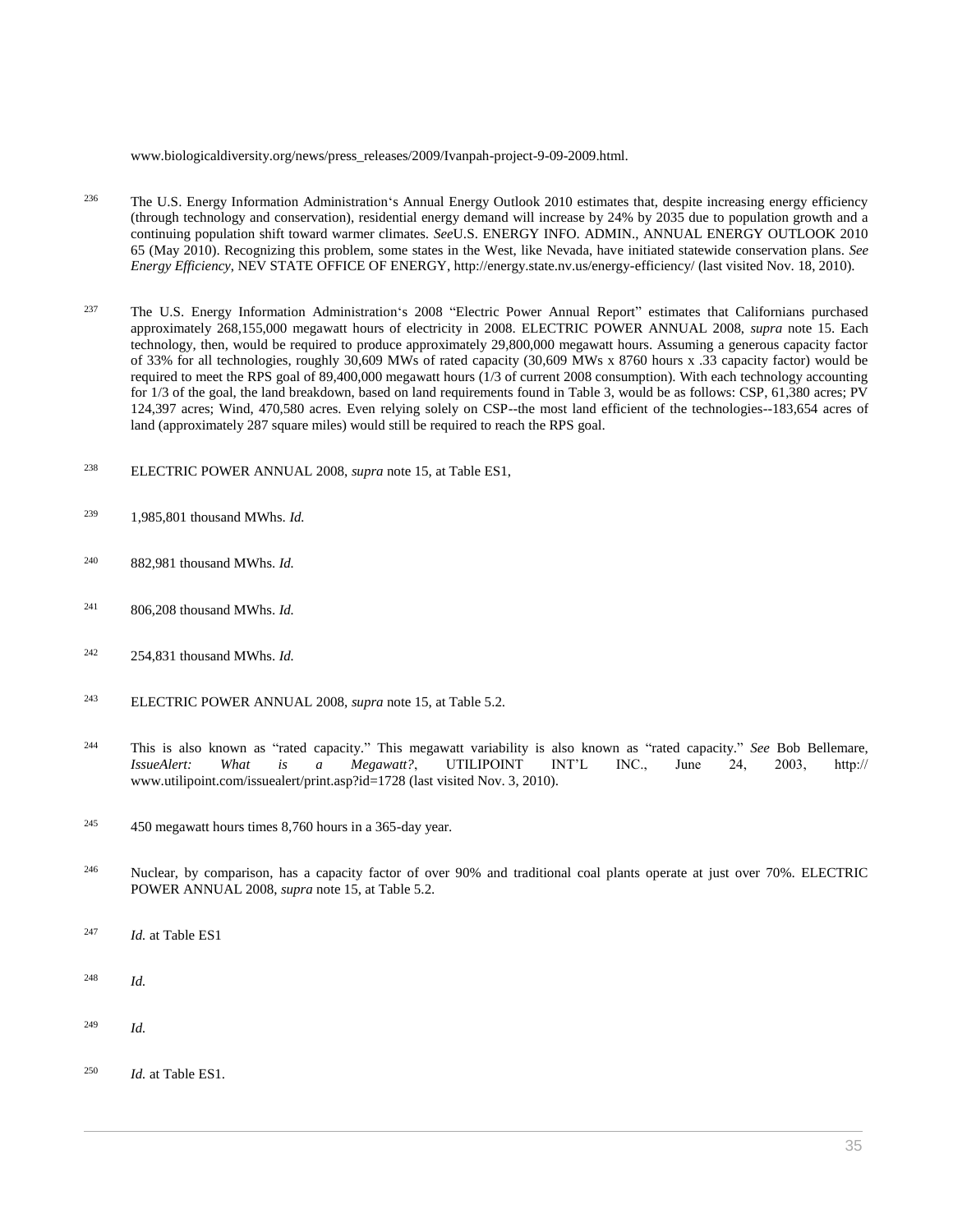- <sup>251</sup> *See* Ryan Randazzo, *Plant to Brighten State's Solar Future*, ARIZ. REPUBLIC, Feb. 21, 2008; Press Release, Arizona Public Service, Saguaro Solar Power Plant (June 2010) (on file with author) [hereinafter *Saguaro Solar Plat Press Release*].
- <sup>252</sup> *See* Press Release, Arizona Public Service, Solana Generating Station (July 2010) (on file with author) [hereinafter *Solana Generating Station Press Release*]. As a recent report from the National Renewable Energy Laboratory has pointed out, "Solar plants use less water than most agriculture in the Imperial Valley and can bring in more revenues to the local community and offer more and higher paying jobs." SCOTT ANDERS ET AL., SAN DIEGO REG'L RENEWABLE ENERGY GRP., POTENTIAL FOR RENEWABLE ENERGY IN THE SAN DIEGO REGION 178 (2005).
- <sup>253</sup> *Solana Generating Station Press Release*, *supra* note 252.
- <sup>254</sup> *See generally*UNQUENCHABLE, *supra* note 26.
- <sup>255</sup> *See*SCOTT ANDERS ET AL., *supra* note 252, at 178.
- <sup>256</sup> *Id.*
- <sup>257</sup> *See* Tim Sheehan, *Valley Solar Plant Would be Among World's Largest*, FRESNO BEE, Mar. 15, 2010.
- <sup>258</sup> *See generally* Matt Jenkins, *Breakdown*, HIGH COUNTRY NEWS, Apr. 21, 2010, http://www.hcn.org/issues/42.1/breakdown.
- <sup>259</sup> *See* Todd Woody, *Recycling Land for Green Energy Ideas*, N.Y. TIMES, Aug. 10, 2010, *available at* http://www.nytimes.com/2010/08/11/business/energy-environment/11solar.html.
- <sup>260</sup> According to data from the 2000 U.S. census, Anaheim's area was forty-eight square miles, while San Francisco's was forty-seven. *See California QuickFacts from the U.S. Census Bureau*, U.S. CENSUS BUREAU, http:// quickfacts.census.gov/qfd/states/06000.html (search under "Select a City" for "Anaheim" and "San Francisco") (last updated Aug. 16, 2010).
- <sup>261</sup> Woody, *supra* note 259.
- <sup>262</sup> *Id.*
- <sup>263</sup> *Id.*
- <sup>264</sup> *Total Electricity System Power*, CAL. ENERGY COMM'N, ENERGY ALMANAC, http://energyalmanac.ca.gov/electricity/total\_system\_power.html.
- <sup>265</sup> Assuming a generous 30% capacity factor, 21,000 additional megawatts of rated solar would produce approximately 55,188,000 megawatt hours of electricity. Thus, using the same data from 2008, this quantity of solar would account for more than 26% of California's energy production putting the RPS goal of 33% by 2020 within reach. Still, the jump from 27 megawatts of rated capacity to 21,000 is quite a leap for one decade.
- <sup>266</sup> *Large Solar Energy Projects: Solar Thermal Projects Under Review*, CAL. ENERGY COMM'N, http://www.energy.ca.gov/siting/solar/index.html (as of Oct. 29, 2010).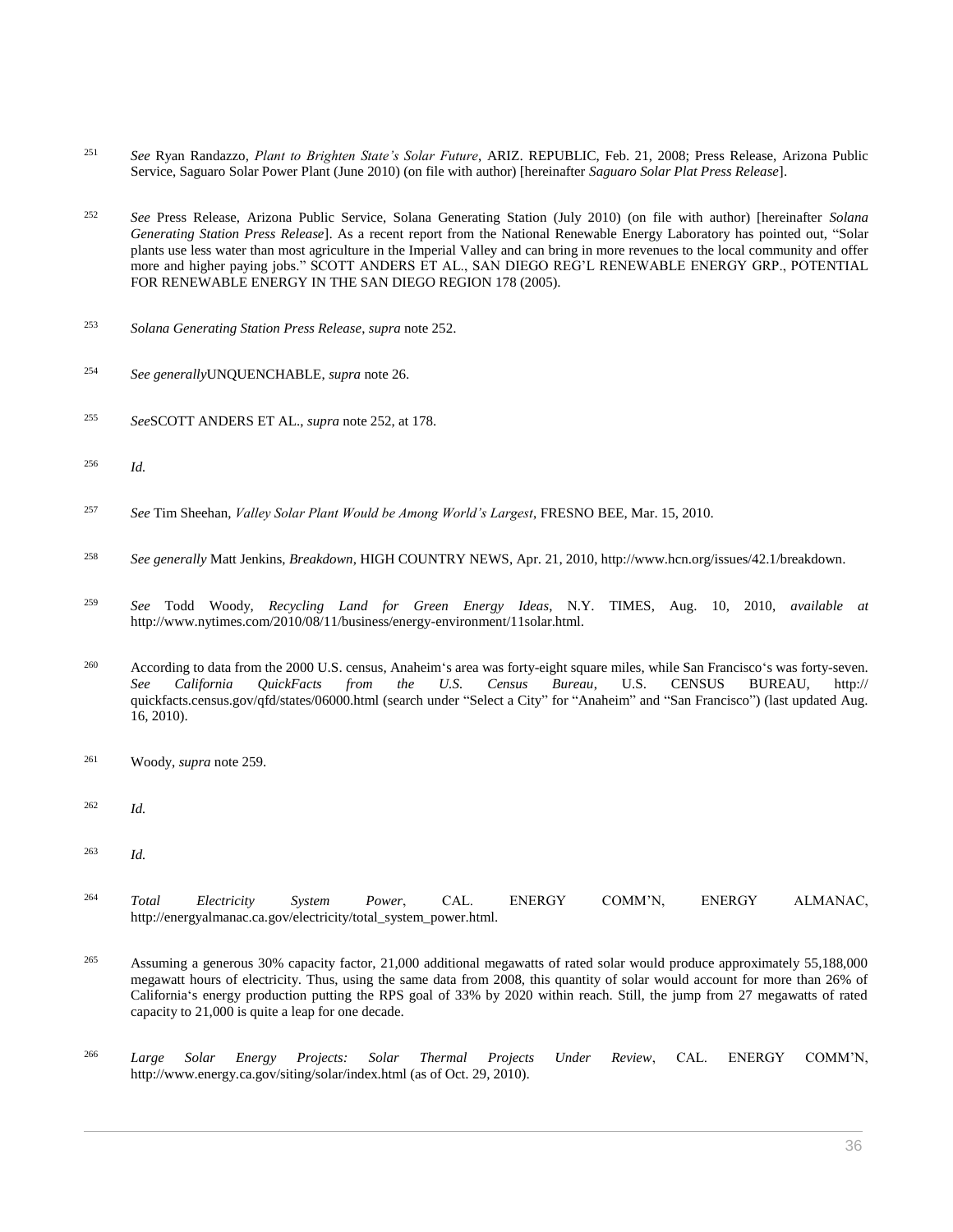- <sup>267</sup> Phil Taylor, *Public Lands: Tribes See Brightening of Once-Bleak Energy Development Prospects*, LAND LETTER, July 16, 2009, http:// www.eenews.net/public/Landletter/2009/07/16/1.
- <sup>268</sup> *Member Proposals on Energy Tax Incentives: Hearing before the Subcomm. on Select Review Measures of the H. Comm. on Ways & Means*, 110th Cong. (Apr.24, 2007) (statement of Rep. Raul Grijalva (DAZ)).
- <sup>269</sup> Tribal lands in Arizona account for approximately 24,753,480 acres. Rural Health Office, *Tribal Population Statistics*, UNIVERSITY OF ARIZONA, http://www.rho.arizona.edu/resources/dataline/Tribal\_Health/default.aspx (last visited Nov. 3. 2010). The State of Arizona, meanwhile, occupies roughly 71,445,760 acres, according to recent census data*. See Arizona QuickFacts from the U.S. Census Bureau*, U.S. CENSUS, http:// quickfacts.census.gov/qfd/states/04000.html (last updated Aug. 16, 2010).
- <sup>270</sup> A majority of the BLM applications are for land located in the eastern part of the state on the I-10 corridor connecting Phoenix to Los Angeles. The Colorado River Indian Reservation is especially close, geographically, to a number of these proposed sites. *See, e.g.*, *Map of Solar Applications in Arizona*BUREAU OF LAND MGMT, http:// www.blm.gov/az/st/en/prog/energy/solar/propprojs.html (follow "Map of Solar Applications in Arizona") (last updated Sept. 18, 2009)
- <sup>271</sup> [Pub. L. No. 109-58,](http://www.westlaw.com/Link/Document/FullText?findType=l&pubNum=1077005&cite=UUID(I84999FC01B-B211DA818BF-B0916599498)&originatingDoc=I0ecc829c2df011e18b05fdf15589d8e8&refType=SL&originationContext=document&vr=3.0&rs=cblt1.0&transitionType=DocumentItem&contextData=(sc.Search)) Tit V, § 503 (codified a[s 25 U.S.C. § 3501 \(2006\)\)](http://www.westlaw.com/Link/Document/FullText?findType=L&pubNum=1000546&cite=25USCAS3501&originatingDoc=I0ecc829c2df011e18b05fdf15589d8e8&refType=LQ&originationContext=document&vr=3.0&rs=cblt1.0&transitionType=DocumentItem&contextData=(sc.Search)).
- <sup>272</sup> *Tribal Energy Self-Sufficiency Act and the Native American Development and Self-Determination Act: Hearing before the Comm. on Indian Affairs*, 108th Cong. (Mar. 19, 2003) (statement of Daniel K. Inouyte).
- <sup>273</sup> *Id.* at 71 (statement of Theresa Rosier) (emphasis added). It is important to note that this statutory provision has yet to be implemented by the appropriate regulatory agencies (e.g. the DOE and the Office of Tribal Energy) but there is some evidence that this could happen soon. *See, e.g.*, NATIVE AMERICAN CONTRACTORS ASS'N 13, *Native American Economic Development Transition Recommendations for the Obama Administration* (Dec. 28, 2008), http://www.nativecontractors.org/media/pdf/NCAIED-NACA-NCAI-TransitionRecommendationsFINAL-12-23-08.pdf.
- <sup>274</sup> As recent University of Arizona James E. Rogers College of Law graduate, Ryan Dreveskracht, has pointed out in his forthcoming work, Native Nation Economic Development via the Implementation of Solar Projects: How to Make it Work, "[t]he only time the federal government may interfere with the project is if it affects a federal trust resource (i.e. minerals, water, etc.), or if a lease or sale to a non-tribal entity for a period of more than seven years is involved." Thus, NEPA review may be triggered in relation to co-operative projects or right-of-way issues (as with transmission lines) but the extent of this review has yet to be fully determined. *See* Ryan D. Dreveskracht, *Native Nation Economic Development Via the Implementation of Solar Projects: How to Make it Work*, WASH. & LEE L. REV. (forthcoming), a*vailable at* SSRN: http://ssrn.com/abstract=1611403.
- <sup>275</sup> T'SOU-KE NATION-SOOKE, BC, http://www.tsoukenation.com (last visited June 22, 2010).
- <sup>276</sup> Honor the Earth, SUSTAINABLE TRIBAL ECONOMIES: A GUIDE TO RESTORING ENERGY AND FOOD SOVEREIGNTY IN NATIVE AMERICA, http://www.honorearth.org/ (last visited Nov. 3, 2010); Honor the Earth, NOW IS THE TIME TO ACT: A GREEN ECONOMY FOR THE SEVENTH GENERATION, http://www.honorearth.org/ (last visited Nov. 3, 2010).
- <sup>277</sup> Phil Taylor, *supra* note 267.
- <sup>278</sup> HONOR THE EARTH, 2008 ANNUAL REPORT 21 (2009).
- <sup>279</sup> Mireya Navarro, *Navajos Hope to Shift From Coal to Wind and Sun*, N.Y. TIMES, Oct. 26, 2010, at A12.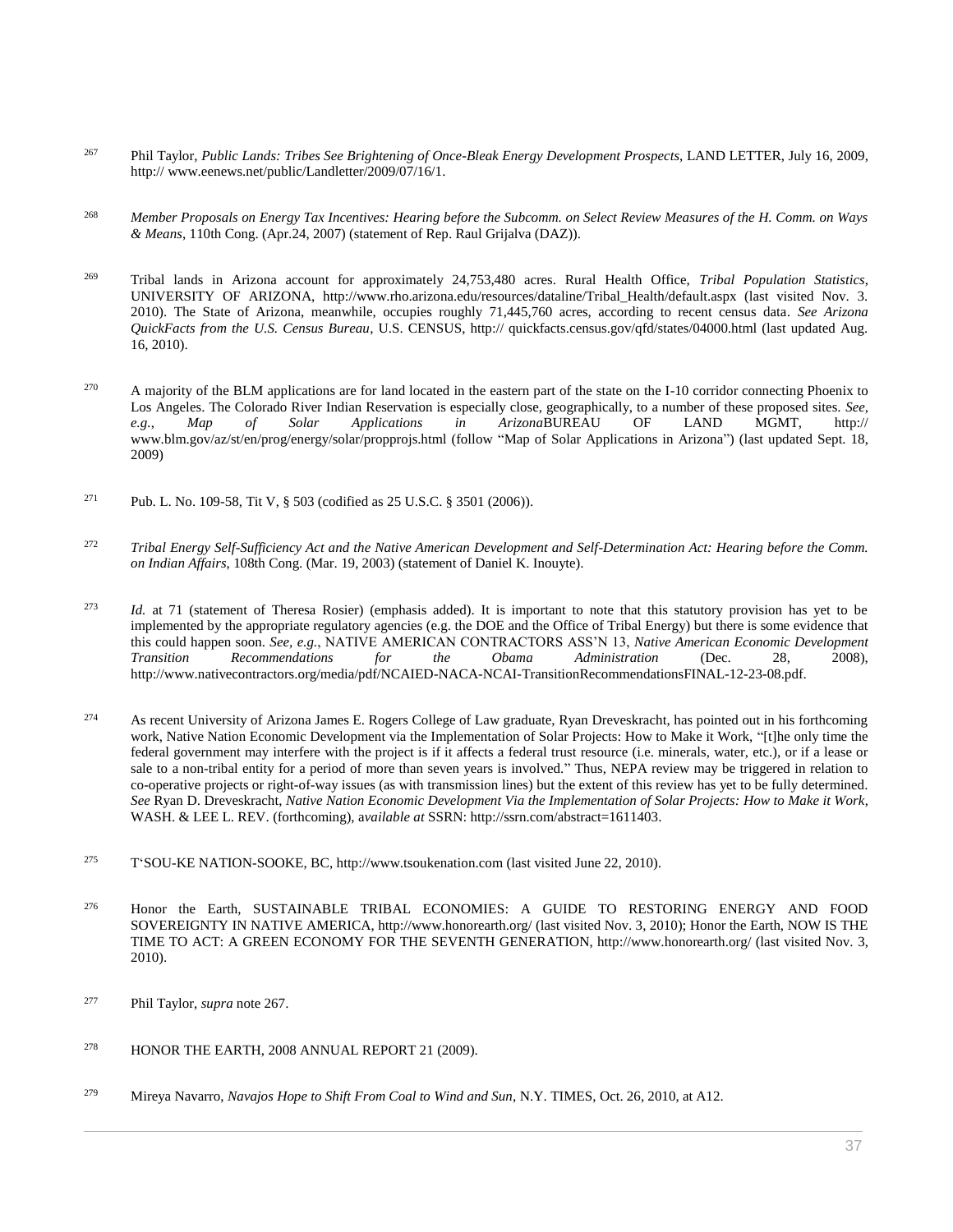- <sup>280</sup> *Id.*
- <sup>281</sup> *Id.*
- <sup>282</sup> [Winters v. United States, 207 U.S. 564, 574 \(1908\).](http://www.westlaw.com/Link/Document/FullText?findType=Y&serNum=1908100233&pubNum=0000780&originatingDoc=I0ecc829c2df011e18b05fdf15589d8e8&refType=RP&fi=co_pp_sp_780_574&originationContext=document&vr=3.0&rs=cblt1.0&transitionType=DocumentItem&contextData=(sc.Search)#co_pp_sp_780_574)
- <sup>283</sup> *Id.* [at 576.](http://www.westlaw.com/Link/Document/FullText?findType=Y&serNum=1908100233&originatingDoc=I0ecc829c2df011e18b05fdf15589d8e8&refType=RP&originationContext=document&vr=3.0&rs=cblt1.0&transitionType=DocumentItem&contextData=(sc.Search))
- <sup>284</sup> *Id.* [at 577.](http://www.westlaw.com/Link/Document/FullText?findType=Y&serNum=1908100233&originatingDoc=I0ecc829c2df011e18b05fdf15589d8e8&refType=RP&originationContext=document&vr=3.0&rs=cblt1.0&transitionType=DocumentItem&contextData=(sc.Search))
- <sup>285</sup> *See*[Arizona v. California, 547 U.S. 150, 157-58 \(2006\).](http://www.westlaw.com/Link/Document/FullText?findType=Y&serNum=2008777729&pubNum=0000780&originatingDoc=I0ecc829c2df011e18b05fdf15589d8e8&refType=RP&fi=co_pp_sp_780_157&originationContext=document&vr=3.0&rs=cblt1.0&transitionType=DocumentItem&contextData=(sc.Search)#co_pp_sp_780_157)
- 286 "The foregoing reference to a quantity of water necessary to supply consumptive use required for irrigation ... shall constitute the means of determining quantity of adjudicated water rights *but shall not constitute a restriction of the usage of them to irrigation or other agricultural application*. If all or part of the adjudicated water rights of any of the five Indian reservations is used other than for irrigation or other agricultural application, the total consumptive use, as that term is defined in ... this decree, for said reservation shall not exceed the consumptive use that would have resulted if the diversions listed in ... this decree had been used for irrigation of the number of acres specified for that reservation in said paragraphs and for the satisfaction of related uses." *Id.* [at 168-69](http://www.westlaw.com/Link/Document/FullText?findType=Y&serNum=2008777729&pubNum=0000780&originatingDoc=I0ecc829c2df011e18b05fdf15589d8e8&refType=RP&fi=co_pp_sp_780_168&originationContext=document&vr=3.0&rs=cblt1.0&transitionType=DocumentItem&contextData=(sc.Search)#co_pp_sp_780_168) (emphasis added).
- <sup>287</sup> *See, e.g.*, Debra Gruszecki, *Augustine Band Takes Green Path*, THE DESERT SUN, Feb. 12, 2009, at B1.
- <sup>288</sup> *Id.*
- <sup>289</sup> OFFICE OF ENERGY EFFICIENCY AND RENEWABLE ENERGY, U.S. DEP'T. OF ENERGY, *Energy Efficiency and Conservation Block Grant Program*, http:// www1.eere.energy.gov/wip/eecbg.html (last updated Sep. 29, 2010).
- <sup>290</sup> *See* American Recovery and Investment Act of 2009[, Pub. L. No. 111-5,](http://www.westlaw.com/Link/Document/FullText?findType=l&pubNum=1077005&cite=UUID(I3A292700FE-C911DD9F1FD-B027D1AEBBC)&originatingDoc=I0ecc829c2df011e18b05fdf15589d8e8&refType=SL&originationContext=document&vr=3.0&rs=cblt1.0&transitionType=DocumentItem&contextData=(sc.Search)) § 1102 (2009) (codified as amended at [26 U.S.C.A. § 48](http://www.westlaw.com/Link/Document/FullText?findType=L&pubNum=1000546&cite=26USCAS48&originatingDoc=I0ecc829c2df011e18b05fdf15589d8e8&refType=LQ&originationContext=document&vr=3.0&rs=cblt1.0&transitionType=DocumentItem&contextData=(sc.Search))  [\(West 2010\)\)](http://www.westlaw.com/Link/Document/FullText?findType=L&pubNum=1000546&cite=26USCAS48&originatingDoc=I0ecc829c2df011e18b05fdf15589d8e8&refType=LQ&originationContext=document&vr=3.0&rs=cblt1.0&transitionType=DocumentItem&contextData=(sc.Search)).
- <sup>291</sup> *Member Proposals on Energy Tax Incentives: Hearing before the Subcomm. on Select Review Measures of the H. Comm. on Ways & Means*, 110th Cong. (Apr. 24, 2007) (statement of Rep. Raul Grijalva (DAZ)).
- <sup>292</sup> Fair Allocation of Internal Revenue Credit for Renewable Electricity Distribution by Indian Tribes Act of 2009, H.R. 2982, 111th Cong. (2009).
- <sup>293</sup> *See*SUSAN BAKKER ET AL., CAL. ENERGY COMM'N, *2003 Integrated Energy Policy Report* (Dec. 2003), *available at* http://www.energy.ca.gov/reports/100-03-019F.PDF.
- <sup>294</sup> *See* David Danelski, *Lauded Solar Plan in San Bernadino County Hits a Snag*, THE PRESS-ENTERPRISE, May 5, 2010.
- <sup>295</sup> Marc Lifsher, *California's Clean Energy Future Threatened by Federal Delays, State Officials Say*, L.A. TIMES, July 28, 2010, http:// www.latimes.com/business/la-fi-solar-energy20100728,0,5792412.story.
- <sup>296</sup> *But see* Lynh Bui, *supra* note 158; Press Release, Arizona Public Service, Starwood Solar I Agreement Terminated (Sept. 30, 2009), http:// www.aps.com/main/news/releases/release\_553.html.